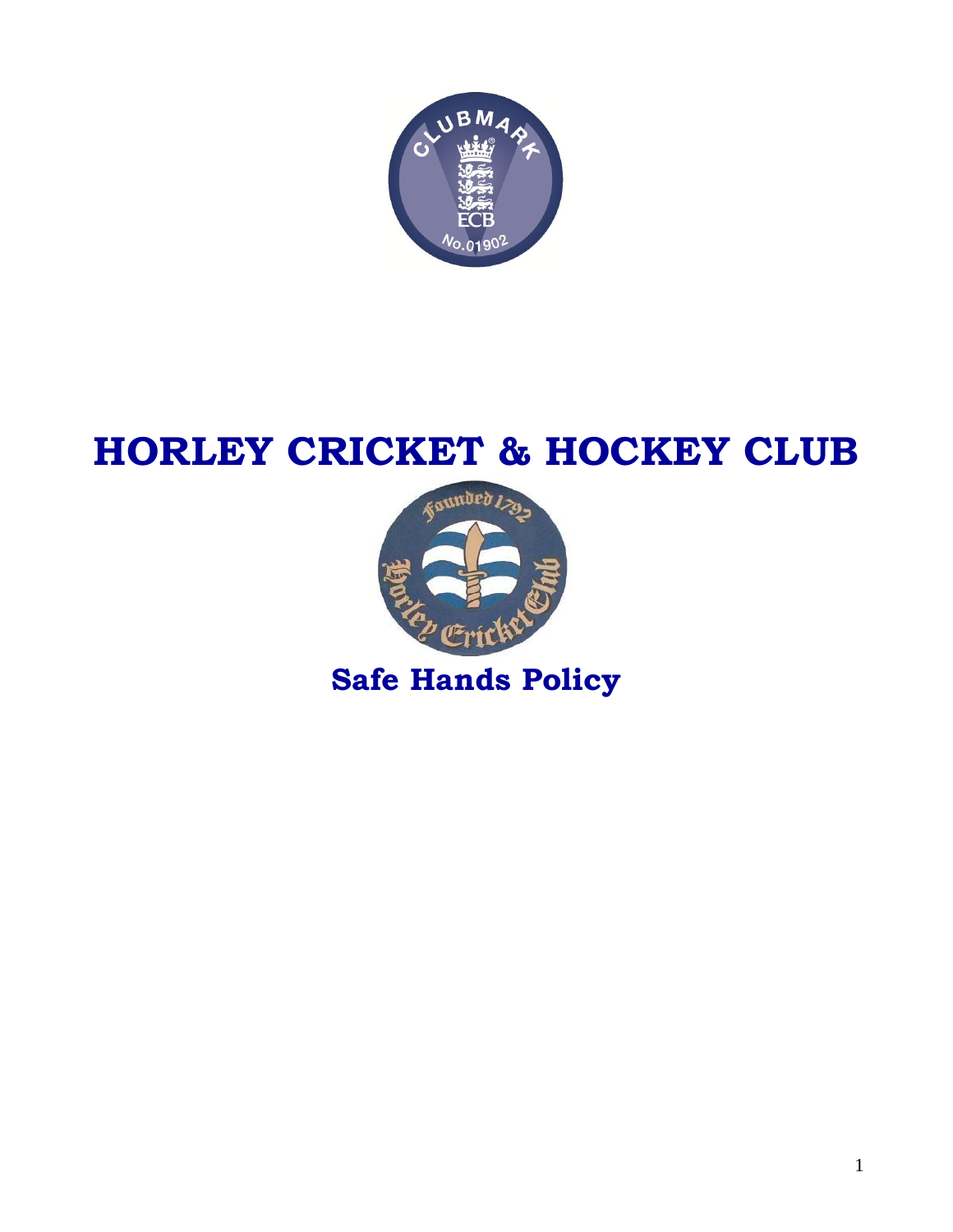# **Index**

| Page 3       | Introduction                                                                 |                                                                          |  |
|--------------|------------------------------------------------------------------------------|--------------------------------------------------------------------------|--|
| Page 4       | <b>Clubs Safeguarding Policy Statement</b>                                   |                                                                          |  |
| Page 5 - 8   |                                                                              | Responding, Recording & Reporting concerns re Child Protection.          |  |
| Page 9-10    | <b>Whistle Blowing</b>                                                       |                                                                          |  |
| Page 11      |                                                                              | Introduction to the Club Guidelines on Appointing Staff and Volunteers.  |  |
| Page 12-13   | The Recruitment process                                                      |                                                                          |  |
| Pages 14-15  | The vetting process (CRB etc)                                                |                                                                          |  |
| Page 16 - 17 |                                                                              | Guidelines on supervising children at cricket sessions                   |  |
| Page 18      |                                                                              | ECB guidance re wearing of cricket helmets by young players and fielding |  |
| Page 19-20   | <b>ECB Fast Bowling Directives</b>                                           |                                                                          |  |
| Page 21      |                                                                              | <b>ECB Guidelines for Junior Players in Open Age Group Cricket</b>       |  |
| Page 22 - 24 | <b>ECB Guidance for Coaches Working with Children</b>                        |                                                                          |  |
| Page 25      | <b>Codes of Conduct</b>                                                      |                                                                          |  |
| Page 26      | <b>Guidelines on the use of Player Profile Forms</b>                         |                                                                          |  |
| Page 27-28   | <b>Anti Bullying Policy</b>                                                  |                                                                          |  |
| Page 29      | <b>Club Policy on Changing Rooms and Showering Facilities</b>                |                                                                          |  |
| Page 30      | Club Policy on the taking of photos and Videos of Young People playing sport |                                                                          |  |
| Page 31      | Club Policy on transport to and from matches and training for Juniors        |                                                                          |  |
| Page 32 - 33 | Club Policy on Managing Juniors under the age of 18 away from the Club       |                                                                          |  |
| Page 34      | <b>Missing Person Policy</b>                                                 |                                                                          |  |
| Page 35-36   | <b>Appendix 1</b>                                                            | <b>Incident Reporting Form</b>                                           |  |
| Page 37      | <b>Appendix 2</b>                                                            | job application Form                                                     |  |
| Page 38      | <b>Appendix 3</b>                                                            | Draft reference enquiry letter                                           |  |
| Page 39      | <b>Appendix 4</b>                                                            | <b>Overall Code of Conduct for the Club</b>                              |  |
| Page 40      | <b>Appendix 5</b>                                                            | <b>Code of Conduct for Spectators and Parents/Guardians</b>              |  |
| Page 41      | Appendix 6                                                                   | <b>Code of Conduct for Junior Members of Cricket Club</b>                |  |
| Page 42 - 43 | <b>Appendix 7</b>                                                            | <b>Player Profile</b>                                                    |  |
| Page 44      | <b>Appendix 8</b>                                                            | Parent authority re use of showers and changing Rooms                    |  |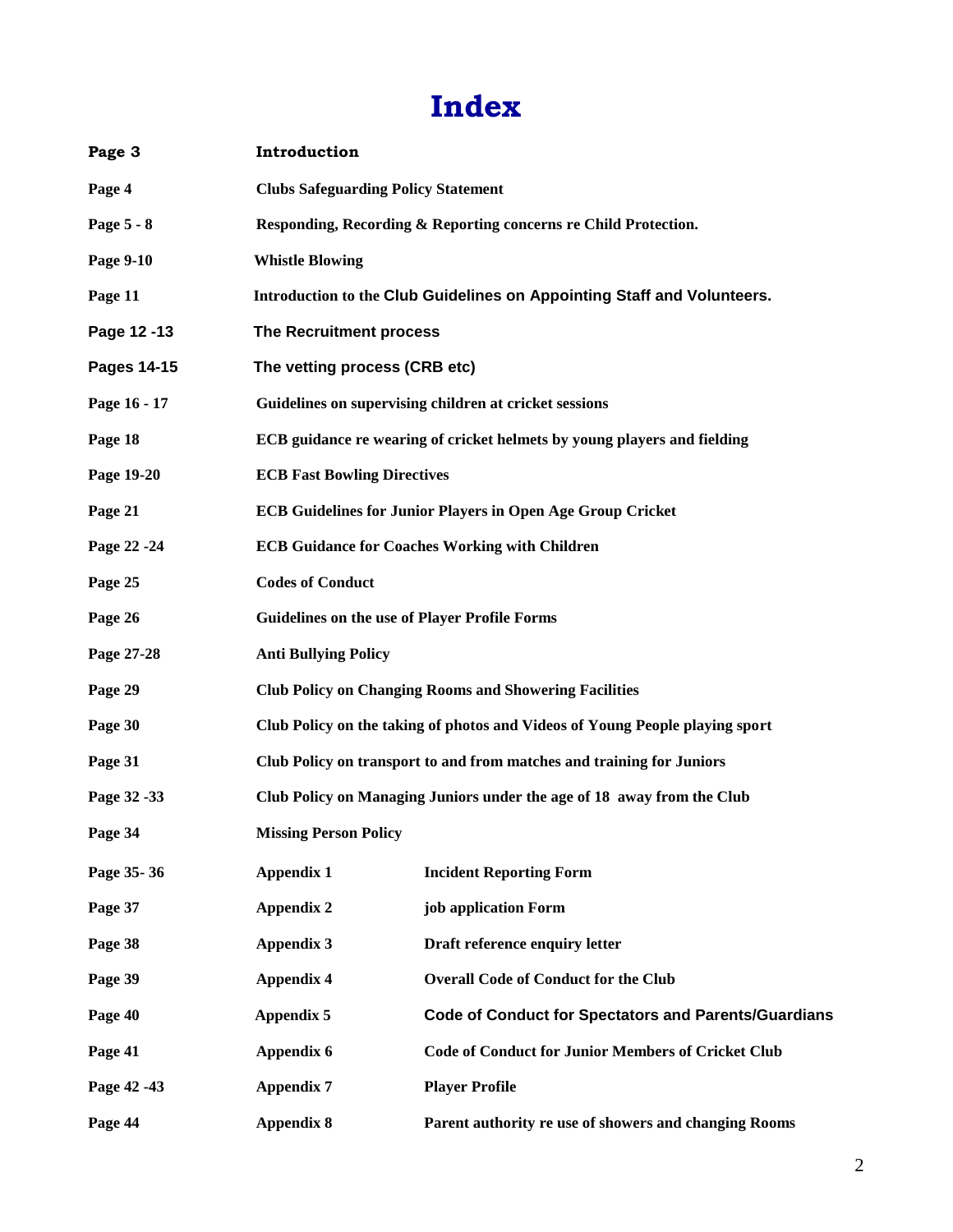### **HORLEY CRICKET & HOCKEY CLUB**

### **The "Safe Hands Policy Paper"**

### **The Club is committed to comply with the ECB Safe Hands Policy. This paper sets out our aims and aspirations. It does however require the support of everyone associated with the club and the full commitment of all sub committees**

#### **Recommended Process / Activities**

1. The guidelines are constantly reviewed by the Management Committee and an action list compiled of persons who need to be made aware of or trained in each area. Where possible, this activity is recorded in the committee meeting minutes.

2. The training of the relevant persons can be done by the most appropriate person determined by the Committee – it does not have to be done by the Club Welfare Officer although where appropriate they will be involved.

3. As part of the training, a written copy of these guidelines is given to each person trained. **A copy of the guidelines or policy can be obtained from the Bar**.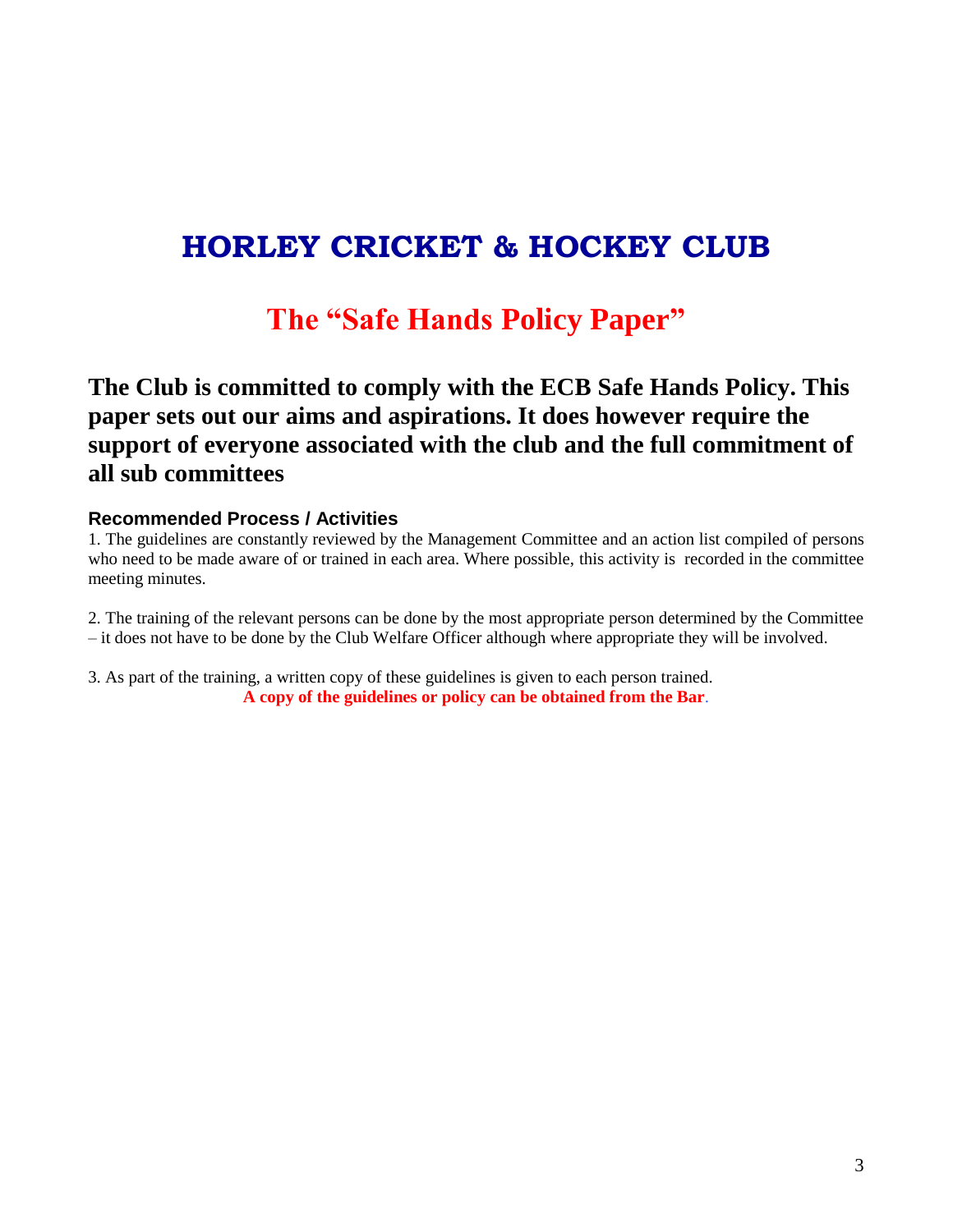# **HORLEY CRICKET & HOCKEY CLUB Safeguarding Policy Statement**

Horley Cricket & Hockey Club (The Club) is committed to ensuring that all young people under the age of 18 participating in club sporting activities, (hereby defined as Cricket, Hockey, Squash, Football, Darts and any other sport carried out in the name of the club) have a safe and positive experience.

As a Club we recognise that all young people participating in club sporting activities (regardless of age, gender, race, religion, sexual orientation, ability or disability) have a right to have fun and be protected from harm in a safe environment.

To achieve this we will ensure that all individuals working at or for our club in our club's sporting activities will provide a safe, positive and fun experience for such young people by adopting and implementing the England & Wales Cricket Board (ECB) *"Safe Hands – Cricket's Policy for Safeguarding Children"* and where appropriate will additionally adopt any added recommendations of the governing bodies of our other sporting activities.

We view the position of our appointed Club Welfare Officer to be of such importance that the person so appointed will always hold a position on the Club's Management Committee, and further **the Club will ensure that our Welfare Officer and other nominated parties will attend all current and future training modules required by the ECB & the NSPCC and other relevant sport governing bodies**, so that they have the necessary skills to be able to undertake their role effectively.

As a Club we will ensure that **all people who work in sporting and leisure activities at or for our club, (such as Staff, Officials, Volunteers, Team Managers, Coaches etc.) understand that the Safe Hands Policy applies to them** according to their level of contact with children in their respective sport/activity/role.

We will ensure that all individuals working within our sporting/leisure or social activities at or for the club are recruited and appointed in accordance with ECB or other relevant governing sporting body guidelines**.**

We will ensure that all individuals working within our sporting/leisure or social activities are provided with support through education and training so that they are aware of and can adhere to good practice and code of conduct guidelines defined by both the ECB, and by the club.

We will ensure that the name & contact details for the Club Welfare Officer is available as the first point of contact for parents, children & volunteers / staff within the club. Our Welfare Officer will be viewed as a local source of procedural advice for its committee & its members. Additionally our Welfare Officer and any other nominated official will be regarded as the main points of contact within the club for the ECB County Welfare Officer and the ECB Child Protection Team, and as the main point of contact within the club for the other governing bodies of sport undertaken by the club, this being in addition to relevant external agencies in connection with child welfare.

**Our Club resolves that correct and comprehensive reporting procedures will exist for raising and managing safeguarding and child protection concerns**. Such procedures will recognise the responsibility of the statutory agencies and in accordance with pre defined safeguarding and child protection procedures as defined by the ECB, Statutory agencies and Local Safeguarding Children Board LSCB guidelines and policies.

As a Club we resolve that everyone connected with the club (including parents, children and volunteers) will have the opportunity to voice any concerns which they have (about possible suspected child abuse, and/or about poor practice) to the Club Welfare Officer and will ensure that all suspicions, concerns and allegations are taken seriously and dealt with swiftly and appropriately.

In the interest of confidentiality we will ensure that access to information relating to child welfare matters is restricted to the Club Welfare Officer and the appropriate external authorities as specified within the governing sports Safeguarding and child protection procedures.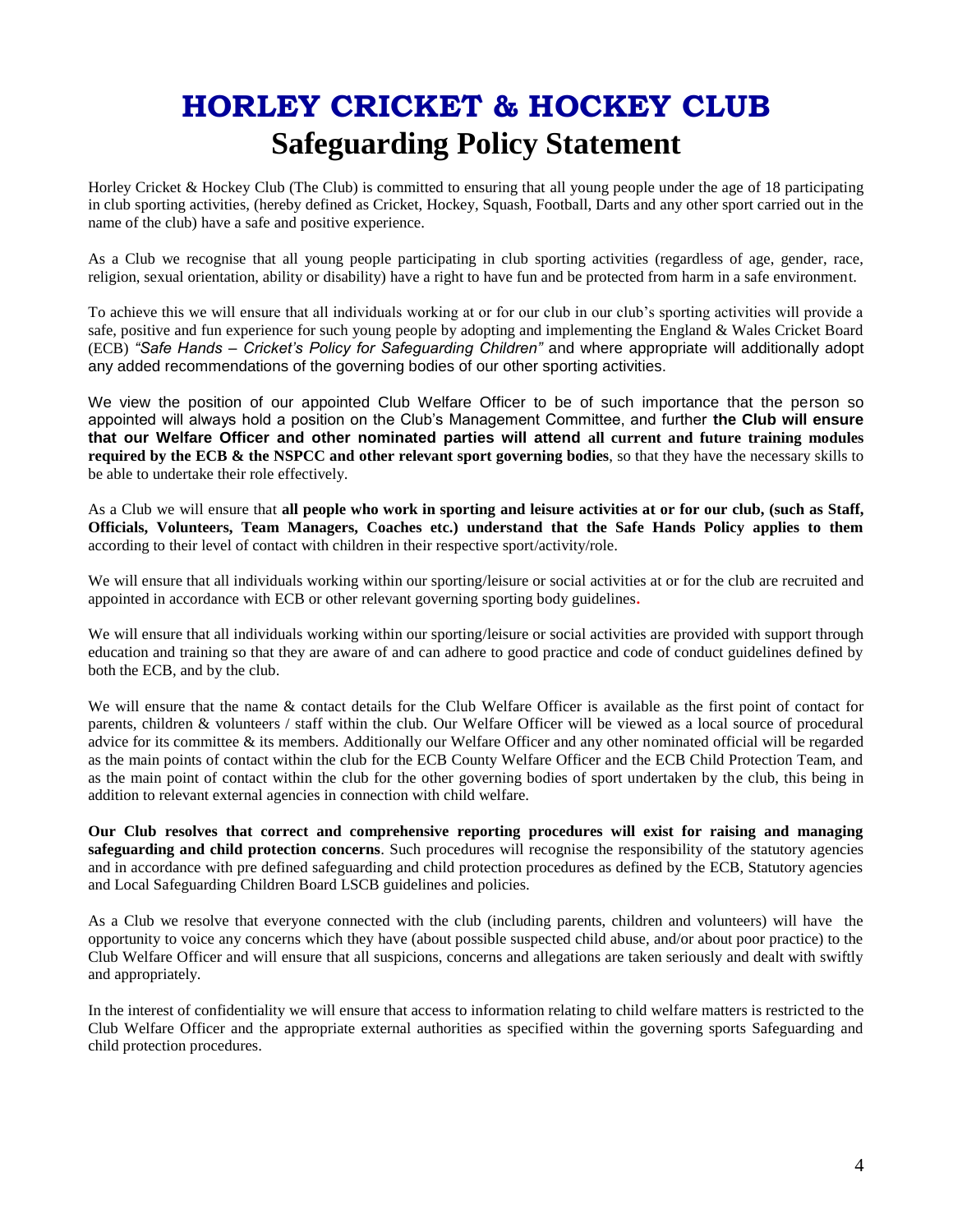## **Responding, Recording & Reporting concerns which might arise within or outside the club.**

**Across the game and at all levels in cricket and all sports, there is a requirement to have: "clear and unambiguous procedures in place in respect of child protection, which provide step by step guidance on what action to take if there are concerns about a child's safety or welfare"**

### **Introduction**

The protection and support of children in Cricket is of paramount importance.. This also applies to the governing bodies of all sport. In our case our policy will follow that as recommended by the ECB. This authority has developed a system for individuals to follow to respond, record and report any concerns or issues that they may have, relating to a child at their Club or under their care. To ensure that appropriate action is taken when there is suspected abuse, bullying or poor practice members should be aware that the ECB

- Appointed a National Lead Child Protection Officer which is based at Lord's Cricket Ground
- Developed specific protocols relating to managing child protection referrals
- Appointed a group of individuals who will be responsible for the management of any disclosure or referrals received – the Referral Management Group (RMG).
- Requires all County Boards, affiliated Clubs and Leagues to recruit, appoint and train a Welfare Officer, who will receive training through the ECB Education and Training Strategy.
- Requires all clubs to take appropriate action where any suspected abuse, bullying or poor practice comes to light, in accordance with procedures defined & published by the ECB.

### **Reasons for taking appropriate action to report concerns**

There may be a number of reasons that an individual finds it necessary to report a concern. These include:

- In response to something a child has said
- In response to signs or suspicions of abuse
- In response to allegations made against a member of Staff or Volunteer
- In response to allegations made about a Parent, Carer or someone not working within the sport
- In response to bullying
- In response to a breach of code of conduct / poor practice
- Observation of inappropriate behaviour

*This is not a definitive list*.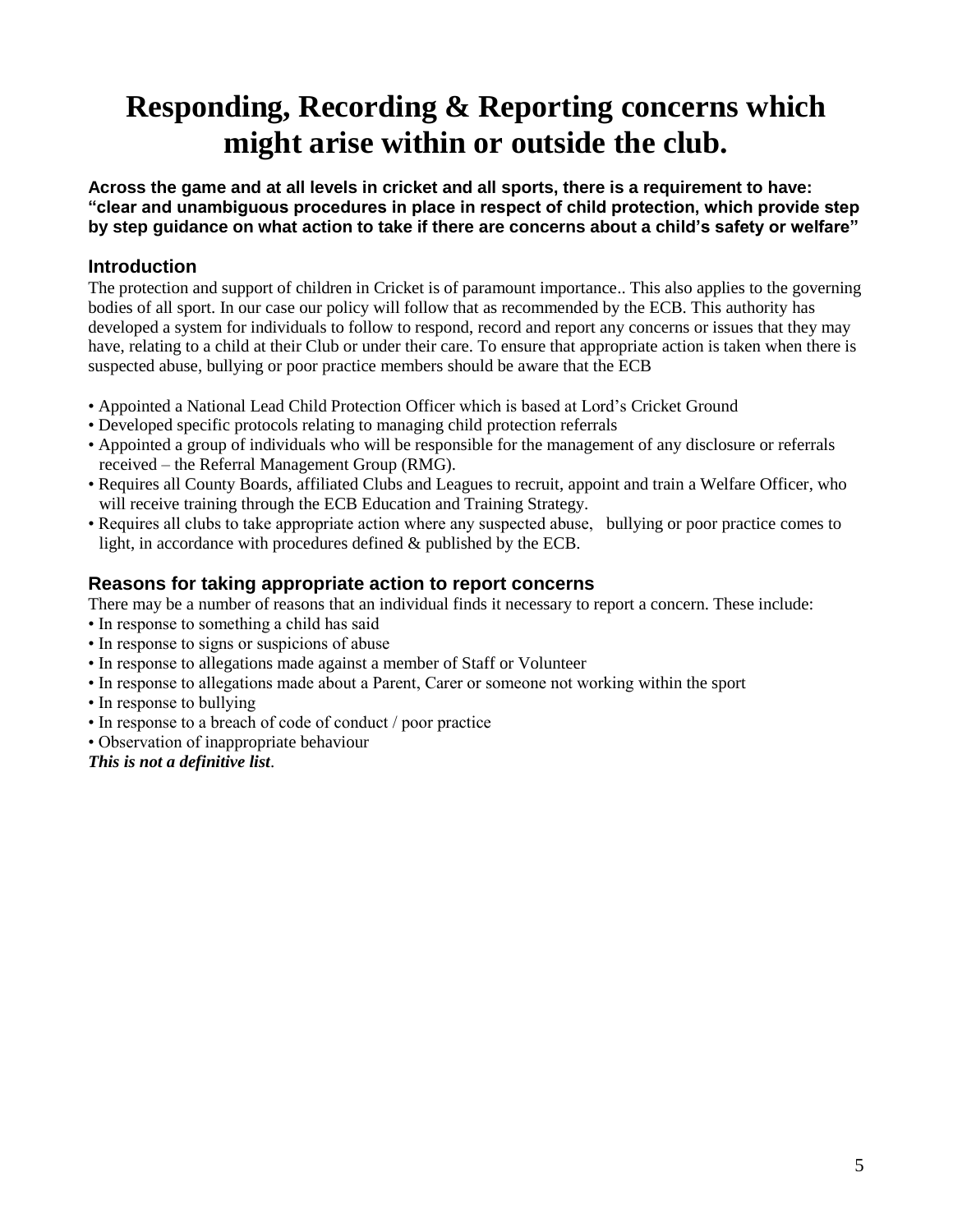# **Responding, Recording & Reporting concerns which might arise within or outside the club. (cont)**

### **Throughout the entire process confidentiality is of critical importance.**

We believe that the legal principle that the 'welfare of the child is paramount' means that the considerations which might apply to other situations within the club cannot be allowed to over-ride the right of children to be protected from harm.

However, every effort will be made to ensure that confidentiality is maintained when an allegation has been made and is being investigated. The procedures require that only those that need to know are told. This means only those individuals stated within the reporting structure and no-one else unless directed by statutory agencies or the ECB Child Protection Team.

### **Responding to Disclosure, Suspicions and / or Allegations and Recording the Incident**

Anyone responding to a disclosure, suspicions and / or allegations must always:

- Stay calm; do not show disgust or disbelief and keep an open mind.
- Do not dismiss the concern, make assumptions or judgements. Take the concern seriously.
- Ensure the child is safe and feels safe
- Listen carefully to what is said and take the child seriously. Let the child know that if what they tell you leads you to believe they are in danger, you will have to pass the information on to someone who can protect them.
- Ask questions only where they are really necessary to clarify what you are being told. (Always avoid asking leading questions)
- Reassure the child that they have done the right thing by telling you & stress that they are not to blame.
- Be honest and (as soon as you can feasibly mention it) explain that you will have to tell someone else to help with the situation. (Do not agree to keep secrets between you and the child)
- Immediately record in writing what was said using the child's own words and detail this on the Incident Reporting Form.
- Avoid approaching any alleged abuser to discuss the concern.
- Report the incident to the Club Welfare Officer
- Maintain confidentiality only tell others if it will help protect the child

#### *Be very careful not to promise that you will keep the information to yourself***.**

### **Never**:

- Approach any alleged abuser to discuss the concern.
- Rush into actions that may be inappropriate
- Make promises you cannot keep
- Take sole responsibility Always consult someone else (the person in charge or the designated officer) so you can begin to protect the child and gain support for yourself.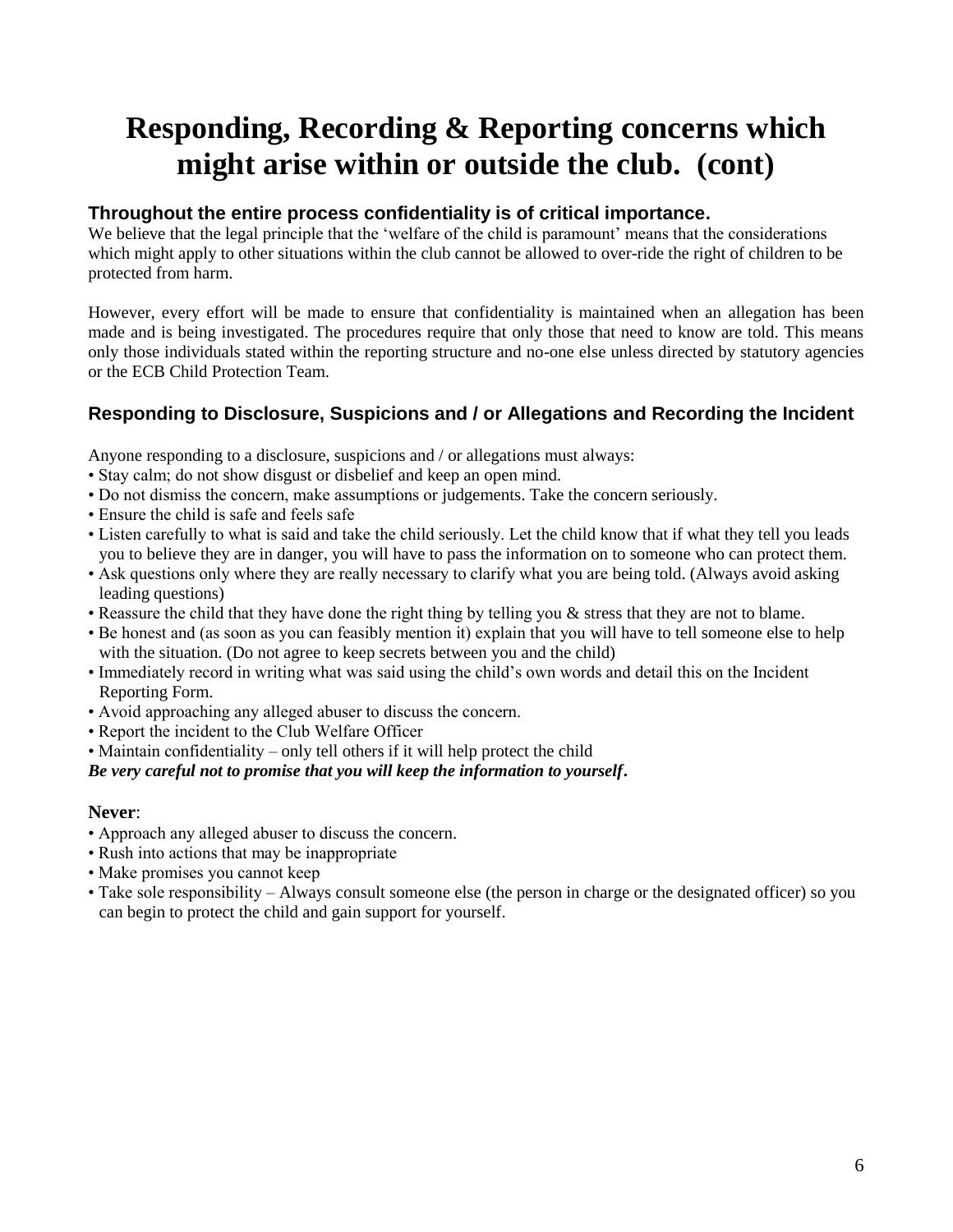# **Responding, Recording & Reporting concerns which might arise within or outside the club. (cont)**

### **Recording the incident and confidentiality**

Information passed to the ECB, Children's Social Care and/or the Police needs to be as helpful as possible, which is why it is important that we make a detailed record at the time of the disclosure / concern. Use the Incident Reporting Form (See Appendix 1) should be made whenever possible.

Information recorded needs to include the following:

- Details of the Child i.e. full name, age/ date of birth, address, gender
- Details of the parent or guardian and whether they have been informed or not
- Details of the facts of the allegation or observations
- Details of the person alleged to have caused the incident / injury including the name, address and date of birth or their approximate age
- A description of any visible bruising or other injuries
- The child's account, if it can be given, of what has happened and how
- Witnesses to the incident(s)
- Any times, dates or other relevant information
- A clear distinction between what is (known to be) fact, opinion or hearsay
- A signature, date and time on the report.

#### **It is everyone's duty to report suspected cases of abuse or concern to protect children. It is for the professionals to decide if abuse or neglect has taken place.**

The completed form should be passed immediately to the Club Welfare Officer who will conduct an investigation.

Sitting above the Club Welfare Officer is a County Welfare Officer (CWO) who is appointed by, and accountable to, the County Cricket Board. There is a County Welfare Officer for each of the ECB's 39 County Cricket Boards.

- CWOs are responsible for all safeguarding matters within their County and they are the first point of contact and act as a source of advice and support to Club and League Welfare Officers and all other affiliated members of that County including the County Cricket Board Management Committee.
- The CWO is also directly responsible to and is supported by the ECB Child Protection Team and often delivers or directs programmes on behalf of the ECB. The County Board is responsible for monitoring safeguarding within their cricket community and usually requires the CWO to monitor clubs and training provisions on their behalf.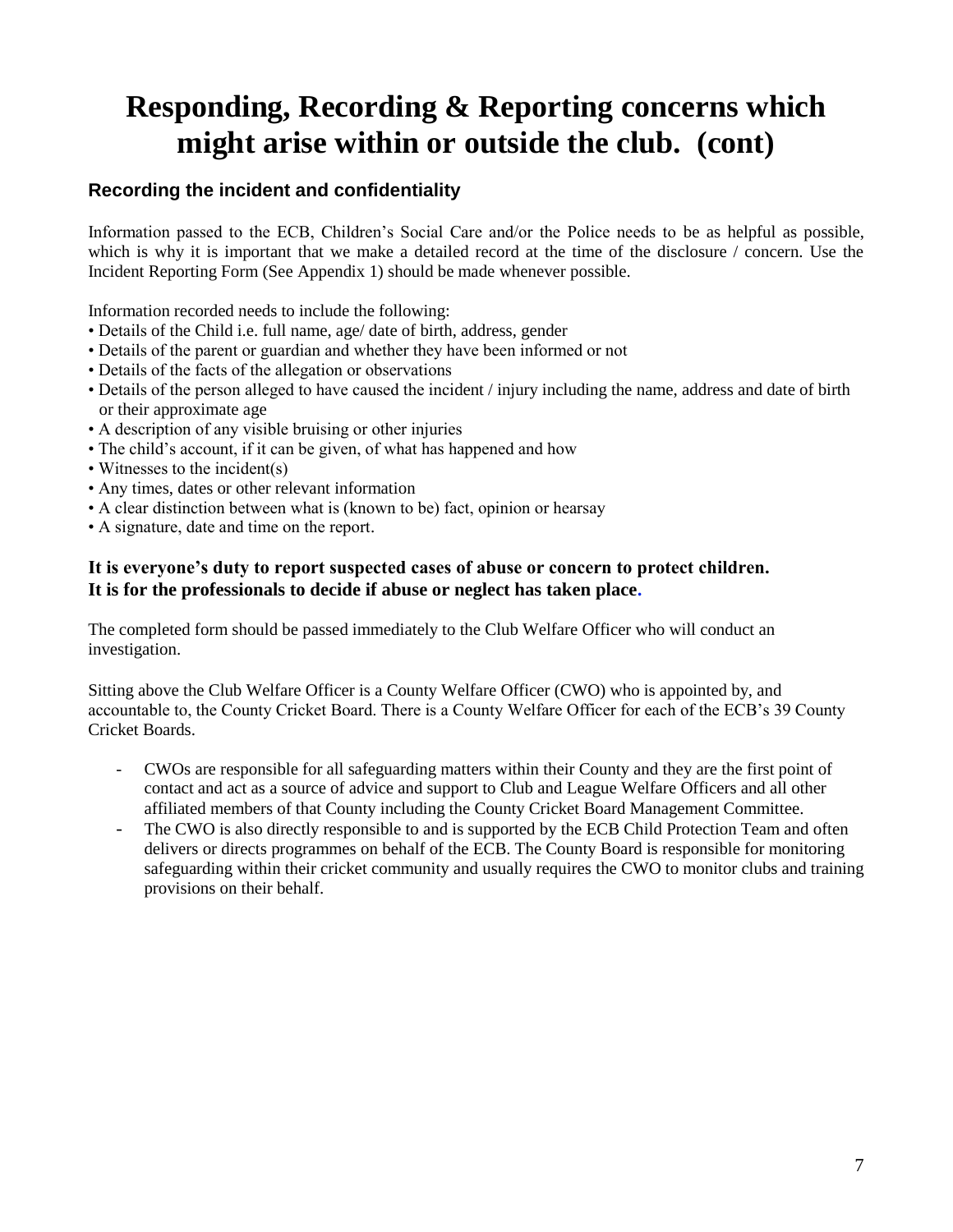# **Responding, Recording & Reporting concerns which might arise within or outside the club. (cont)**

### **Reporting Procedures**

### **If the referral relates to an incident within Cricket:**

The process for such referrals is as follows:

- Any person at or connected with our club should report any concerns they have about the welfare of a child within cricket to the Club WO (or in an emergency direct to the Children's Social Care department or Police.) Where possible they should adopt the Club's Reporting Form see Appendix1
- If the Club WO has any concerns, or an incident or concern is reported to them, they will inform the County Welfare Officer, who may refer the matter to the ECB Child Protection Team.
- If the County Welfare Officer or ECB Child Protection Team is not available, the Club WO will avoid delay and seek advice from the local Children's Social Care Department, the Police, or the NSPCC. As soon as possible the Club WO will then inform the ECB Child Protection Team and explain the action taken to date.
- The ECB Child Protection Team will, where appropriate, notify the local statutory agencies, and investigate the incident if appropriate. It will also notify the ECB RMG as required.
- The RMG will deal with any media enquiries and decide on any action
- A full investigation will be conducted under the ECB Complaints and Disciplinary Procedure on advice from Children's Social Care and/or the Police, pending the outcome of any Social Care or Police investigation

### **If the referral relates to an incident outside Cricket:**

Any person who has concerns relating to incidents of child abuse or poor parenting skills regarding a Parent / Carer outside of club activities , should advise the Club WO. The Club WO must then inform the County Welfare Officer, and the County WO will then inform the ECB Child Protection Team.

The ECB Child Protection Team or the County Welfare Officer will inform the appropriate statutory service i.e. Police, Children's Social Care.

A record will be kept of the referral, the CPT will consider the incident/allegation, its impact or potential impact on cricket and if it is necessary for the RMG to take action to safeguard children e.g. suspension.

### **Reporting to Police or Children's Social Care**

Reporting the matter to the Police or Children's Social Care department should not be delayed by attempts to obtain more information.

A record will be made of the name and job title of the Children's Social Care or Police member of staff to whom the concerns were passed, together with the time and date of the call, in case any follow-up is needed. Wherever possible, referrals telephoned to the Children's Social Care department will be confirmed in writing within 24-48 hours.

A copy of this information will be sent to the ECB Child Protection Team.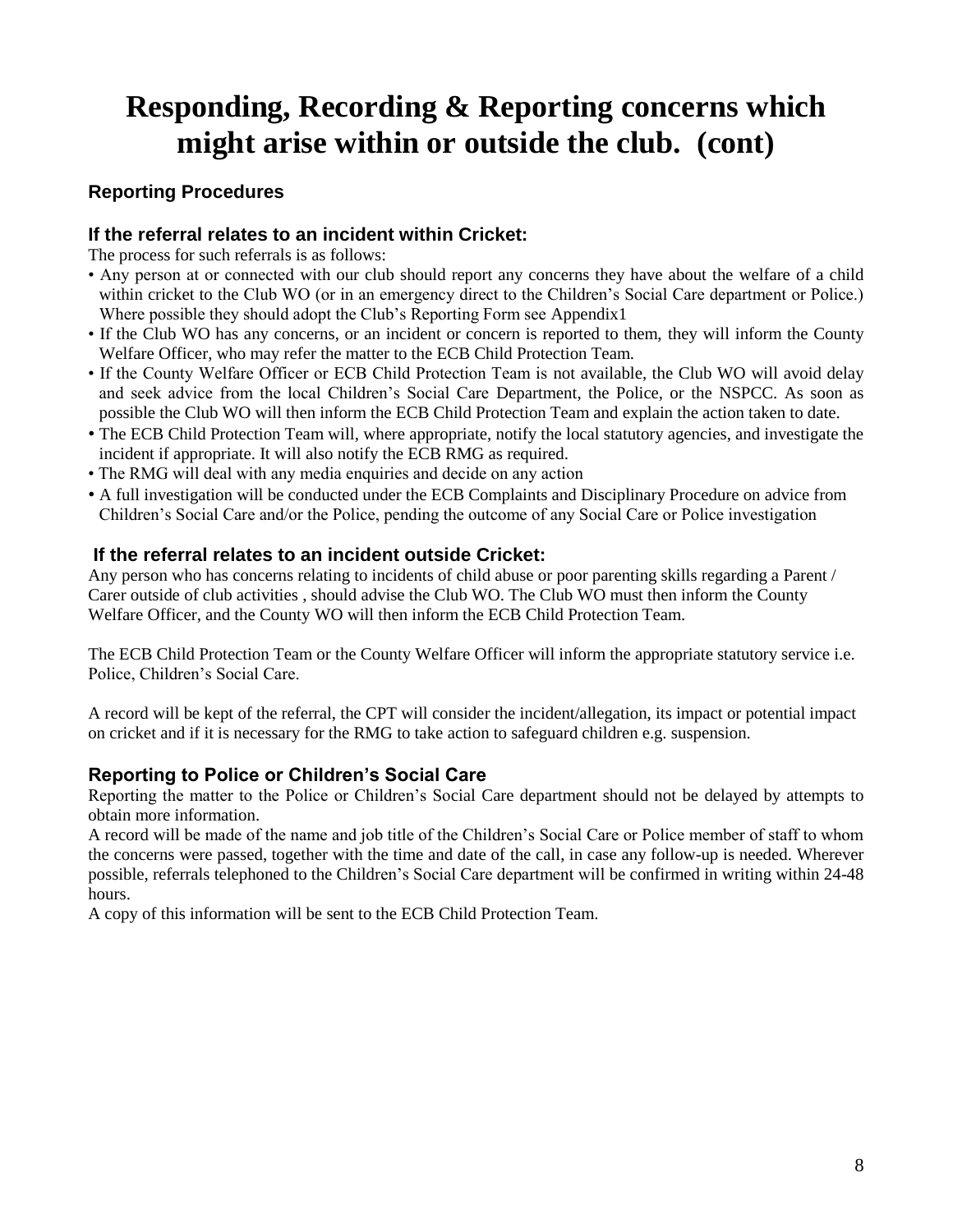# **HORLEY CRICKET & HOCKEY CLUB**

### **Whistle Blowing**

Horley Cricket Club follows the guidelines set by the ECB which is committed to developing a culture where it is safe and acceptable for all those involved in cricket and other sports to raise concerns about unacceptable practice and misconduct.

You may be the first to recognise that something is wrong but you may not feel able to express your concerns out of a belief that this would be disloyal to colleagues or you may fear harassment, victimization or disadvantage. These feelings, however natural, must never result in a child continuing to be unnecessarily at risk. Remember that it is often the most vulnerable children who are targeted. These children need someone like you to safeguard their welfare.

We all have a duty to bring matters of concern to the attention of senior management and/or relevant agencies. Although this can be difficult it is particularly important where the welfare of children may be at risk.

As with the ECB, Horley Cricket Club assures all involved in sport undertaken at the club that they will be treated fairly and that all concerns will be properly considered. In cases where the suspicions prove to be unfounded, then no action will be taken against those who report their suspicions/allegations provided they acted in good faith and without malicious intent. The Public Interest Disclosure Act 1998 protects whistleblowers from victimisation, discipline or dismissal where they raise genuine concerns of misconduct or malpractice.

### **Reasons for Whistle Blowing**

Each individual has a responsibility for raising concerns about unacceptable practice or behaviour:

- to prevent the problem worsening or widening
- to protect or reduce risk to others
- to prevent becoming implicated yourself

#### **If you have a genuine concern please advise our Club Welfare Officer who will respect your right for confidentiality.**

#### **Who do I tell?**

The first person to whom you should report your suspicion or allegation is your Club Welfare Officer. If for any reason you cannot or do not wish to report to your Club Welfare Officer, you should refer to your County Welfare Officer. If you cannot, or do not wish to, report the information to either of these, then please contact the ECB Child Protection Team by email on [crb@ecb.co.uk](mailto:crb@ecb.co.uk) or 020 7432 1200. Alternatively you can also contact Public Concern at Work on 020 7404 6609 or [whistle@pcaw.co.uk](mailto:whistle@pcaw.co.uk)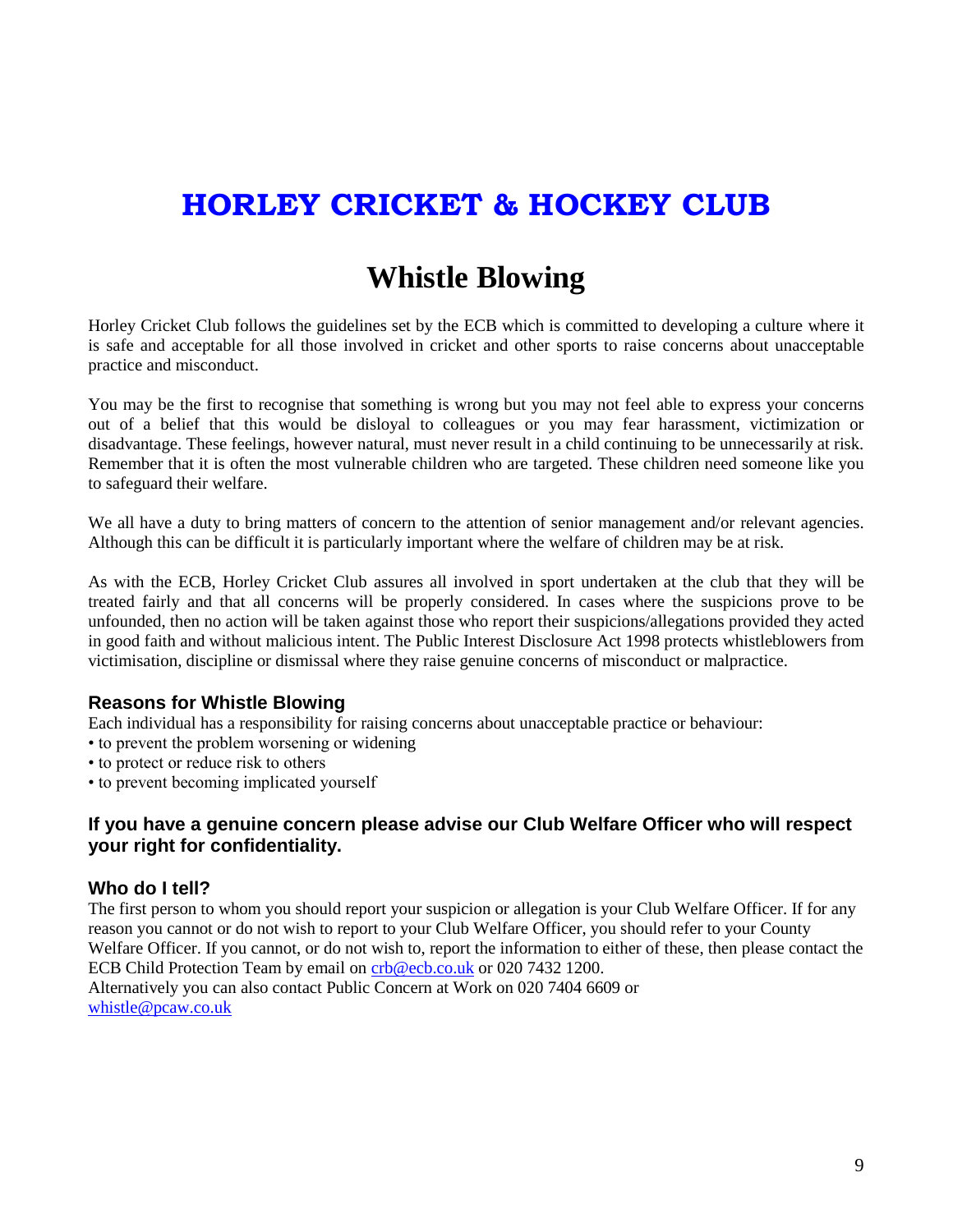# **HORLEY CRICKET & HOCKEY CLUB**

### **Whistle Blowing** (Cont)

#### **If you do make such a report the follow up procedure is as follows:**

- You should be given information on the nature and progress of any enquiries During the process of investigating the matter, every effort will be made to keep the identity of those raising the concern unknown, except to the minimum number of individuals practicable
- The Club's Welfare Officer, County Welfare Officer and the ECB have a responsibility to protect you from harassment or victimisation

#### **Please remember that no action will be taken against you if the concern proves to be unfounded and was raised in good faith**

• However, malicious allegations may be considered a disciplinary offence

### **ECB Safeguarding Whistle Blowing Procedures**

Should suspicions be raised via a "tip off", the person receiving the tip off should attempt to obtain the following information from the informant.

- Name, address and telephone number
- Names of individuals involved
- The manner of the alleged incident/s or circumstances
- Whether they will submit any evidence (if applicable)
- How they became aware of the nature of the allegation

You should not attempt to deal with any allegation or suspicion yourself, rather inform our Club Welfare Officer or the Club's County Welfare Officer or the ECB Child Protection Team. Specifically do not:

- Inform the person about whom the concern was raised
- Inform any other members, participants or employees
- Commence your own investigation
- Annotate or remove evidence
- Delay in reporting the suspicion
- Also do not assume
- "all is well, otherwise it would have been spotted earlier"
- "it doesn't matter" or "no harm will arise"
- "ignore it as it is not my responsibility"

#### **Feedback**

The amount of feedback relating to the issue will vary depending on the nature and result of the investigations. However, where possible, those who have raised concerns will be kept informed of the progress and eventual conclusion of investigations.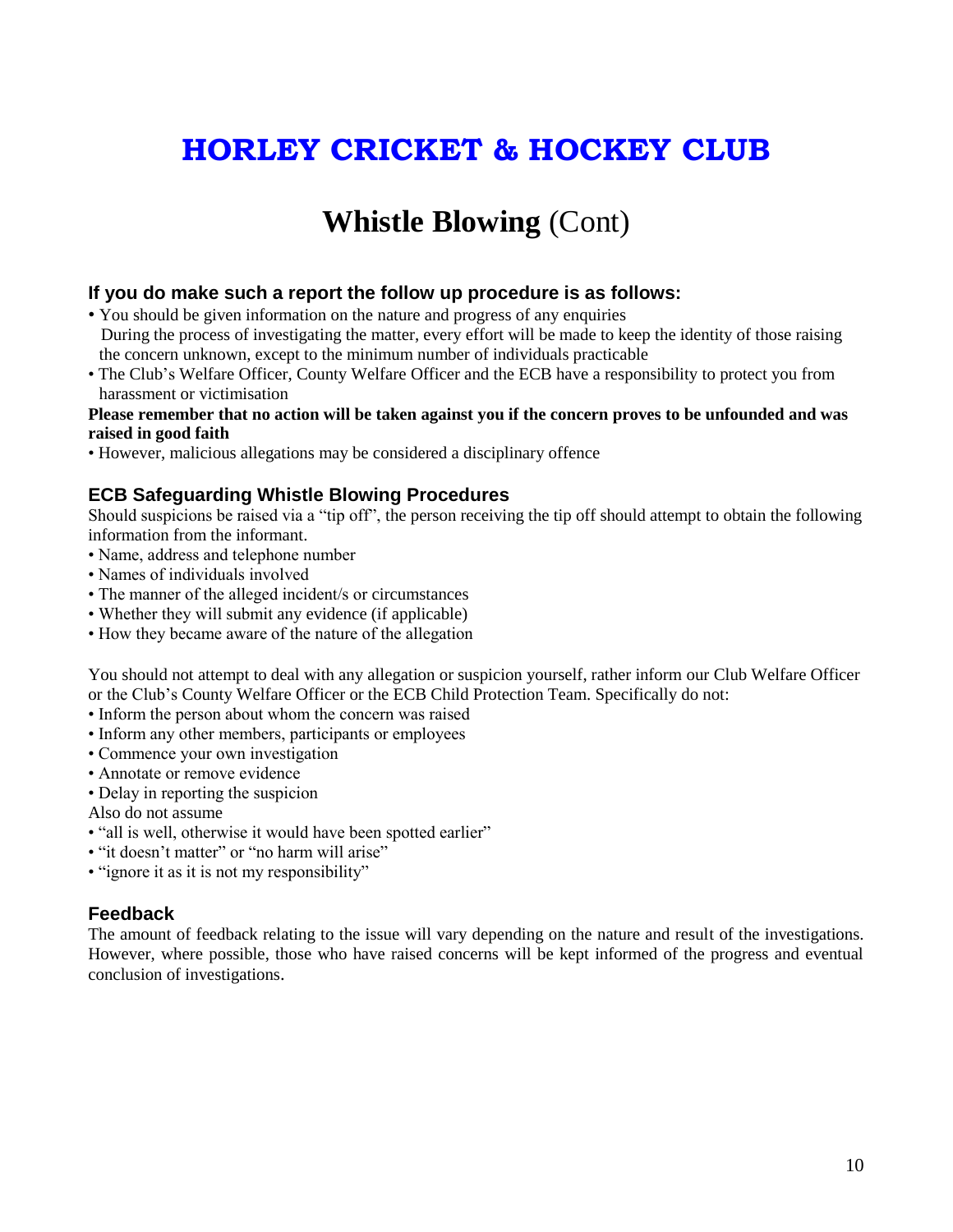# **Club Guidelines on Appointing Appropriate Staff and Volunteers to work with Children**

In accordance with ECB Policy all staff or volunteers in sport associated with our Club and who are working with children **must go through an appropriate vetting process prior to appointment** to ensure that they are suitable to do so.

#### **The Club Welfare Officer**

We have appointed a Club Welfare Officer who is responsible for advising the club on current best practice and implementing the various elements of "Safe Hands".

The Club Welfare Officer is there to assist our club in creating a child centred environment. This officer is required to attend two separate training modules to support and equip them for the role.

The Club Welfare Officer must give advice on which roles within our club are likely to bring the post holders into regular and significant contact with children and as such may need further checks as part of the recruitment and appointment process.

Our Club Welfare Officer plays a significant role within the process for recruiting volunteers and staff to a club.

#### **Guidelines on recruitment and selection of volunteers working with children**

We always remember that the safety of children is paramount in all our activities and these guidelines have been designed to help us in this.

We hope that all people involved in cricket and other sports working with children at our Club have only the best possible intentions. However, we recognise our responsibility to safeguard the welfare of all children participating in cricket and other sports by providing a safe and enjoyable environment. Sound recruitment and selection procedures are essential to screen out those who are not suitable.

When recruiting new volunteers or paid staff, both in sporting and social roles all reasonable steps will be taken to ensure unsuitable people are prevented from working with children. In addition, the volunteer selection processes used by us are consistent and fair at all times. This policy paper outlines the methods used to assist us with our recruitment choices.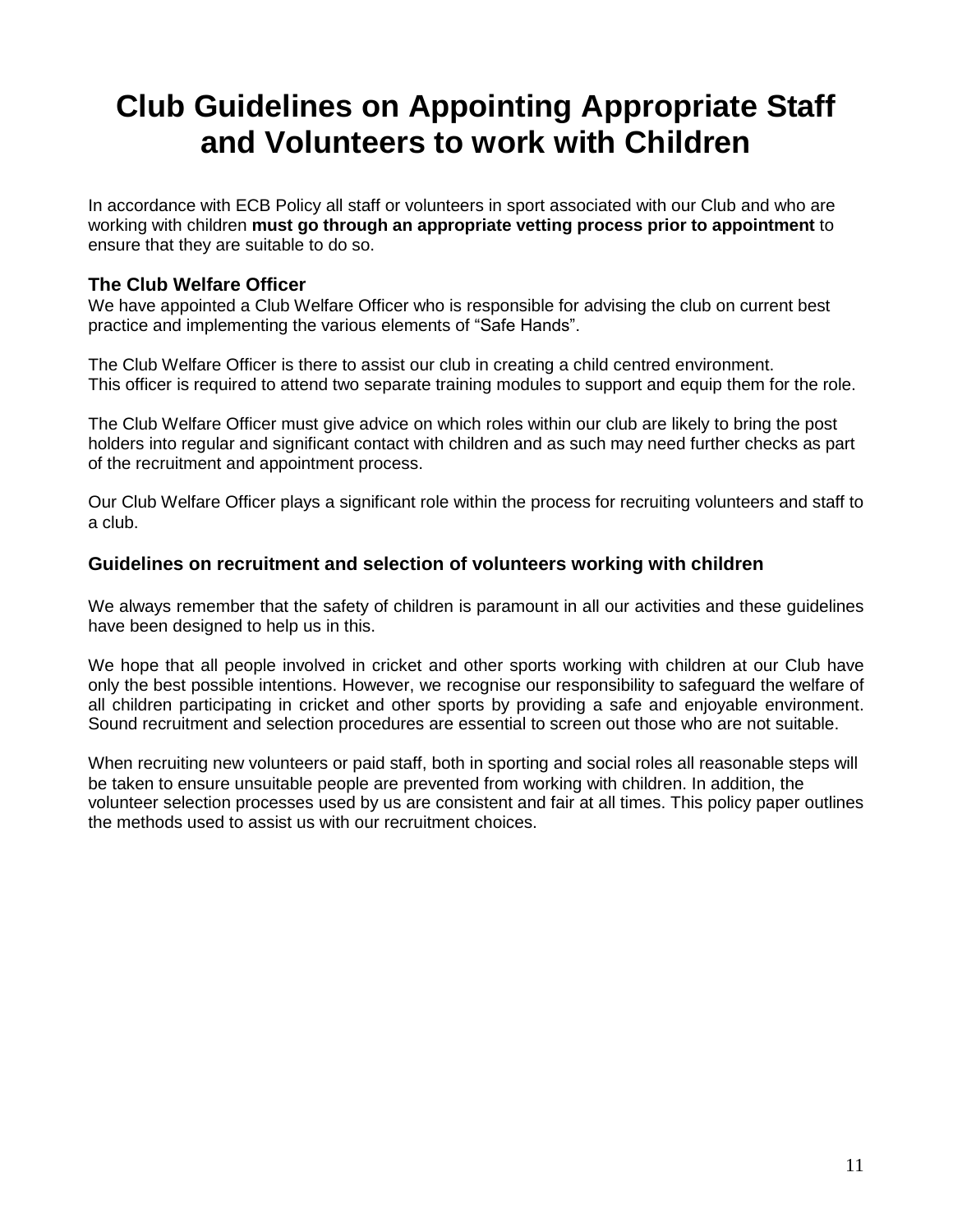# **HORLEY CRICKET & HOCKEY CLUB**

### **Recruitment process**

#### **Planning**

The first stage of any recruitment process involves planning. Club Officials or controlling sub committees will draw up a profile, which highlights the main areas of an identified role.

Decisions will be made as to the skills and experience required to fulfill the requirements of the role and draw up a person specification. If in doubt we can go to the ECB website where samples of job descriptions for a variety of club roles can be found.

Our recruitment process must be such a way that every applicant is treated in a fair and consistent manner.

#### **Application Forms (see Appendix 2)**

Horley Cricket Club will at all times adopt a standard application form for all advertised vacant positions.

Each applicant's information is then collected, retained and stored in a consistent way.

More than one club official will look at the application forms to ensure that a fair and equitable scrutiny is completed. Identification documents to confirm the identity of the applicant e.g. a passport or driving license will at all times be requested.

#### **Meeting / Interview**

A Selection Committee will meet with all applicants and where appropriate this may include the Club Welfare Officer. More than one official will always be present .The meeting/interview will enable the club to explore further the information provided in the application form. The questions to be asked will be prepared in advance and will provide the applicant with the opportunity to recount previous experiences and give examples of how they have handled, or would handle, situations.

In securing information regarding an applicant's technical capabilities that are relevant to the post, we equally will explore attitudes and commitment to child welfare. Listed below are typical examples of questions that could be asked by our Club to discover this information:

- $\Box$  Tell us about any previous experience you have working with children.
- $\Box$  Give a child-related scenario, asking the applicants what they would do e.g. 'It is a winter evening and the training session has finished. A parent has not arrived to pick up their child – what would you do?'

 $\Box$  Is there anything we should know that could affect your suitability to work with children? Have you ever been refused work with children?

#### **References (See Appendix 3)**

At least two references will be requested from individuals who are not related to the applicant. Where possible one reference will be associated with the applicant's place of work and where appropriate, one will demonstrate the individual has been involved in sport, particularly children's cricket previously.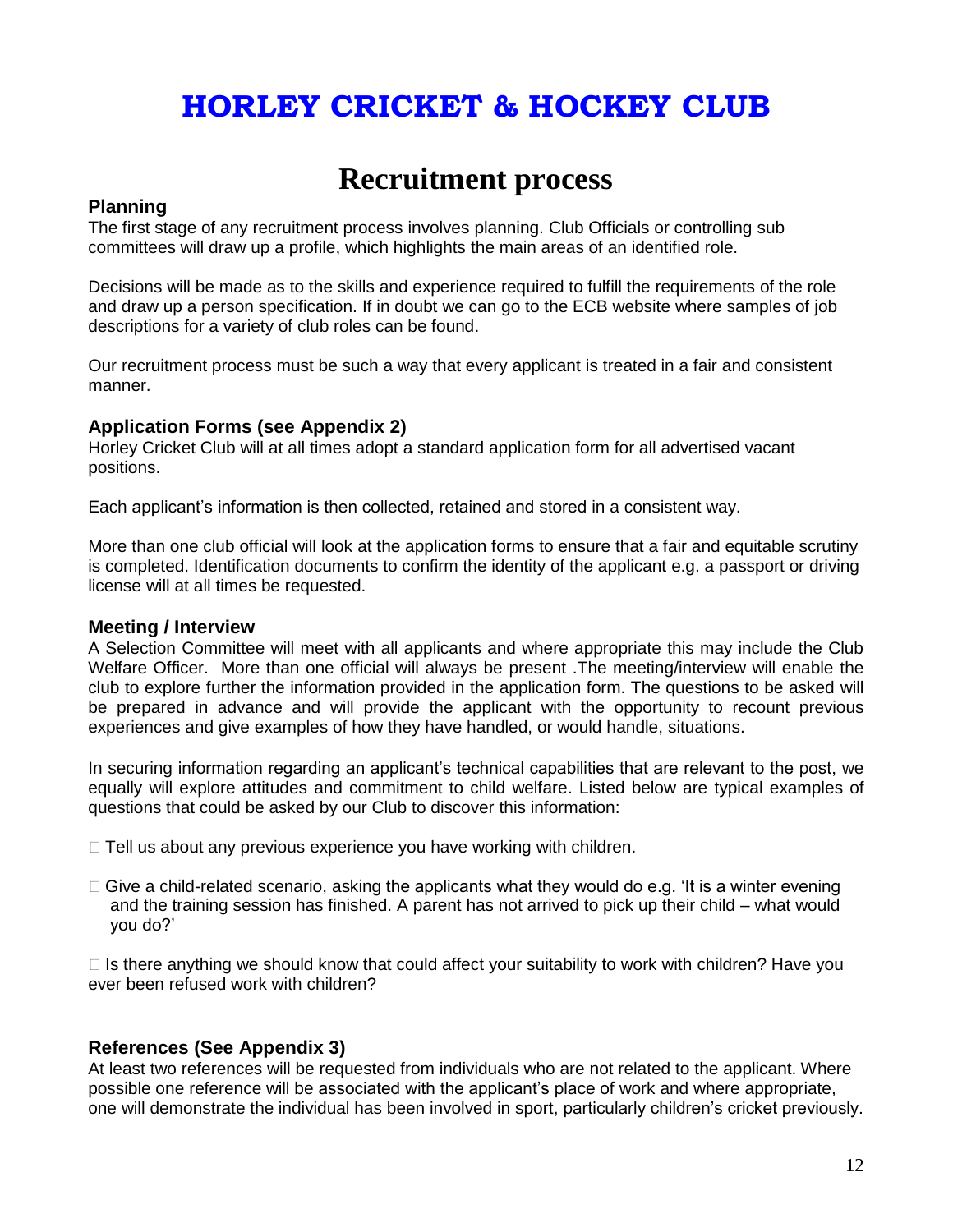Both references will contain a statement relating to the referee's awareness of the responsibilities of the post applied for.

References will be followed up prior to any offer of appointment being made. If the references raise concerns, we will contact the ECB Child Protection Team for advice and guidance.

### **Vetting Procedures including Criminal Record Bureau (CRB) Enhanced Disclosures**

A vetting procedure is very important in determining if someone is suitable to work with children. As such Horley Cricket Club will adopt the CRB Disclosures procedure for all relevant positions and posts which by reference to the job description and the nature of the job, will bring the person into regular, direct, personal and possibly individual contact with children.

If an applicant is from outside the UK, or has lived outside the UK within the last five years, then alternative vetting procedures may be required as detailed later in this section.

A CRB Enhanced Disclosure falls under the umbrella of the ECB enabling this body to review any recorded offences and whether or not an applicant is on one of the barred lists. Naturally the ECB will take into account the Rehabilitation of Offenders Act 1974 and only consider offences which are relevant to the care, supervision and training of children.

The ECB is not allowed to tell our Club or County Board about the actual offending and so applicants can be assured of confidentiality. The ECB will however tell the Club and County Board whether or not the person is considered suitable to work with children.

### **All applications for CRB Disclosures are co-ordinated by the Club Welfare Officer**.

Asking an individual to complete a CRB Disclosure application form is the first stage of the CRB Disclosure Process and that the outcome of the application will be sought from the County Cricket Development Manager, County Welfare Officer or the ECB Child Protection Team before offering the position to the applicant

### **Post Recruitment**

In the case of volunteers as a policy we will always adopt certain follow up procedures that might include:

 $\Box$  Any qualifications should be substantiated, for example, requesting photocopies of coaching certificates

 $\Box$  New volunteers will be made aware of, and sign up to, the club's child protection policy and procedures, best practice guidelines and codes of conduct.

 $\Box$  That any training needs are established and actioned

 $\Box$  A statement of the roles and responsibilities of the new volunteer is prepared

 $\Box$  Initially, a period of supervision/observation or mentoring could be introduced to support the new volunteer.

**Background checks are undertaken on any individual who works, either in a paid or volunteer capacity, with children.**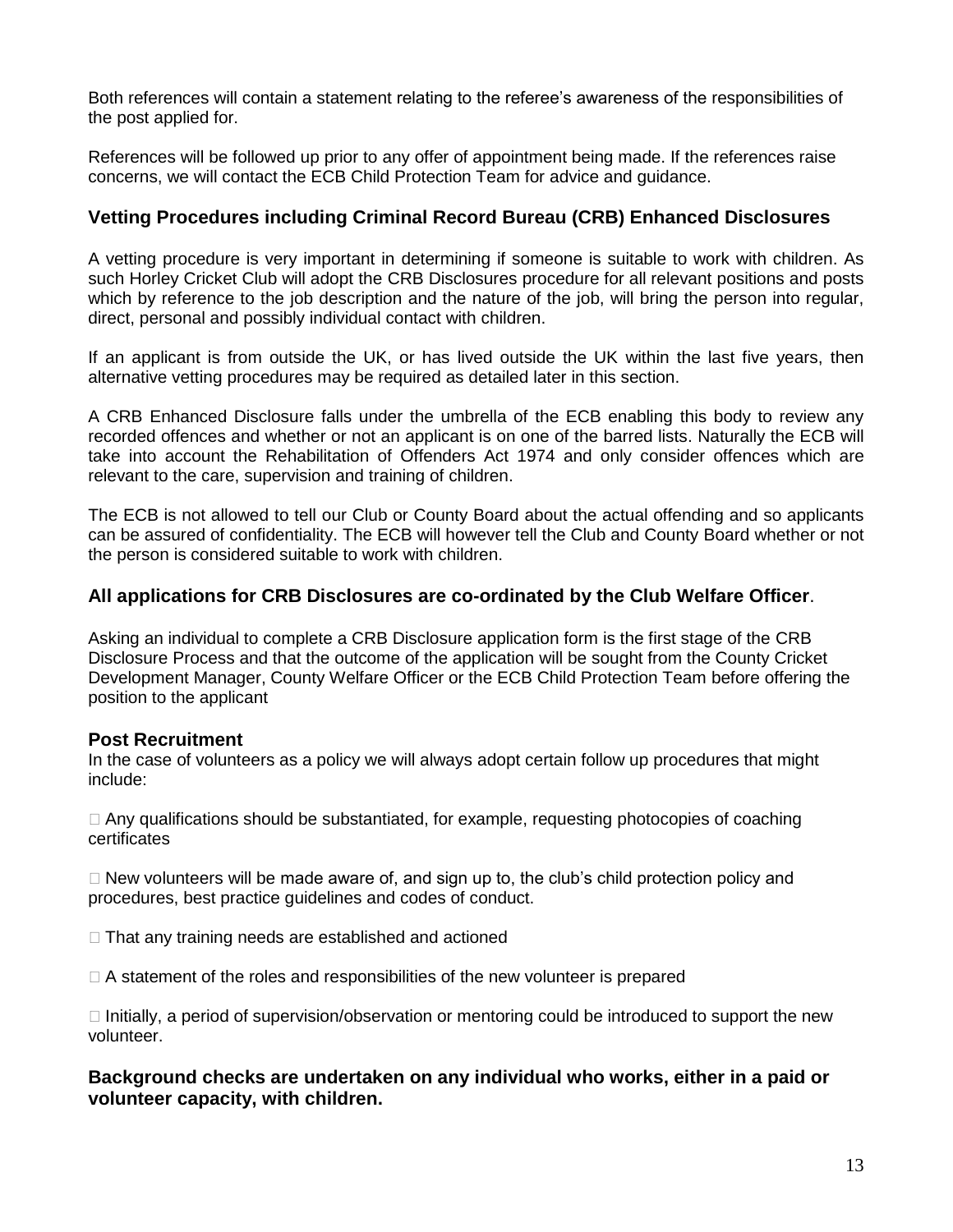# **ECB List of Posts which require Vetting Checks (CRB Checks)**

The under mentioned list has been developed as guidance by the ECB for certain posts. **However it is to be at the Club Welfare officer's discretion as to when a full enhanced CRB is required, though as a minimum the under mentioned list will be applied.** These applications must be accompanied by a covering letter explaining the club's decision.

| <b>ROLE AT THE CLUB</b>     | <b>CRB CHECK</b><br><b>ALWAYS REQUIRED</b> | <b>CRB CHECK</b><br><b>AT DISCRETION OF</b><br><b>CLUB ASSESSOR</b> | <b>COMMENTS</b>                     |
|-----------------------------|--------------------------------------------|---------------------------------------------------------------------|-------------------------------------|
| <b>Welfare Officer</b>      | Yes                                        |                                                                     | All Club / League /<br>County posts |
| Coach                       | Yes                                        |                                                                     |                                     |
| [Volunteer or Paid]         |                                            |                                                                     |                                     |
| <b>Assistant Coach</b>      | Yes                                        |                                                                     | If regularly assisting              |
| <b>Coaching Coordinator</b> | Yes                                        |                                                                     |                                     |
| Umpire /scorer              | Yes                                        |                                                                     |                                     |
| Colts Manager               | Yes                                        |                                                                     |                                     |
| Club Captain                | Yes                                        |                                                                     |                                     |
| <b>First Aiders</b>         | Yes                                        |                                                                     |                                     |
| School liaison Officer      | Yes                                        |                                                                     |                                     |
| Chairman Junior<br>Cricket  |                                            | Yes                                                                 |                                     |
| <b>Ground Staff</b>         |                                            | Yes                                                                 |                                     |
| Bar Manager and staff       |                                            | Yes                                                                 | If regularly<br>unsupervised        |
| Tea Lady                    |                                            | Yes                                                                 | If regularly<br>unsupervised        |

#### **Overseas Criminal Record Checks**

Should we take on an overseas player or give employment to a person from a different country we will ensure that a check is made in that party's country. CRB website provides details and the ECB Child Protection Team give guidance. Overseas checks will be undertaken on British passport holders who have lived abroad in the past 5 years.

An ECB Overseas Vetting Form must accompany any overseas check submitted to the ECB. Overseas checks must be organised before the individual arrives in the UK whenever possible.

Overseas checks are done purely for the role being undertaken by the individual. All visitors to the UK coming through the Tier 5 cricket route of immigration must be vetted as part of the process.

If a visitor to the UK has come through an alternative immigration route but they intend to offer coaching services, they must also complete the vetting process.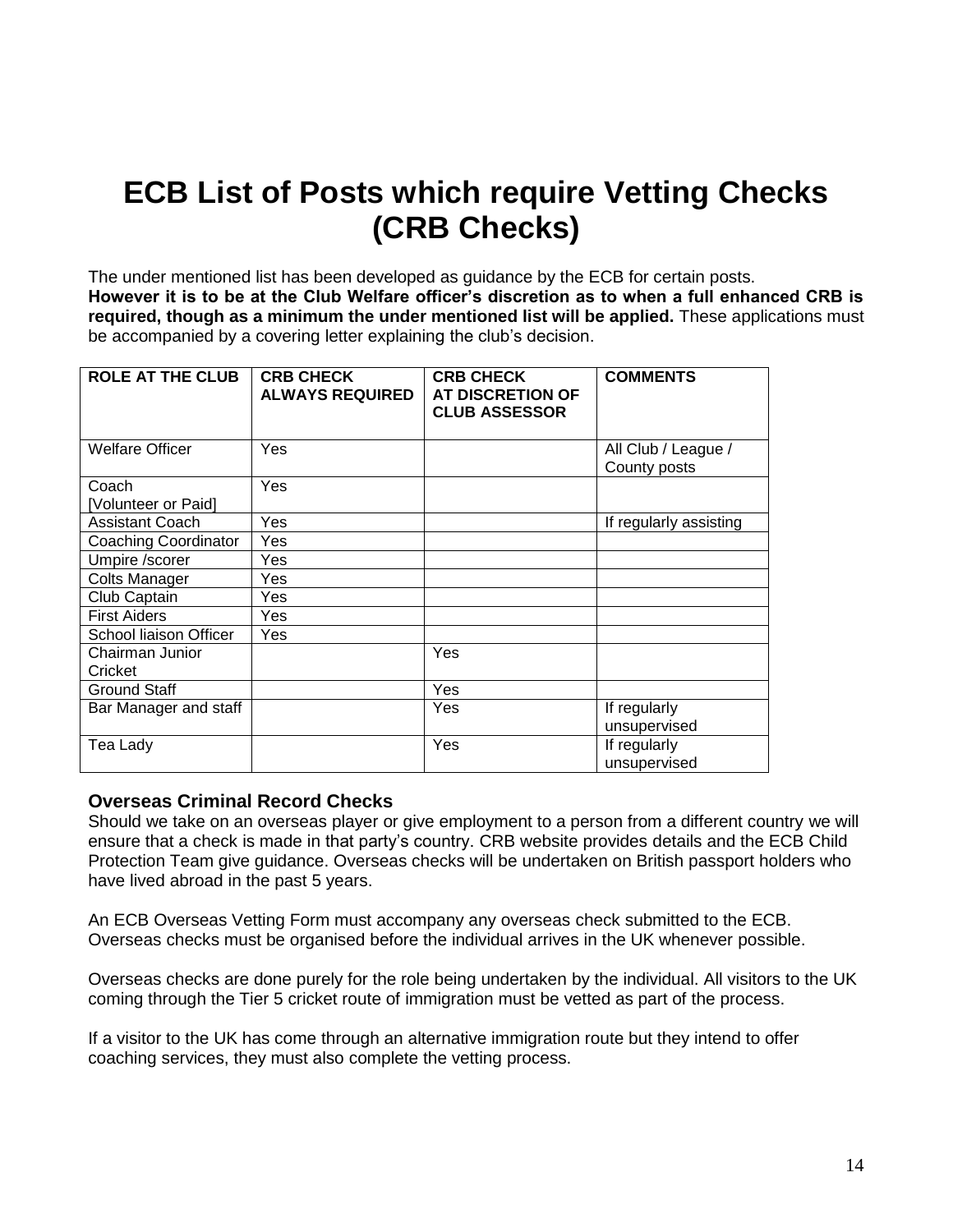# **Aspects that require the constant monitoring of the Cricket section**

#### **Umpires and Scorers**

Umpires and Scorers are usually organized through a regional or league appointment panel. However, as a Club when appointing an Umpire and / or Scorer for their games involving children, it is the Cricket Sections responsibility to check that the Umpire / Scorer:

- $\Box$  is qualified; is covered by relevant current insurance
- is a member of the ECB Officials Association or the Association of Cricket Umpires and Scorers
- $\Box$  has been through an appropriate recruitment process
- $\Box$  has been through the vetting process with the ECB to check his/her suitability to work with children in cricket
- □ agrees to abide by the Code of Conduct for Members and Guests whilst umpiring / scoring.

#### **Confirmation that this has been undertaken has to be submitted to the Club Welfare Officer with supporting documentation**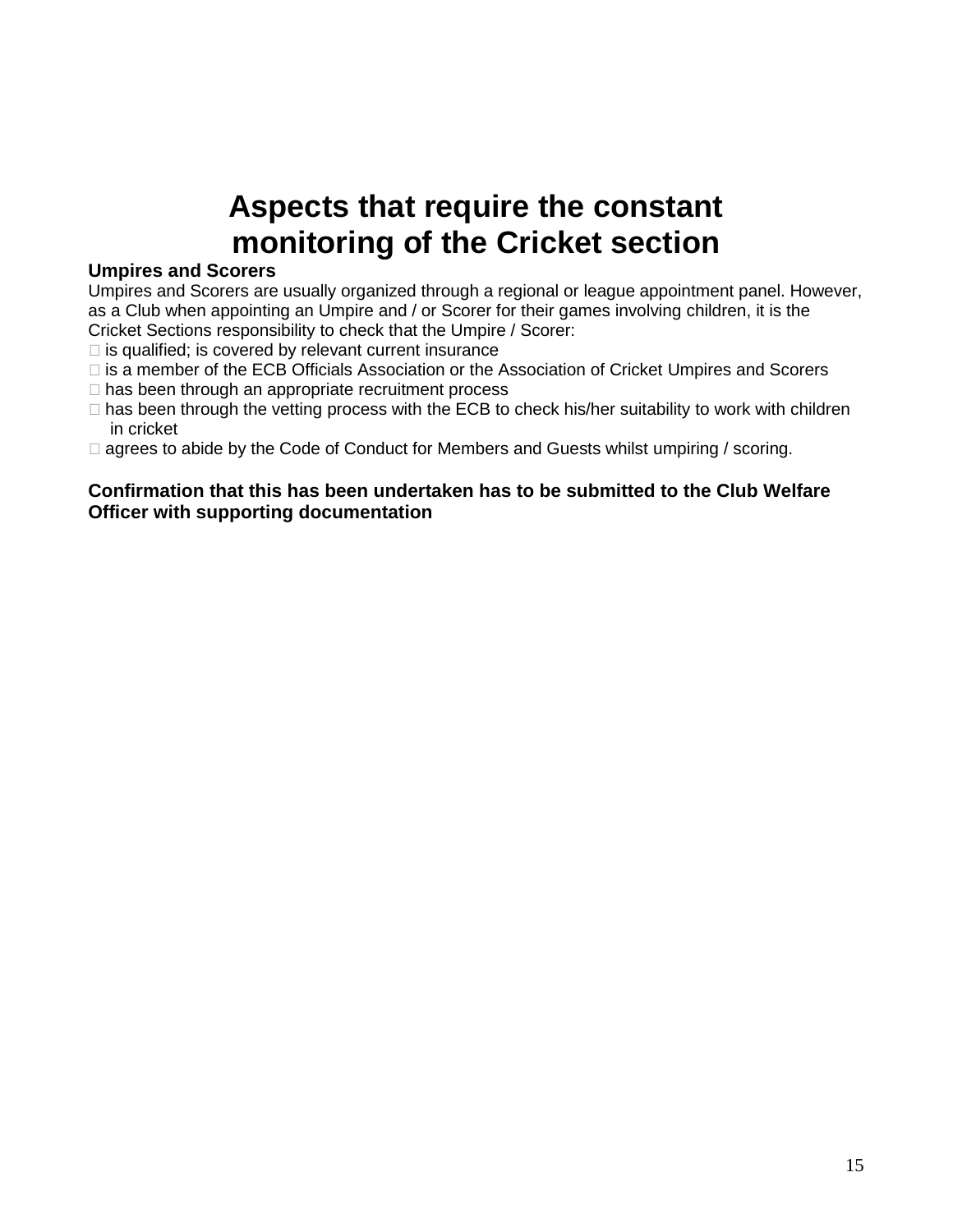# **Guidelines on supervising children at cricket sessions**

When planning cricket or general sessions there must be sufficient adults present to adequately supervise all of the participants and manage any incident that may arise.

It is a basic requirement of all sessions and matches involving children that in all circumstances there will always **be a minimum of two responsible adults present**.

It is the duty of all our sport sections to plan accordingly and coaches must feel confident in raising concerns if they find themselves placed in a position where they have been expected to work alone and unsupervised.

#### **In matches we must have at least 2 adults present and responsible for the team**.

The ECB provides two different sets of ratios which relate to working with children and it is vital that coaches and other key club personnel understand the distinction between these two types of ratios. They are each explained below:

#### **Qualified Coach Ratios required for coaching sessions**

As a club we must comply with the ECB Coaching recommendations which details appropriate ratios based on the number of qualified coaches required to run different technical disciplines within the game. The ratios of qualified coaches to children are as follows:

| • Net Coaching:   | $1$ coach : 8 children |
|-------------------|------------------------|
| • Group Coaching: | 1 coach : 24 children  |
|                   |                        |

• Hard Ball Coaching: 1 coach : 16 children

#### **These coaching ratios are very different to the child supervision ratios which are required at all sessions regardless of where these are held or which activities the children are doing.**

#### **Supervision Ratios**

Supervision ratios relate to managing groups of children and ensuring that there are sufficient adults present to deal with any issue or incident that may arise. In the case of single sex groups, there must be at least one same gender adult member. For mixed groups there must be at least one male and one female supervising adult.

#### **There must always be a minimum of two adults present.**

We expect our sporting sections to also factor in any further issues that a risk assessment of the facilities may have highlighted that are particular to that venue.

The supervision ratios that must be adhered to as a minimum are as follows:

| Aged 8 and under $-$ | 1 adult : 8 children  |
|----------------------|-----------------------|
| Aged 9 and over $-$  | 1 adult : 10 children |

In this scenario an adult is viewed as a person over the age of 18.

NB if any of our young members have participated in the ECB course "Cricket Young Leaders Award" cannot be construed as qualifying to supervise.

As part of our responsibilities in supervising children, it is vitally important to ensure that all players drink appropriate amounts of water to avoid any possible risks of dehydration during matches and practice sessions.

The tips below are therefore provided from the ECB's Sports Science Home Study Pack: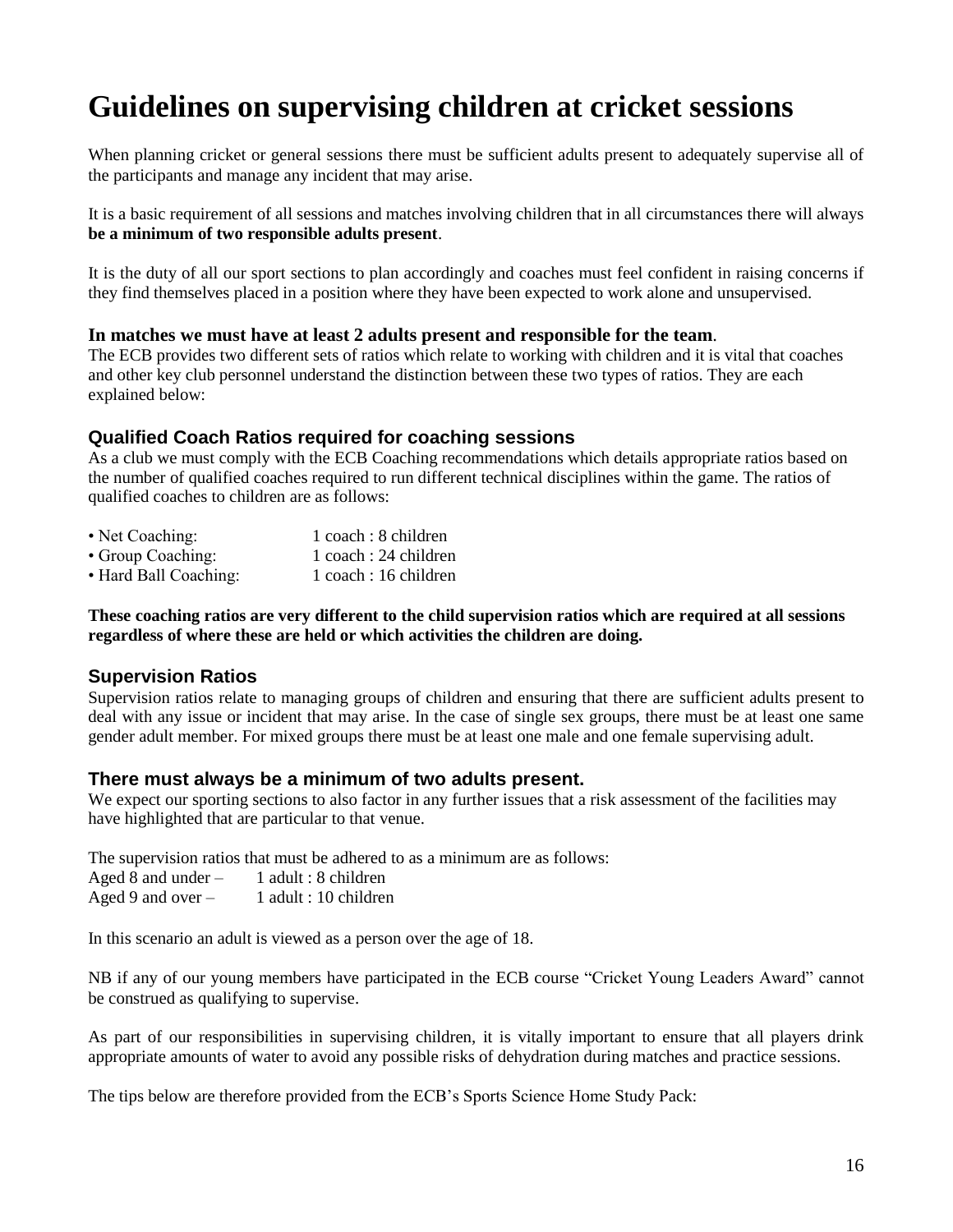Coaches, Managers and Umpires are encouraged to:

- Ensure that regular intervals for drinks are arranged, particularly in matches of more than twenty overs per innings or in hot weather. Avoid waiting for children to say that they are thirsty before planning a drinks break as thirst is an indication of dehydration
- Plan drinks breaks in practice sessions and matches every 20-40 minutes on warm sunny days (This may sound excessive when first read, but on hot days players can need up to  $2 - 3$  litres each to stay fully hydrated.)

Sports Sections should note that further details regarding keeping players hydrated can be found in the Sports Science Home Study Pack of the ECB UKCC Level 2

### **Facilities and Venues used for children's cricket**

It is the Health & Safety Officer's responsibility to ensure that the club has undertaken an adequate risk assessment on all club facilities and venues. This rule does not include away match venues for leagues but should include facilities and venues that will be used on tours. **It remains the responsibility of all sporting sections duty to bring to the attention of the Health & Safety Officer and equipment or scenarios that give them concern**

The above includes using indoor facilities for training, there may be a generic risk assessment available. However it is the club's responsibility that the venues and facilities are fit for purpose.

Details on risk assessment can be found at [www.ecb.co.uk/clubmark](http://www.ecb.co.uk/clubmark)

Outcomes of the risk assessments may have an impact on the session planning or coordination of junior club training or matches and so it is important that risk assessments are done ahead of use and are updated on an annual basis or if changes to the facility have taken place.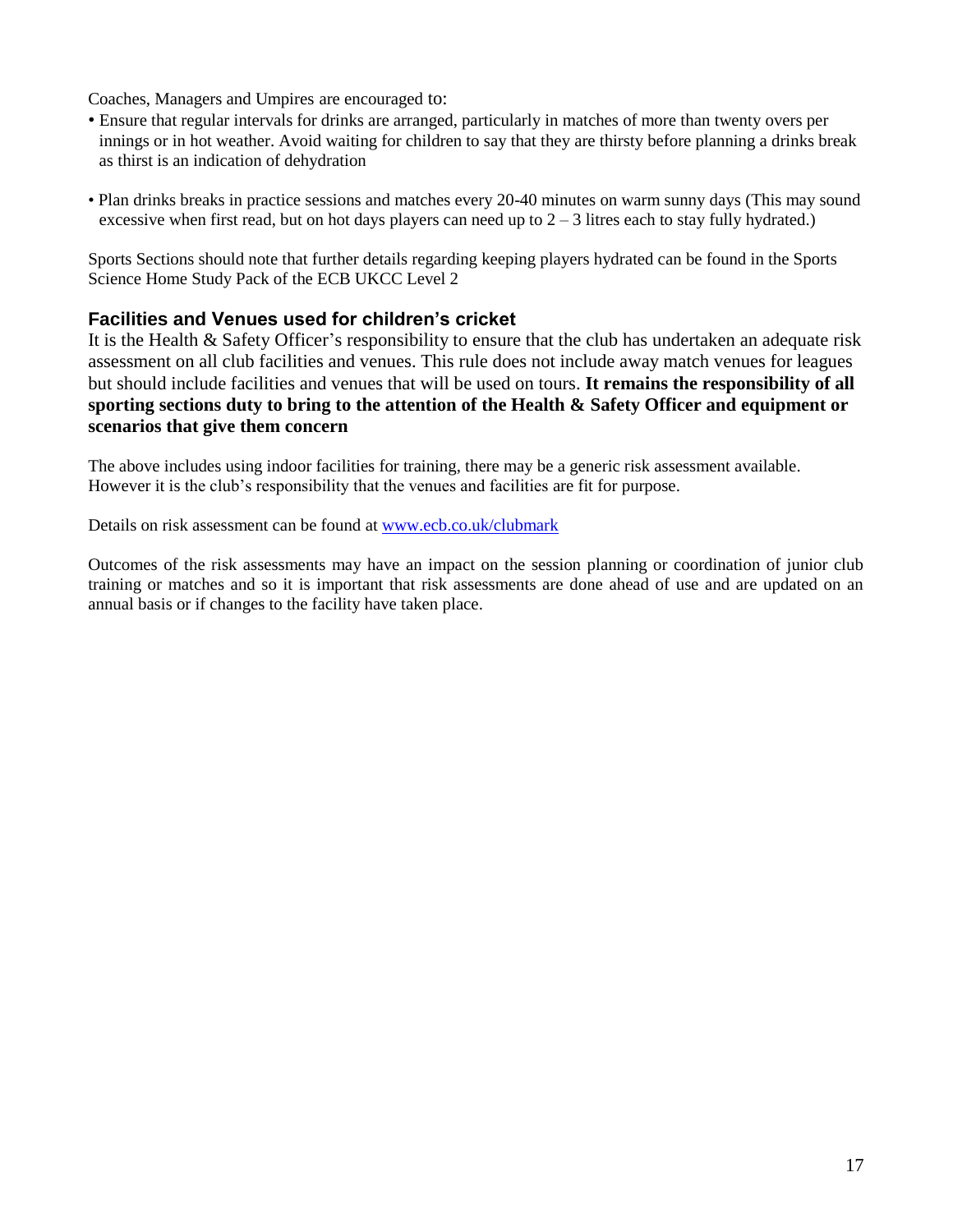# **ECB guidance on the wearing of cricket helmets by young players**

As a club we will comply with the ECB 2000 safety guidance notes on the wearing of helmets by young players up to the age of 18. In brief, the guidance recommends that:

- helmets with a faceguard or grille should be worn when batting against a hard cricket ball in matches and in practice sessions
- young players should regard a helmet with a faceguard as a normal item of protective equipment when batting, together with pads, gloves and, for boys, an abdominal protector (box)
- young wicket keepers should wear a helmet with a faceguard, or a wicketkeeper face protector when standing up to the stumps.

Our Cricket Section recognize that the wearing of helmets by young players is now standard practice in cricket throughout England and Wales. All helmets should be seen to comply with British Standard (BS7928:1998). Wicketkeeper Face Protectors are covered by a new British Standard (BS 7928 – 2:2009).

In the event that new helmets are required an approach should be made to the Management Committee of the Club.

#### **NB As a Club all juniors will wear helmets irrespective of the fact that a parent might have given authority to the contrary**

The above applies to all players up to the age of 18, both in open age group cricket and in all junior cricket played with a hard cricket ball. The guidance also applies during all practice sessions. **We ask our coaches and volunteer adults to take all reasonable steps to ensure that this guidance is followed.**

### **ECB Fielding Regulations**

- No young player in the Under 15 age group or younger shall be allowed to field closer than 8 yards (7.3 metres) from the middle stump, except behind the wicket on the off side, until the batsman has played at the ball.
- For players in the Under 13 age group and below the distance is 11 yards (10 metres).
- These minimum distances apply even if the player is wearing a helmet.
- Should a young player in these age groups come within the restricted distance the umpire must stop the game immediately and instruct the fielder to move back.
- In addition any young player in the Under 16 to Under 18 age groups, who has not reached the age of 18, must wear a helmet and, for boys, an abdominal protector (box) when fielding within 6 yards (5.5 metres) of the bat, except behind the wicket on the off side. Players should wear appropriate protective equipment whenever they are fielding in a position where they feel at risk.

#### **These fielding regulations are applicable to all cricket in England and Wales**.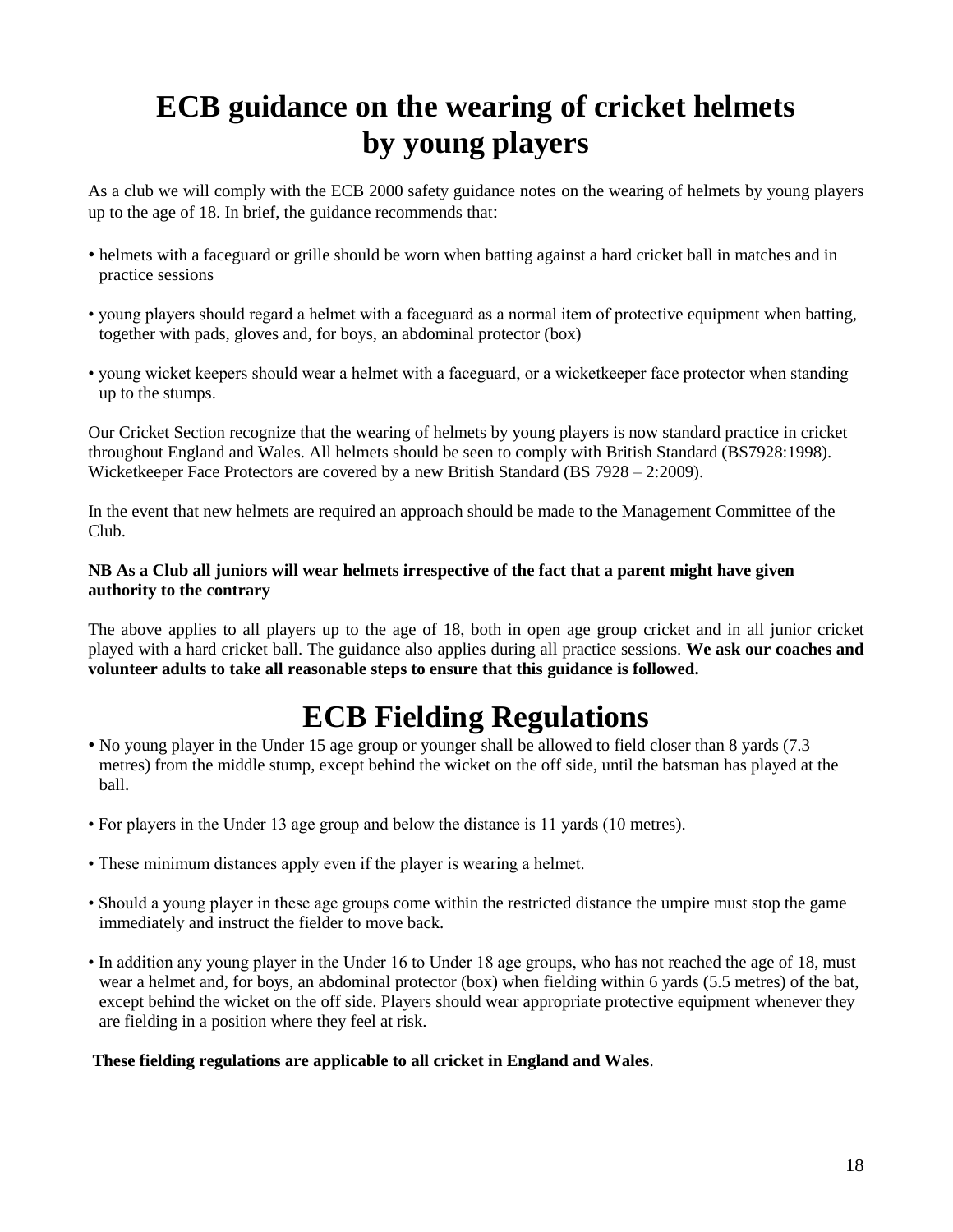# **ECB Fast Bowling Directives**

As a Club we abide by the ECB Fast Bowling Directives designed to raise awareness of the need to nurture and protect our young fast bowlers through their formative years. It relates to all competitions at U19 level and below as well as all Premier League matches.

#### **Injury prevention for fast bowlers**

For the purpose of these Directives a fast bowler is defined as a bowler to whom a wicket keeper in the same age group would in normal circumstances stand back to take the ball.

It is the duty of coaches and volunteers to identify those players with the potential to bowl fast and to ensure they follow the Directives in all cricket throughout the season.

#### **There are four main areas to be aware of when assessing injury risk to fast bowlers:**

#### **1. OVERBOWLING:**

Overbowling is the most common cause of back injuries in this country. Evidence suggests that much of the damage occurs early in the playing career, and especially during growth spurts, though the effects do not often show themselves until the late teens. The more talented and more physically mature youngsters are generally most at risk, as they tend to play at more than one age group level.

To ensure that young fast bowlers do not place undue stress on their bodies, as a club every attempt is made to keep the amount of bowling within reasonable limits. We remain mindful of the Directive issued by the ECB re sensible playing and training levels.

#### **Directives for Matches:**

| AGE:                              | <b>MAX OVERS PER SPELL</b> | <b>MAX OVERS PER DAY</b> |  |
|-----------------------------------|----------------------------|--------------------------|--|
| Up to $13$                        | 5 overs per spell          | 10 overs per day         |  |
| U14, U15                          | 6 overs per spell          | 12 overs per day         |  |
| U16, U17                          | 7 overs per spell          | 18 overs per day         |  |
| U18, U19                          | 7 overs per spell          | 18 overs per day         |  |
| Directives for Practice Sessions: |                            |                          |  |

| <b>MAX BALLS PER SESSION</b> | <b>MAX SESSIONS PER WEEK</b> |  |  |
|------------------------------|------------------------------|--|--|
| 30 balls per session         | 2 sessions per week          |  |  |
| 36 balls per session         | 2 sessions per week          |  |  |
| 36 balls per session         | 3 sessions per week          |  |  |
| 42 balls per session         | 3 sessions per week          |  |  |
|                              |                              |  |  |

We adhere to the recommendation that in any 7 day period a fast bowler will not bowl more than 4 days in that period and for a maximum of 2 days in a row. Equally we acknowledge that having completed a spell the bowler cannot bowl again, from either end, until the equivalent number of overs to the length of his spell have been bowled from the same end. A bowler can change ends without ending his current spell provided that he bowls the next over that he legally can from the other end. If this does not happen his spell is deemed to be concluded.

If play is interrupted for  $40 + \text{minutes}$ , whether scheduled or not, the bowler can commence a new spell immediately. If however the interruption is less than 40 minutes the spell can only be up to the maximum number of overs appropriate for that age group. If the spell is not continued after the interruption the bowler cannot bowl again, from either end, until the equivalent number of overs to the length of his spell before the interruption have been bowled from the same end.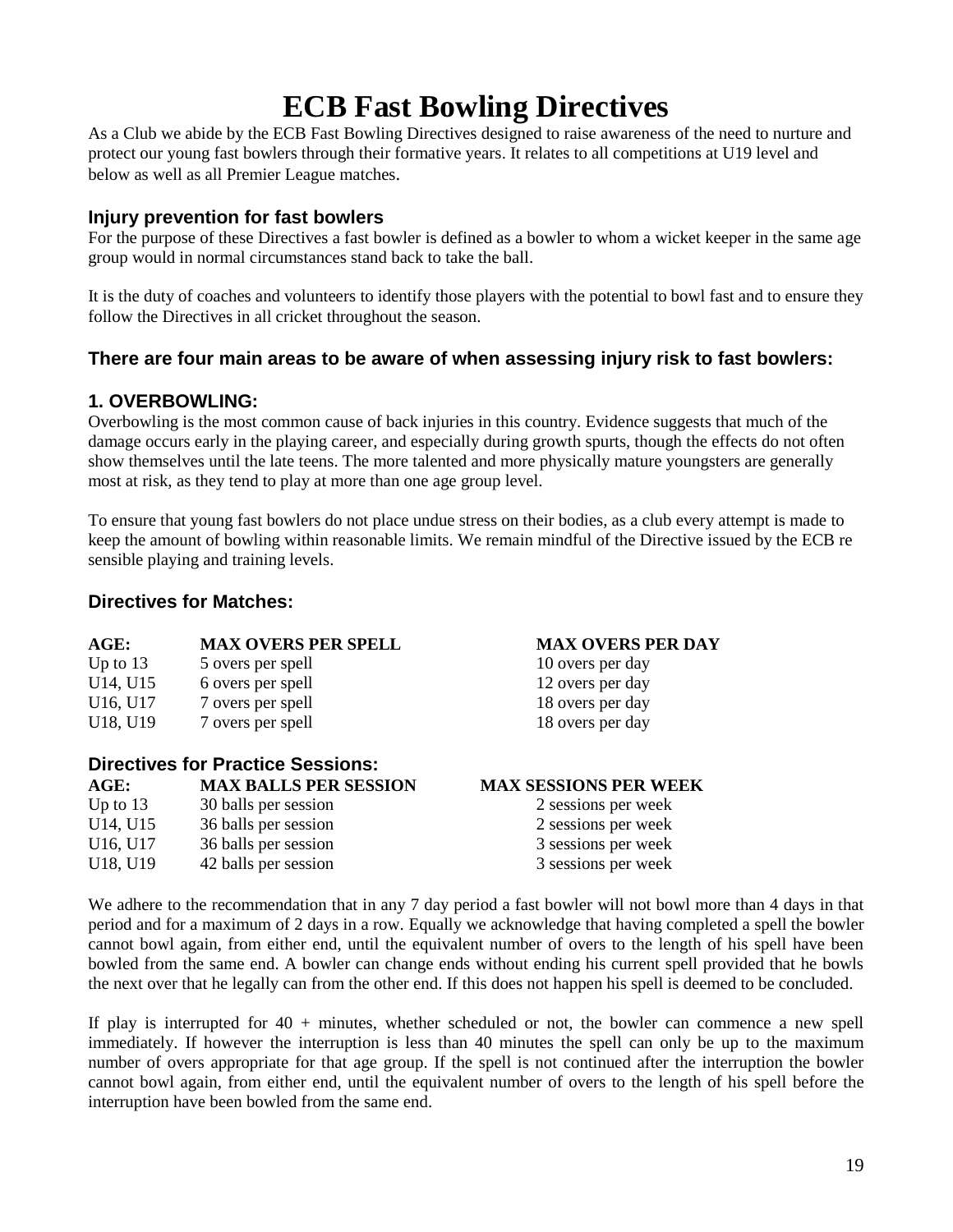Once a bowler covered by these Directives has bowled in a match he cannot exceed the maximum number overs per day for his age group even if he subsequently bowls spin.

He can exceed the maximum overs per spell if bowling spin, but cannot then revert to bowling fast until an equivalent number of overs to the length of his spell have been bowled from the same end. If he bowls spin without exceeding the maximum number of overs in a spell the maximum will apply as soon as he reverts to bowling fast.

#### **Guidance re Nets:**

#### **Outdoor:**

The emphasis on all nets should be quality rather than quantity. We will encourage young fast bowlers to focus their efforts on shorter, more intensive spells and stress the importance of warming up and warming down as part of their preparation.

#### **Indoor:**

As a Club we do not support the practice of intense training period at the end of season and Christmas.

We remain conscious and our Cricket Section will always consider the risk of practicing on hard surfaces as emphasized by the under mentioned table produced by the ECB From this it will be seen that concrete offers 0% force absorption whereas grass can offer up to 75%.

### **Force Absorption and Surfaces:**

| Concrete 0% force reduction          | Uniturf on concrete: 7% force reduction     |
|--------------------------------------|---------------------------------------------|
| Uniturf $+$ mat: 15% force reduction | Uniturf $+ 2$ mats: 31% force reduction     |
| Natural turf: 34% force reduction    | Synthetic $+$ underlay: 49% force reduction |

#### **TECHNIQUE:**

It is crucial that bowlers are encouraged to adopt a safe action early in their development. Bowlers should either have a SIDE-ON, a FRONT-ON or a 'MIDWAY/ NEUTRAL' action, but **SHOULD NEVER** MIX THE ACTIONS. The mixed actions (of which there are two main types) are a major cause of back injuries, because they cause an unnecessary spinal twist. Excessive hyperextension of the back during the delivery stride is also a contributing factor.

For further clarification of mixed actions can be found in the 'ECB Coaches Manual'.

#### **PHYSICAL PREPARATION:**

Our Cricket Section will work with the coaches to create a well structured, cricket specific training programme designed to develop and maintain the strength, endurance and flexibility required for fast bowling.

It is recognized that bowlers should WARM UP and STRETCH thoroughly before bowling and training, and should WARM DOWN and STRETCH afterwards. This helps to reduce the chance of an injury occurring.

#### **EQUIPMENT:**

We view it essential that parents/guardians are made aware that to minimize the risks their child be provided well-fitting, cushioned boots or shoes and if required, absorbent insoles.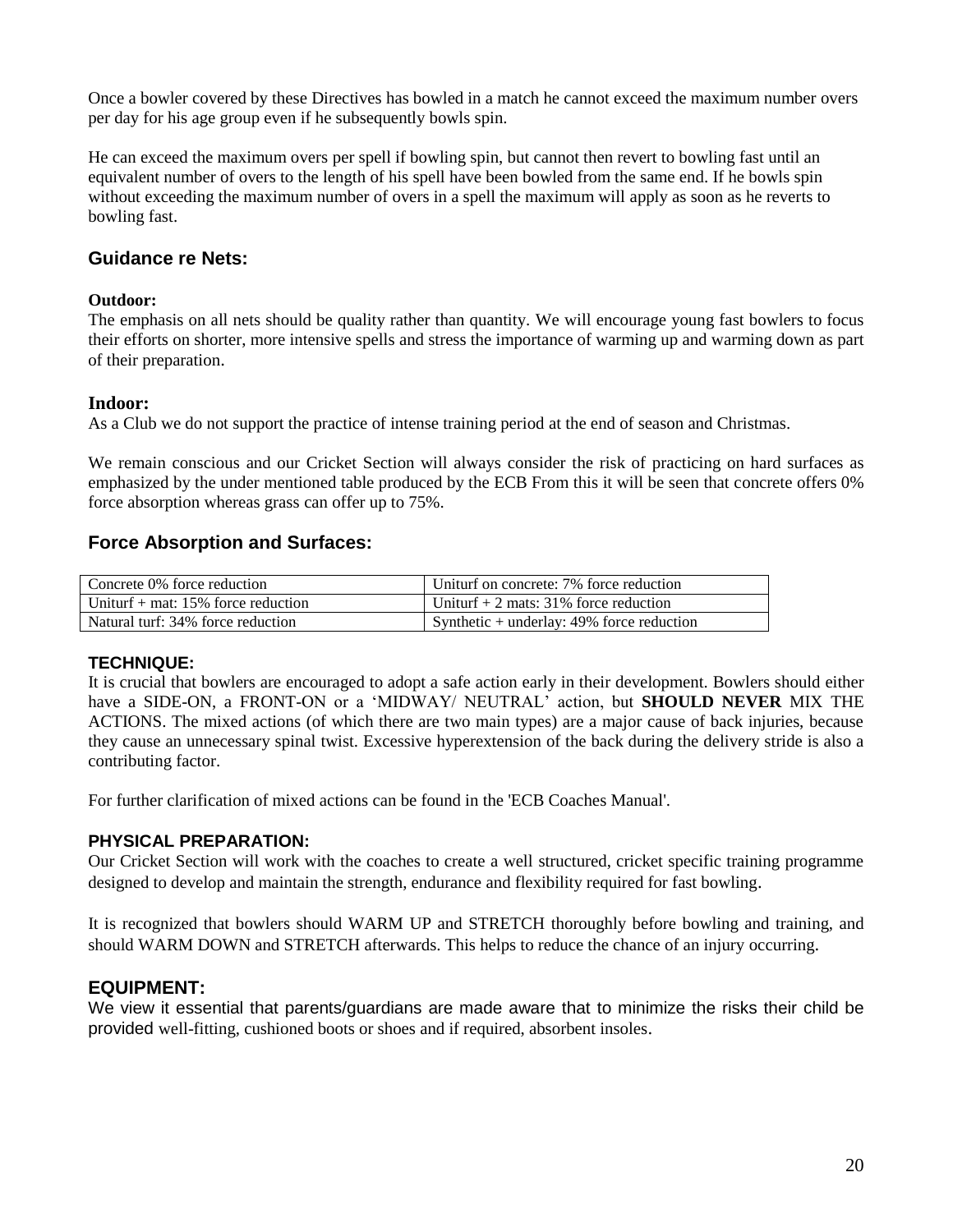# **ECB Guidelines for Junior Players in Open Age Group Cricket**

#### **As a club we expect the Cricket section to adhere to the under mentioned guidelines.**

- 1. To ensure that the player's safety, personal development needs and overall cricket experience are considered.
- 2. There is no definitive age, but our coaches/managers should determine each case on their ability and stage of cognitive and emotional maturity to take part at this level. **No junior cricketers under the age of 13 can play in open age group cricket.**
- 3. ECB Fast Bowling Directives and Fielding Regulations should always be adhered to for junior players in open age group cricket.
- 4. Our Cricket Section will provide an opportunity for players to show their talents and be supportive at all times ensuring plenty of praise and encouragement.
- 5. We view it essential that we try to involve them in all aspects of the game, i.e. socializing, team talks, practice, decision making etc.
- 6. We applaud and welcome parental/guardian support as young people often feel more comfortable if they have a family member or friend playing in the side.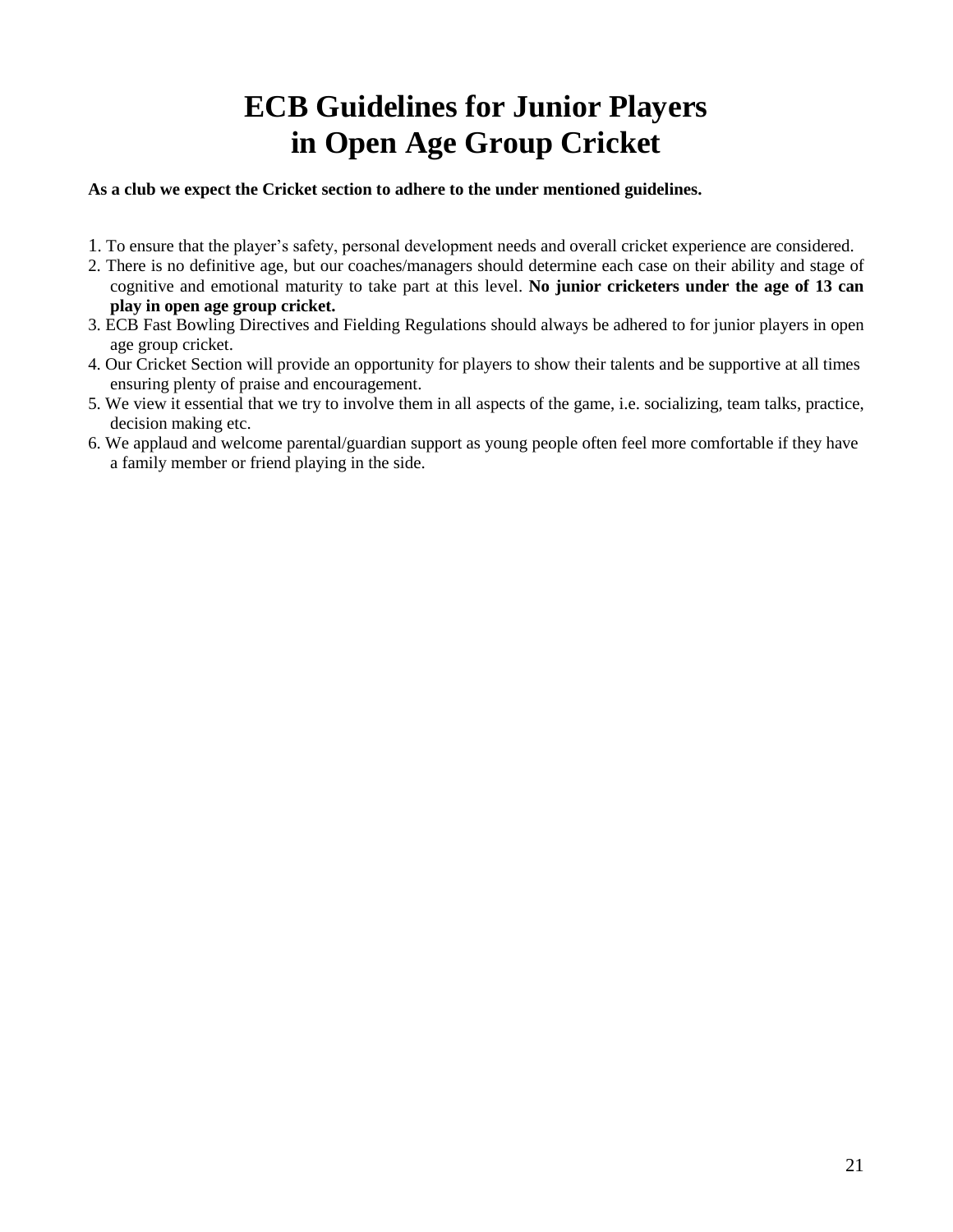# **ECB Guidance for Coaches Working with Children**

#### **NB to a very large extent the same note can be used for all personnel or volunteers assisting with the junior section and our regulations and rules also apply to those that might use our facilities to give private coaching**

Coaches have a vital role to play in safeguarding children in cricket. As a Club we aim to adopt the under mentioned guidance which is intended for all those involved in coaching whether they hold coaching qualifications or not.

#### **Promoting Good Practice**

Child abuse and harassment can take place in many situations, from the home and school to a sporting environment. Cricket coaches and volunteers have regular contact with children and should adopt the highest standards of practice, and be responsible for identifying those in need of protection.

We ask all coaches and volunteers to firstly address aspects associated with general good practice.

- $\triangleright$  Ensure that cricket is fun, enjoyable and fair play is promoted.
- $\triangleright$  Treat all children equally, with respect and dignity.
- $\triangleright$  Be a role model no smoking or drinking alcohol whilst coaching.
- $\triangleright$  Always put the welfare of children first, before winning or achieving goals.
- $\triangleright$  Work in an open environment avoid being alone with a child encourage open communication with no secrets.
- Build a balanced relationships based on trust.
- $\triangleright$  No sexual relationships with 16-17 year olds in your care.
- $\triangleright$  Do not tolerate acts of aggression.
- $\triangleright$  Recognise their needs / abilities; avoid too much training or competition.
- $\triangleright$  Give positive and constructive feedback rather than negative criticism.
- $\triangleright$  Where physical contact is required, always consult and gain agreement.
- $\triangleright$  Keep up-to-date with technical skills, qualifications and insurance.
- $\triangleright$  Mixed sex teams always accompanied by a male and female member.
- Maintain record of child's medical condition that could be aggravated whilst playing or training.
- $\triangleright$  Maintain a written record of any time a child is injured in your care, along with details of any treatment provided.
- $\triangleright$  Promote good sportsmanship.
- **NEVER**
	- Spend excessive amounts of time alone with children.
	- Take or drop off a child at an event
	- $\hat{\cdot}$  Take children to your home or accompany them when they will be alone with you
	- Engage in rough, physical or sexually provocative games
	- Share a room with a child
	- Tolerate behaviour that that affects their self esteem
	- Allow children to use inappropriate language.
	- Allow allegations made by a child to go unchallenged, unrecorded or ignored.
	- $\div$  Shower with a child.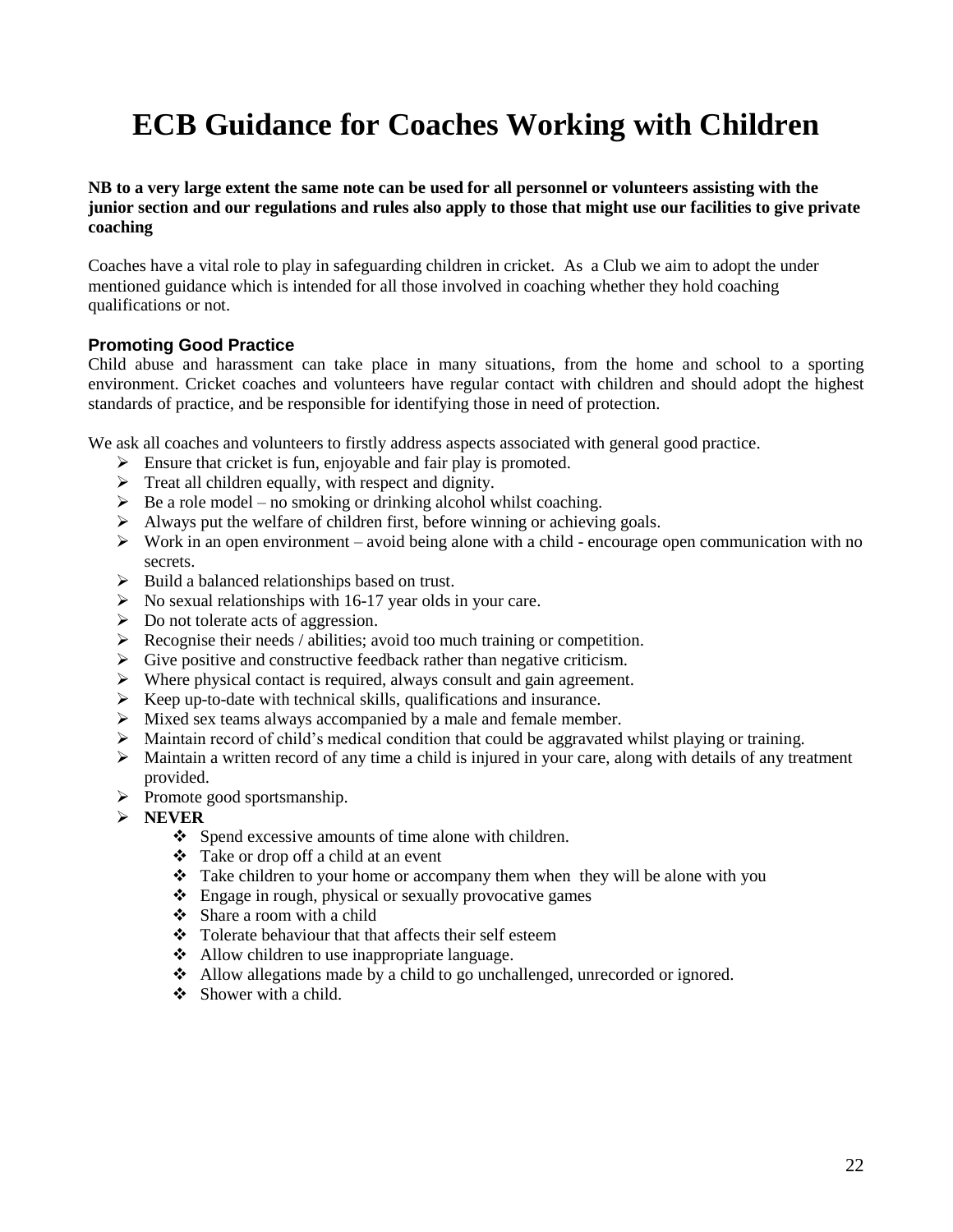### **Practical Coaching Guidance on Physical Contact**

As a Club we urge our coaches/Managers to always conduct coaching sessions with at least one other adult present always remembering that there is potentially a multi-cultural mix of children from different ethnic and religious backgrounds, children who may be on the Child Protection Register or have previously been or are currently being abused at home. Not all children are used to or are comfortable with any type of touching, be it friendly or otherwise.

If any child is not comfortable with physical contact it should be made clear that they can make their feelings known privately to the adult.

We remind our coaches and managers that children can stereotype people by their appearance. Never touch a child inappropriately. As a responsible adult only use physical contact if its aim is to:

- develop sports skills or techniques
- treat an injury
- prevent an injury or accident from occurring
- meet the requirements of the sport

#### **Physical contact should always be intended to meet the child's needs NOT the adult's.**

- $\div$  If a child becomes injured and the injury requires the child to be carried to a place of treatment, always seek support from another adult.
- Any first aid administered should be in the presence of another adult
- $\cdot \cdot$  If a child is uncomfortable in any way with physical contact, stop.
- Never attempt to adjust the grip of a child when in the normal batting stance position.
- Never find yourself in a situation where you are the only adult present around children, e.g. in changing rooms, showers, or on a minibus.
- Never help children dress in cricket equipment unless they request this and genuinely require assistance.
- Never take on one to one coaching with a child unless another adult or parent is present.
- $\div$  If you need to communicate with a child use a parent's mobile telephone number.

Coaches and volunteers are reminded that if any of the following incidents take place, you MUST report them to the Club Welfare Officer and make a written note of the event using the Incident Reporting Form and inform parents where appropriate if:

- You accidentally hurt a child.
- A child seems distressed in any manner.
- A child acts in a sexually inappropriate manner.
- A child misunderstands or misinterprets something you have done.
- Responding to disclosures, suspicions and allegations.

There may equally be a number of reasons where a coach or volunteer finds it necessary to report a concern including:

- In response to something a child has said.
- In response to signs or suspicions of abuse.
- In response to allegations made against a member of staff or volunteer.
- In response to allegations made about a parent, carer or guardian.
- In response to bullying.
- Observation of inappropriate behaviour.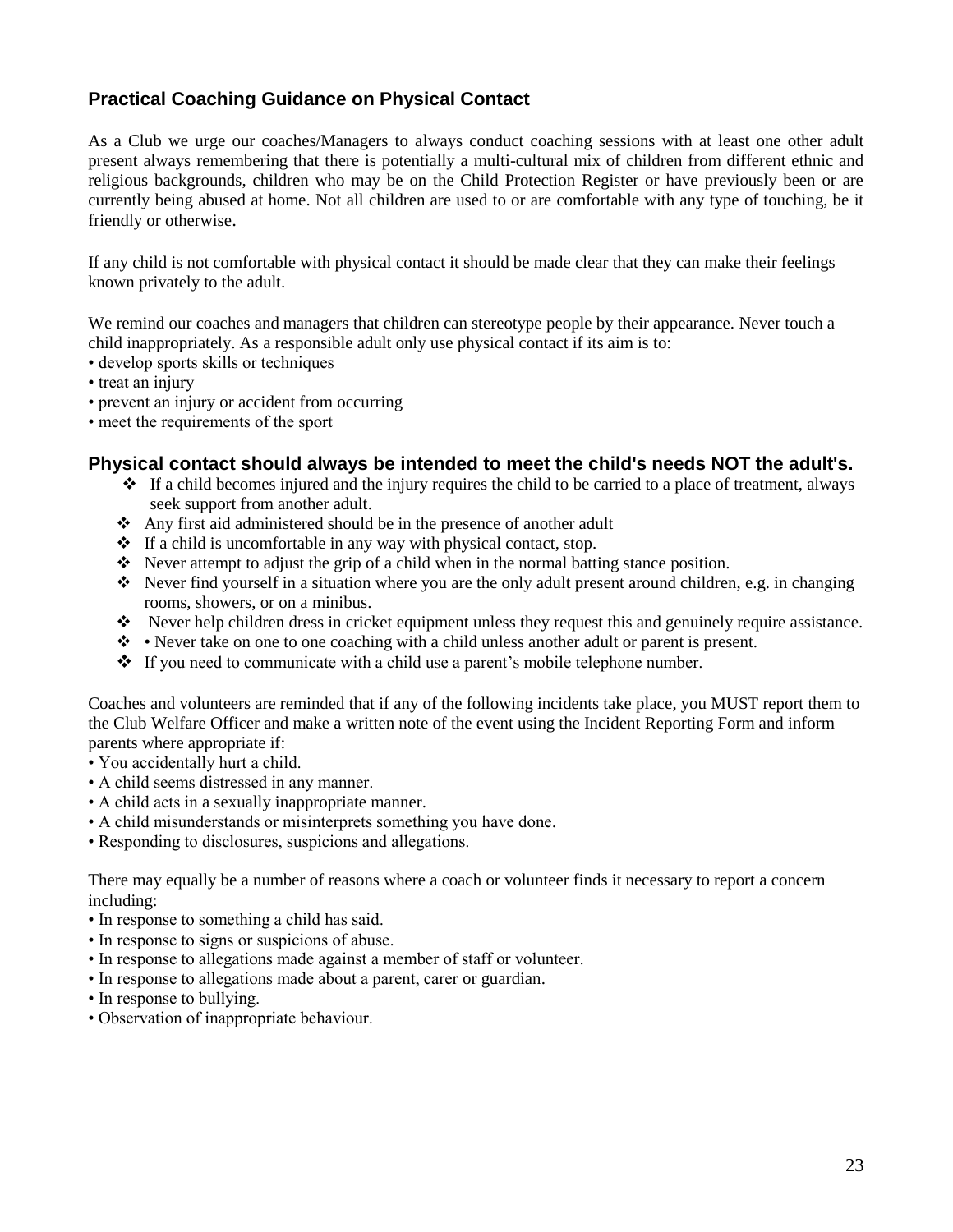### **In addition to the above, all Club Officers and Appointed Volunteers will:**

- Have been appropriately vetted if required, before taking on their role
- Hold relevant qualifications and be covered by appropriate insurance
- Always work in an open environment (i.e. avoid private or unobserved situations and encourage an open environment)
- Inform Players and Parents of the requirements of Cricket and all sport played.
- Know and understand the ECB's "Safe Hands and policy for Safeguarding Children"
- Develop an appropriate working relationship with young players, based on mutual trust and respect.
- Ensure that physical contact is appropriate and necessary and is carried out within recommended guidelines with the Young Player's full consent and approval.
- Not engage in any form of sexually related contact with a young player. This is strictly forbidden as is sexual innuendo, flirting or inappropriate gestures and terms. The ECB adopts the Home Office guidelines which recommend the principle - "People in positions of trust and authority do not have sexual relationships with 16- 17 year olds in their care"
- Attend appropriate training to keep up to date with their role and especially with respect to the Safeguarding of young people.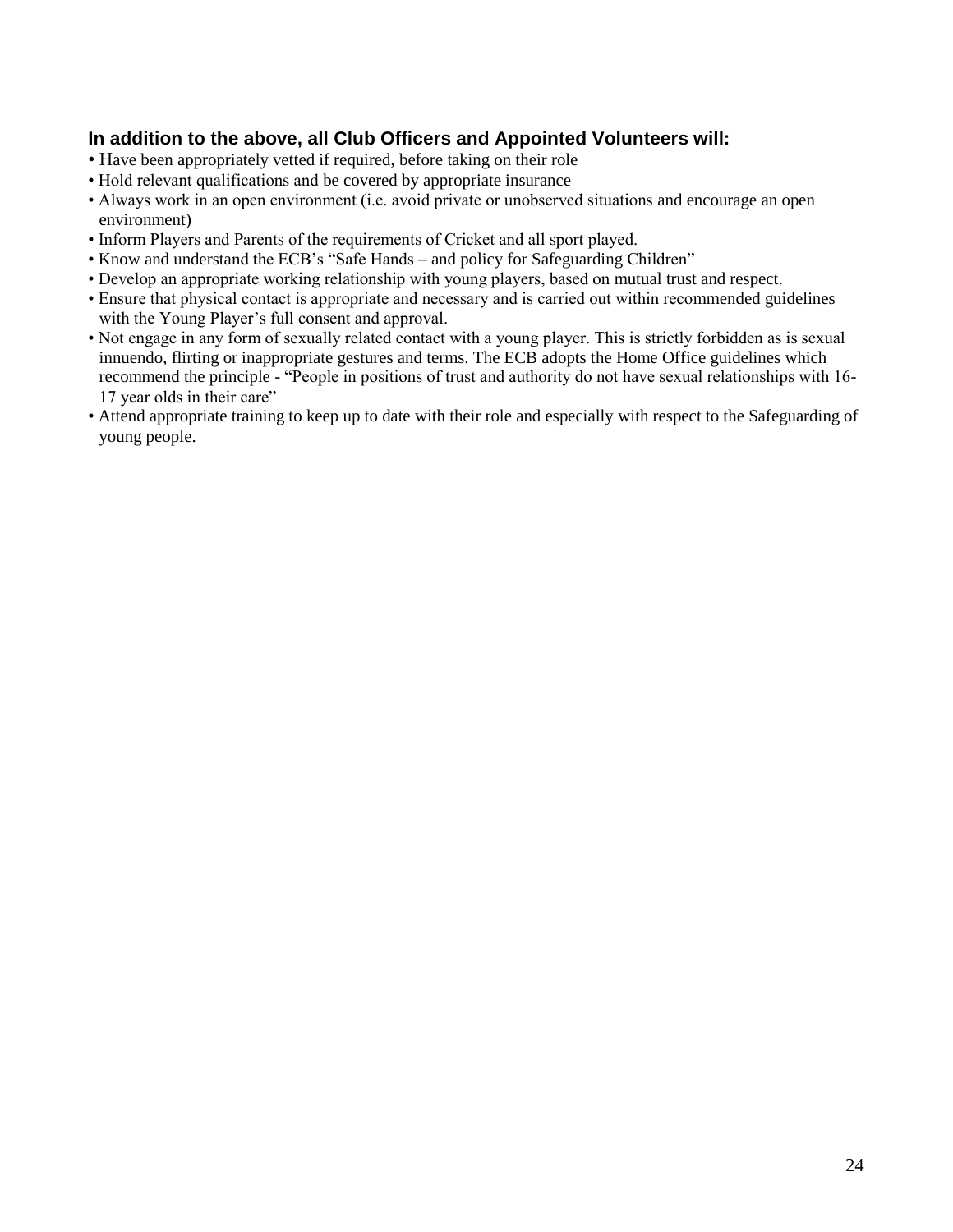## **Codes of Conduct**

The Horley Cricket & Hockey Club is fully committed to safeguarding and promoting the wellbeing of all its members. The club believes that it is important that members, coaches, administrators and parents associated with the club should, at all times, show respect and be encouraged to share any concerns or complaints that they may have about any aspect of the club with our Club Welfare Officer whose details are posted on the Club Notice Board.

Our first priority is for all members to feel part of the club and to enjoy participating in its sports and social life always acting in a polite and friendly manner.

As a club we want to respect the views and wishes of all members but equally we expect them to comply with their Code of Conduct as detailed below.

We want members to feel empowered by the ability to voice their own opinion of what they feel is acceptable behaviour. Our Management Committee and the Club Welfare Officer are asked to act as facilitators amending our current Codes of Conduct when deemed appropriate.

**Copies of our Codes of Conduct relevant to all members and guests can be found on all suitable notice boards in dressing rooms and in club areas. (See Appendices 4,5,6)**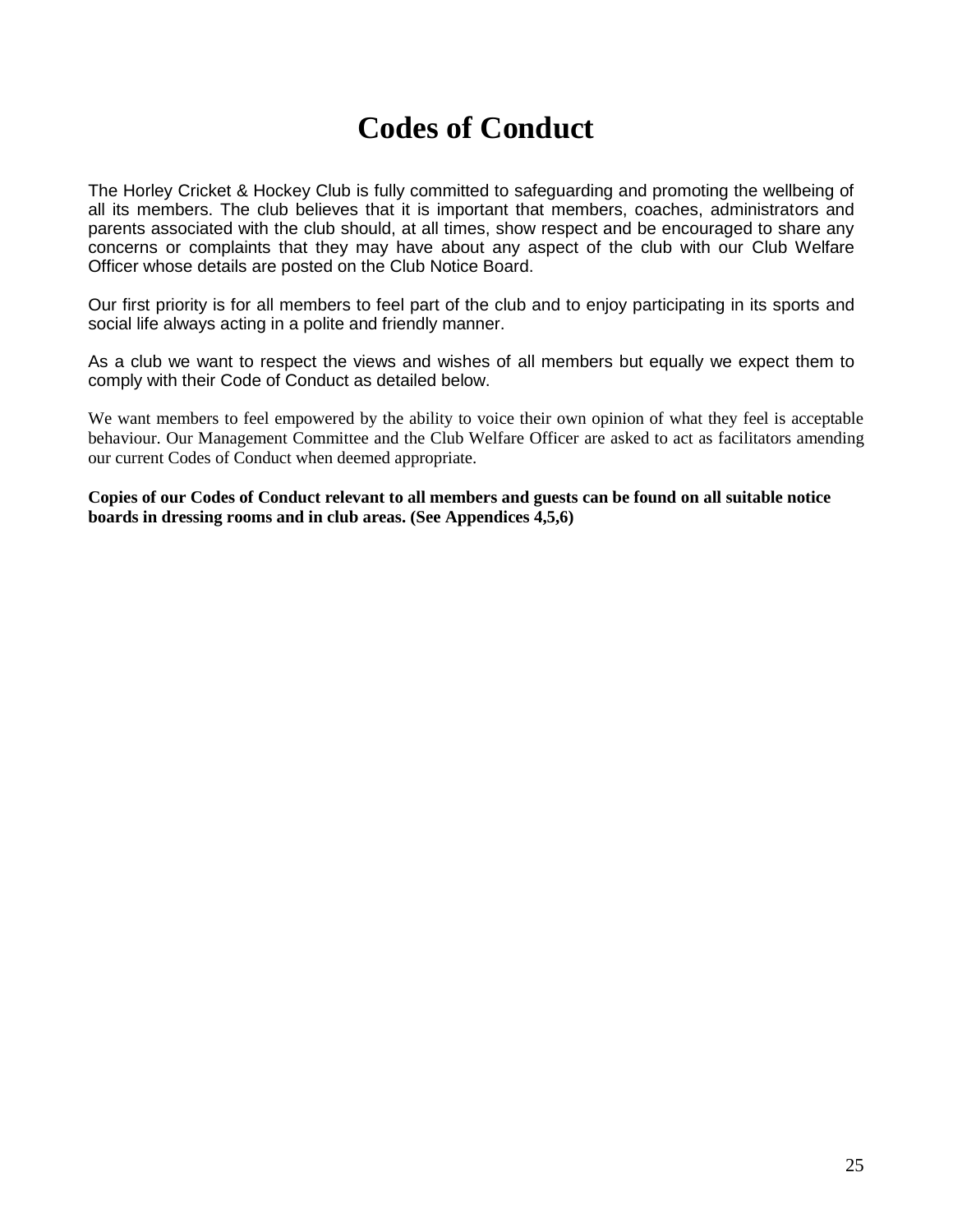# **Guidelines on the use of Player Profile Forms**

Player profiles forms (see appendix 7) enable those responsible for children to have the information they need to deal effectively with any emergency situation that arises. Whilst the information obtained on these forms must be treated as confidential (and only be given to those who need it to fulfil a duty of care for the child), it is also of critical importance that the information is readily to hand at sessions and matches.

In our club this is further enhanced through our practice of issuing profile cards to our Managers which specifically provides contact details and at the same time detail any health issues that a Manager/Coach should be aware of.

The Junior Section Management of each sport should determine the information about players that they wish to collect on a player profile form. The Club Profile form is scheduled below.

**Player profile forms should be destroyed at the end of every season, either as players leaves or on receipt of updated information for the new season**.

.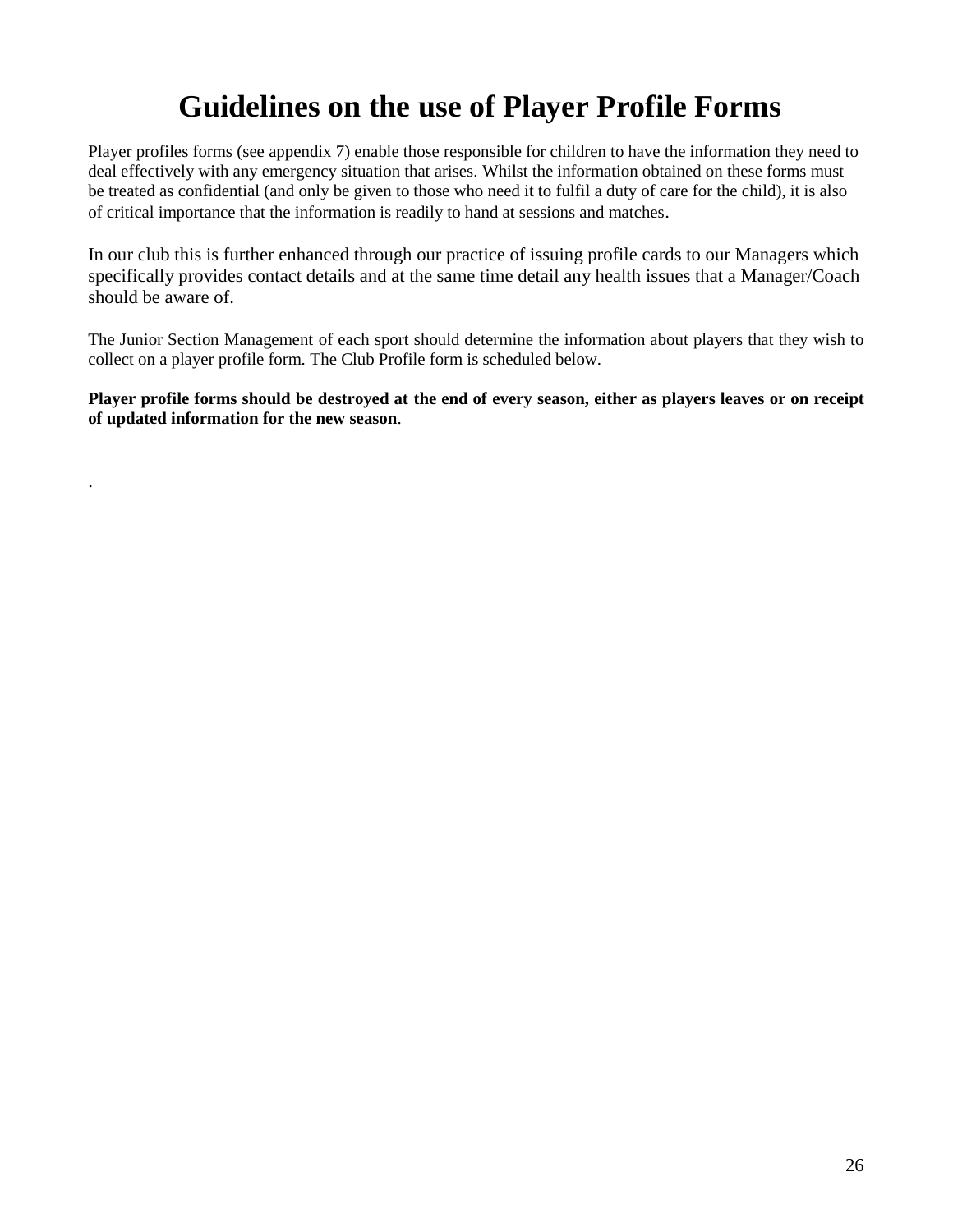# **Anti-Bullying Policy**

#### **Statement of Intent**

We are committed to providing a caring, friendly and safe environment for all of our young people so they can train and play in a relaxed and secure atmosphere.

Bullying of any kind is unacceptable at our club. If bullying does occur, the young person should be able to tell and know that incidents will be dealt with promptly and effectively. We are a TELLING club. This means that anyone who knows that bullying is happening is expected to tell the staff and officials.

### **What Is Bullying?**

Bullying is the use of aggression with the intention of hurting another person. Bullying results in pain and distress to the victim.

Bullying can be:

- Emotional: being unfriendly, excluding, tormenting.
- Physical: pushing, kicking, hitting, punching or any use of violence
- Racist: racial taunts, graffiti, gestures
- Sexual: unwanted physical contact or sexually abusive comments
- Homophobic: because of, or focusing on the issue of sexuality
- Verbal: name-calling, sarcasm, spreading rumours, teasing
- Cyber: All areas of internet, such as email and internet chat room misuse.

#### **Why we view it Important to respond to Bullying?**

Bullying hurts. No one deserves to be a victim of bullying. Everybody has the right to be treated with respect. Children who are bullying need to learn different ways of behaving.

As a Club we believe that we have a responsibility to respond promptly and effectively to issues of bullying. **Bullying will not be tolerated**.

To assist our membership we schedule below possible signs and symptoms of Bullying

### **Signs and Symptoms of Bullying**

A young person may indicate by signs or behaviour that he or she is being bullied. As adults we should be aware of these possible signs.

- 
- o becomes withdrawn anxious, lacks confidence
- o has possessions which are damaged or "go missing"
- 
- $\circ$  changes their usual routine  $\circ$  is unwilling to go to the club
	- o comes home with clothes torn or belongings damaged
	- o asks for money or starts stealing money (to pay bully)
- o has unexplained cuts or bruises o is frightened to say what's wrong

These signs and behaviours could indicate other problems, but bullying should be considered a possibility and should be investigate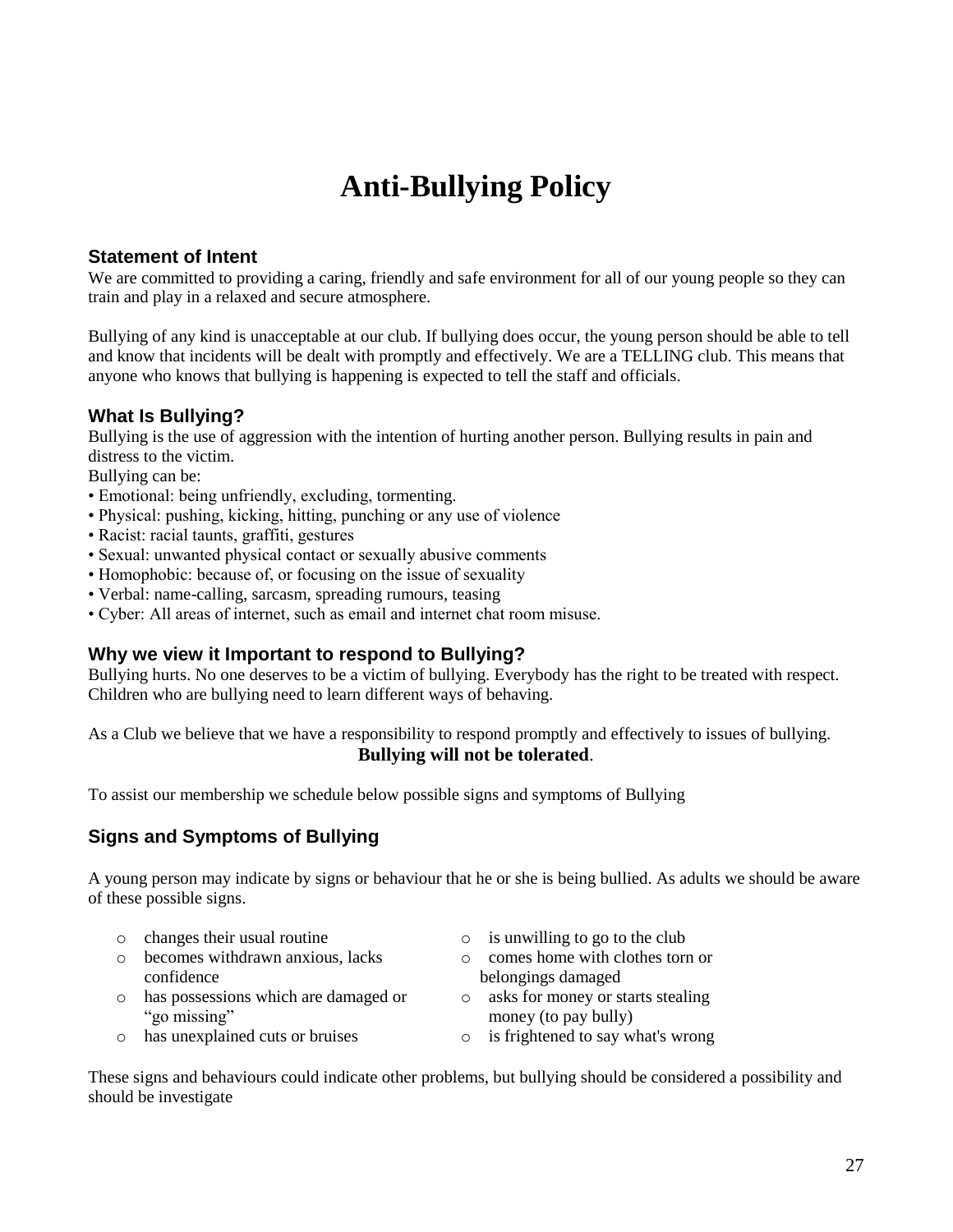# **Anti-Bullying Policy (cont)**

#### **Club Procedures**

- 1. Report bullying incidents to the Club Welfare Officer.
- 2. In cases of serious bullying, the incidents will be reported to the relevant sporting Child Protection Team for advice via the County Welfare Officer
- 3. Parents should be informed and will be asked to come in to a meeting to discuss the problem.
- 4. If necessary and appropriate, police will be consulted.
- 5. The bullying behaviour or threats of bullying must be investigated and the bullying stopped quickly.
- 6. An attempt will be made to help the bully (bullies) change their behaviour

In cases of adults reported to be bullying cricketers under 18, the relevant sporting body will always be informed who will advise on action to be taken.

#### **Prevention**

We will use KIDSCAPE methods for helping children to prevent bullying. As and when appropriate, these may include:

- writing a set of club rules
- signing a behaviour contract
- having discussions about bullying and why it matters.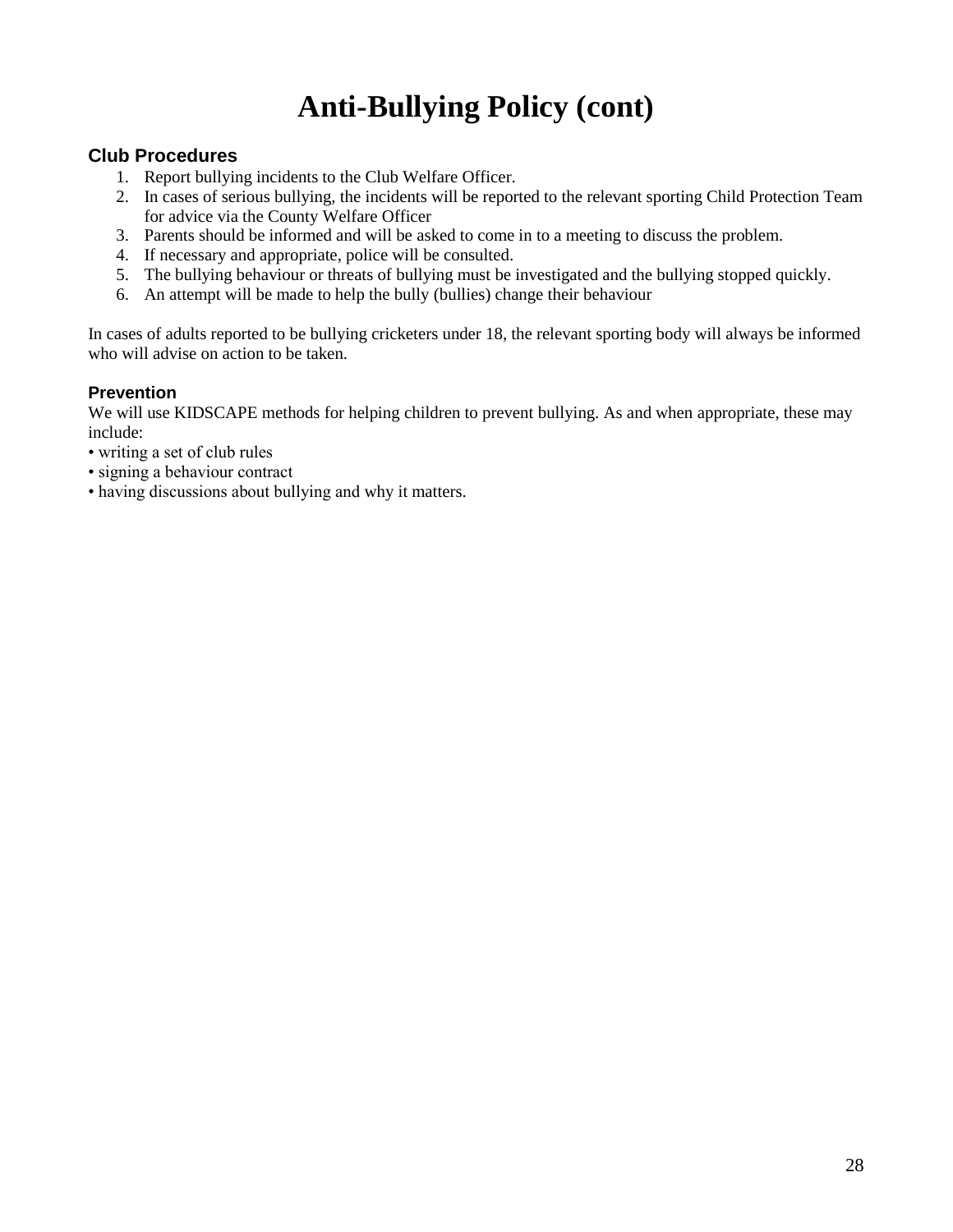# **Club Policy on Changing Rooms and Showering Facilities**

As an ECB affiliated cricket club we continue to strive to work within the best practices and guidance framework for Changing Facilities. Such guidelines apply to adults and children sharing facilities. Our current facilities are restrictive however these short comings will when possible be built into future development plans.

We endeavour to work to the following principal:

Wherever possible, we work on the basis that adults must not change or shower at the same time using the same facility as young people.

By selective use of the Squash Club Changing Room we encourage Juniors to change in this room and thereafter to transfer their clothes to the main changing Rooms during the match.

If the Squash Changing Room is not available for use then we all senior players to try to change at separate times to children during matches.

If as can be the case adults and children need to share a changing facility we will secure from the parents a consent from that their offspring can share a changing room with adults. (See appendix 8)

It is our policy that Parents must be informed of the Club's policy on changing arrangements.

Currently we do not have mixed gender teams however this can be overcome by selective use of the female squash players changing facilities.

All players are reminded that mobile phones must not be used in changing rooms.

If a young person is uncomfortable changing or showering at the Club, no pressure will be placed on them to do so, but rather we will encourage them to do so at home.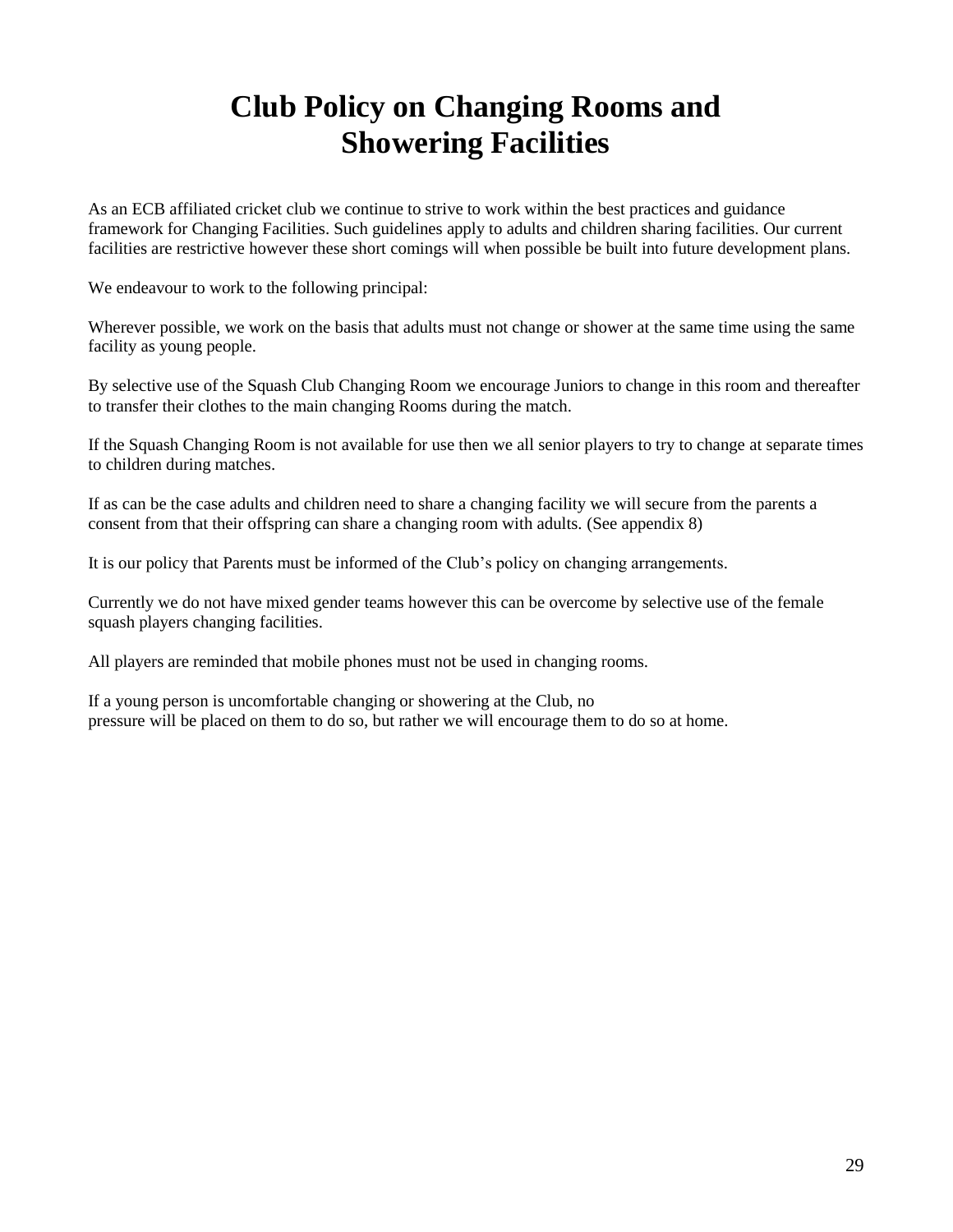# **Club Policy on the taking of photos and Videos of Young People playing sport**

We are keen to promote positive images of children playing Cricket and other sports and generally do not wish to prevent the use of photographic or videoing equipment. However we are very mindful of the concerns of parents/guardians in this respect, and can confirm that it is our club policy that photographs / images will not to be taken at matches or training without the prior permission of the parents/guardian.

We would stress that this permission can be given by proxy by the coach of each team only after parental consent for this has been granted. Our Team Managers and Coaches are aware that they must arrange this prior to attending matches.

If no consent has been given on the player profile form, then it this will be made known to the relevant person of the other team (e.g. Coach / Team Manager). In so doing the opposing Manager can tell the appropriate person/s taking photos for the other team to avoid taking photos of that particular young person.

We should stress that it is not our wish to prevent Parents from taking pictures of, or filming their children as we recognise that these are normal family practices and help mark milestones in a child's life. However to cover our best practices and policy we will require the parents/guardians consent as detailed on the players profile.

We ask Parents and members to be alert for anyone taking inappropriate or intrusive photography as should this arise it should be immediately reported to the Team Coach who will submit a report to the Club's welfare Officer.

We are currently in the process of constructing a new Club web site which will have the facility to show team photos and such like, naturally no picture will be shown on this new site without the permission of Parent / Guardian and young person concerned, and at no time will the picture be allowed to detail the party's name. Naturally all such pictures will show the young person in the relevant sporting gear.

At this time it is not the practice of this club to take videos of young people in training to assist them in technique, but were this practice to be reversed then plainly we would seek the parent /guardians permission before taking such shots.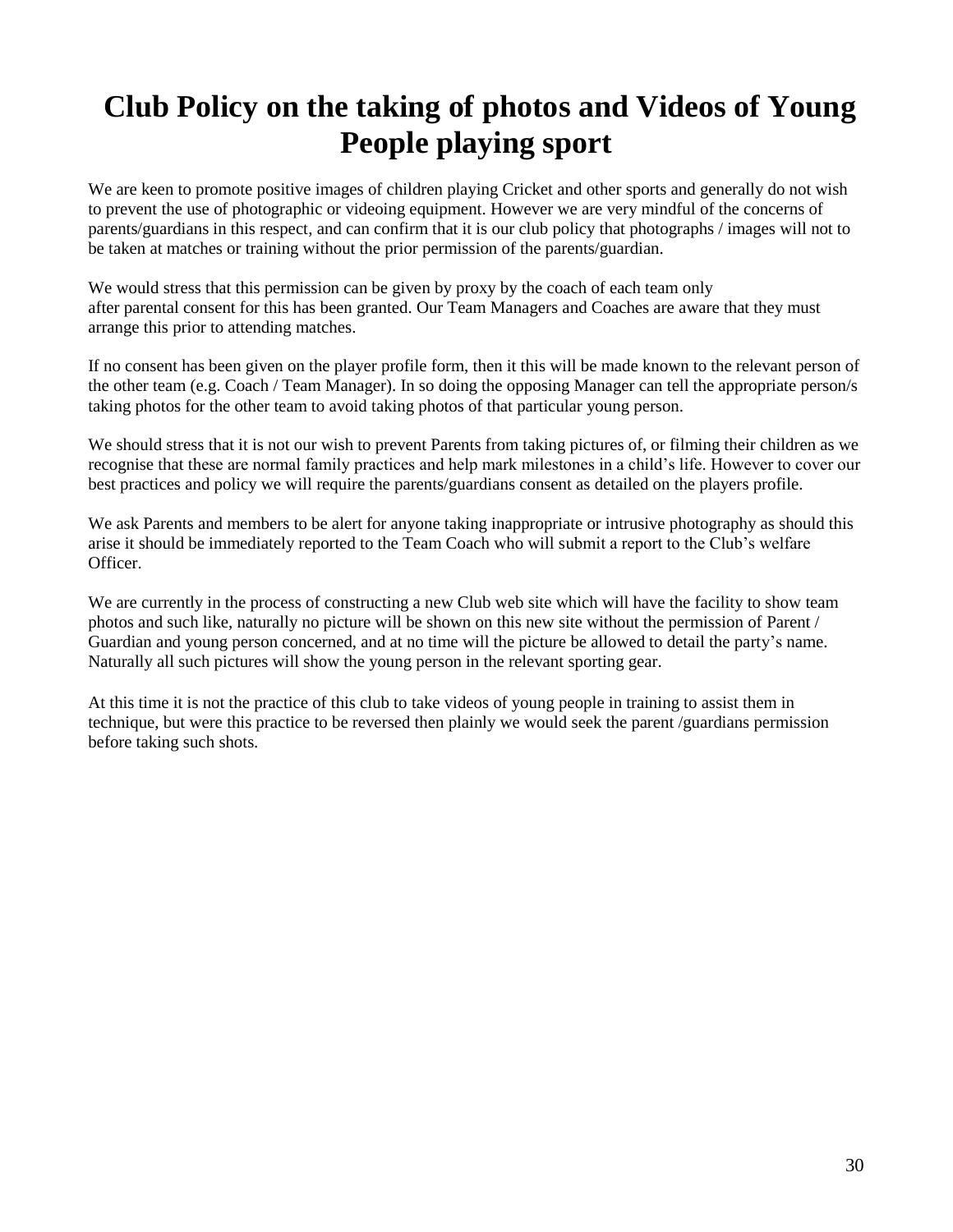### **Club Policy on transport to and from matches and training for Juniors**

At the start of each season our team managers will convene a meeting with parents /guardians at which details of all planned away fixtures will be provided thereby enabling them to make appropriate arrangements for travel.

Whilst our coaches and Managers are responsible for the young people in their care when on the Club premises or on arrival at opponents' cricket grounds, it is not their responsibility to transport, or arrange to transport, the children to and from the Club or match.

Here again we ask that all parents and guardians pay heed of the player's profile page which requests their permission for their child to participate in all competitions and away fixtures / events.

In all cases the Club's ground will be deemed the pick up point and drop off point.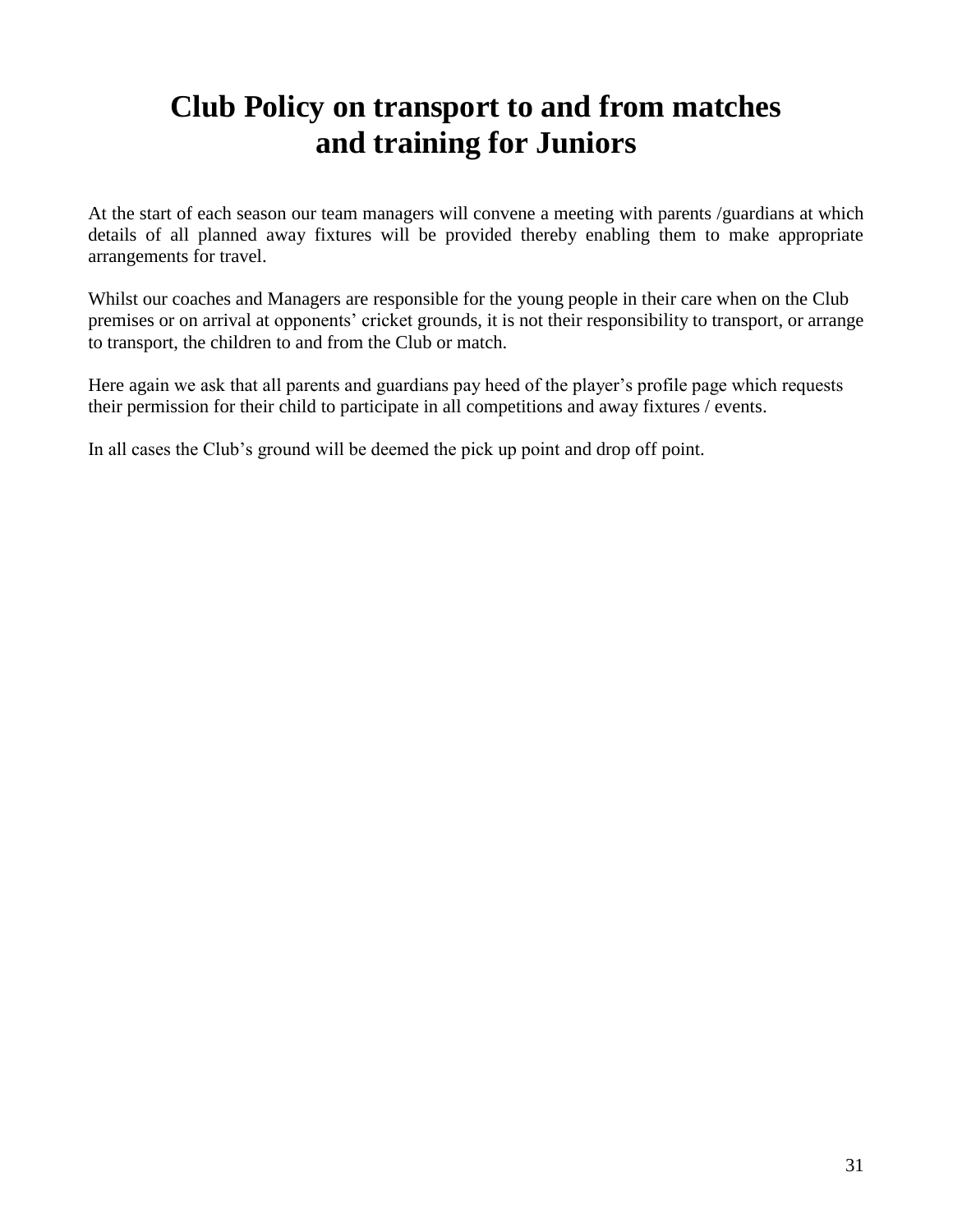### **Club Policy on Managing Juniors under the age of 18 away from the Club**

Currently we do not partake in overnight trips however we believe that our policy paper covers many aspects associated with Child Protection and transport. Whether or not we did embark on such a tour, the fact remains that 50% of matches are away and therefore we expect Team Managers and Coaches to take the following into consideration

Establish and communicate with the parent guardian giving details as to

- Why the trip is planned it's reason / purpose.
- When the trip will take place date, times including time of departure and estimated time of return.
- Where the trip is to destination, venue
- Meeting points at the home and/or the away venue as appropriate.
- Staffing arrangements Name and contact details for the Team Manager responsible for the trip
- The name and contact number or person acting as the Club's Home Contact. This party should hold a current CRB. The Home Contact individual should be provided with the following data:
	- The names of the players and staff on the trip,
	- Emergency contact names and phone numbers for each of the above persons
	- Details of any medical or physical needs any of these persons may have
	- Contact numbers for the staff which can be used whilst the staff are on the trip
	- Telephone numbers for the Police local to the home club
- Kit / equipment requirements
- Cost implications i.e. competition fee, spending / pocket money, any cost of transport.
- Arrangements for food and drink.

We expect that the Team Manager to determine the staffing levels and secure the necessary volunteers always being mindful of Child Protection issues (e.g. CRB checks).

We believe that it is essential that all parties concerned should be made aware of their responsibilities and given the Club's duty of care should be put through an induction course relating to the club's safe Hands Policy.

Prior to any meeting with Parents we expect the Team Manager to have Identify suitable venues and accommodation. This should be undertaken in conjunction with the Club Health & Safety Officer to -enable an effective risk assessment to take place.

Naturally we expect our Team Managers to secure accommodation that is clean and tidy with access to sufficient bathroom and toilet facilities. It is NOT acceptable for players to share a bed nor for players of vastly different ages to share a room. Staff will NOT share a room with a player.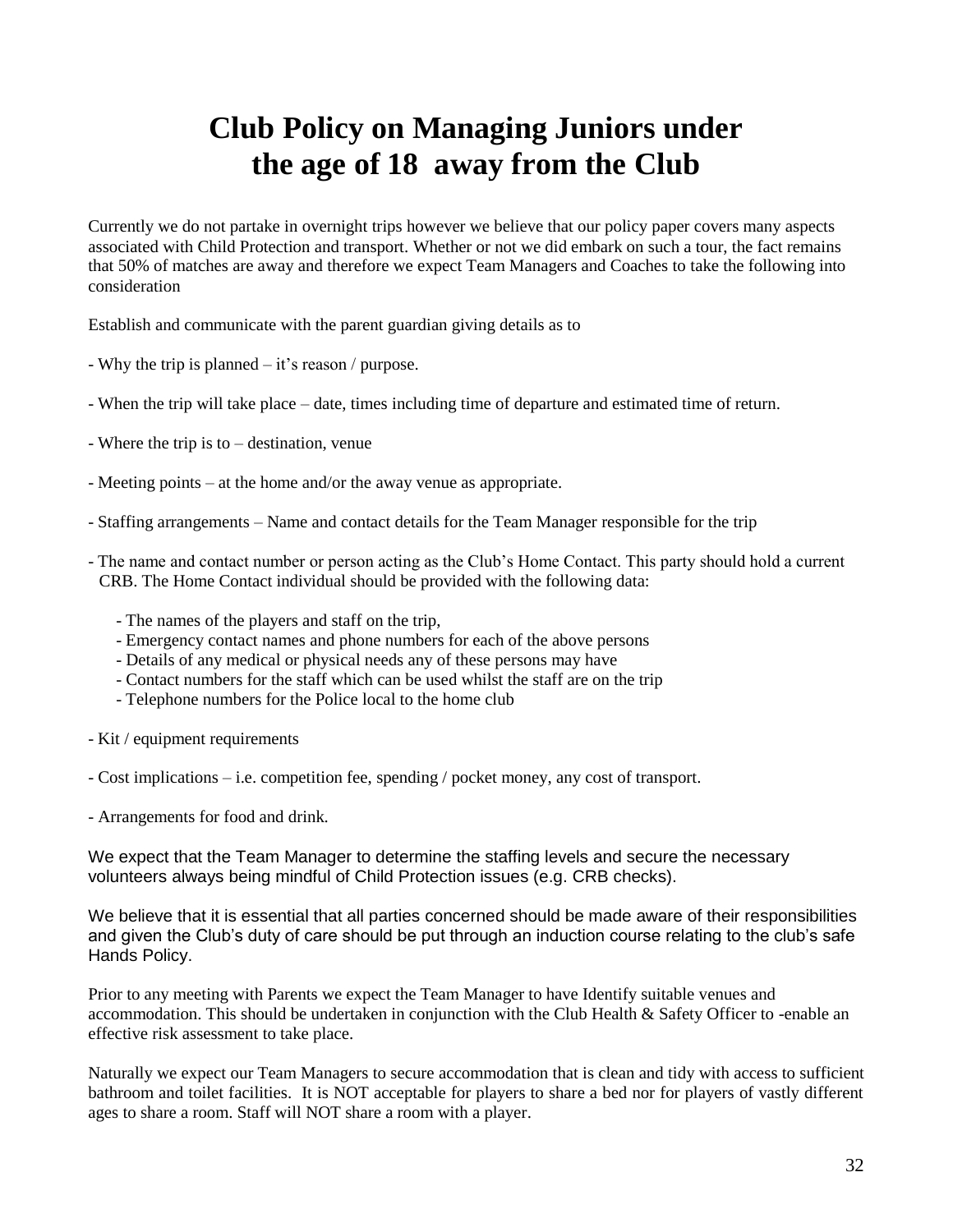# **Club Policy on Managing Juniors under the age of 18 away from the Club (Cont)**

When undertaking the Risk Assessment, care should be taken to ensure that on televisions in the bedrooms it is not possible to access inappropriate programmes.

Other aspects that we expect Managers to consider are as follows:

- Check the accommodation policy for extras on bills, breakages and lost keys
- Ongoing and continuous access to First Aid Equipment
- Ensure that the needs of player's with disabilities are met.
- Check that staff rooms are conveniently placed to give close access to players.
- Discuss the club's code of conduct and discipline policy
- Ensure that all dietary requirements are catered for
- Prepare an itinerary giving as much detail as possible
	- The duration of trip
	- Details of accommodation, address, Tel.No.
	- The names of cricket staff and adults accompanying party
- • Codes of conduct for both Staff and Players
- Emergency procedures and telephone contacts
- Details of transport

• Team Managers should also take with them copies of the player profiles which should remain under lock and key, however before departing the data should be checked with the parents/guardians.

We would expect the Team Manager to convene a Team Meeting so that the players and parents can be briefed accordingly and so that questions may be answered such as what clothes should be taken etc.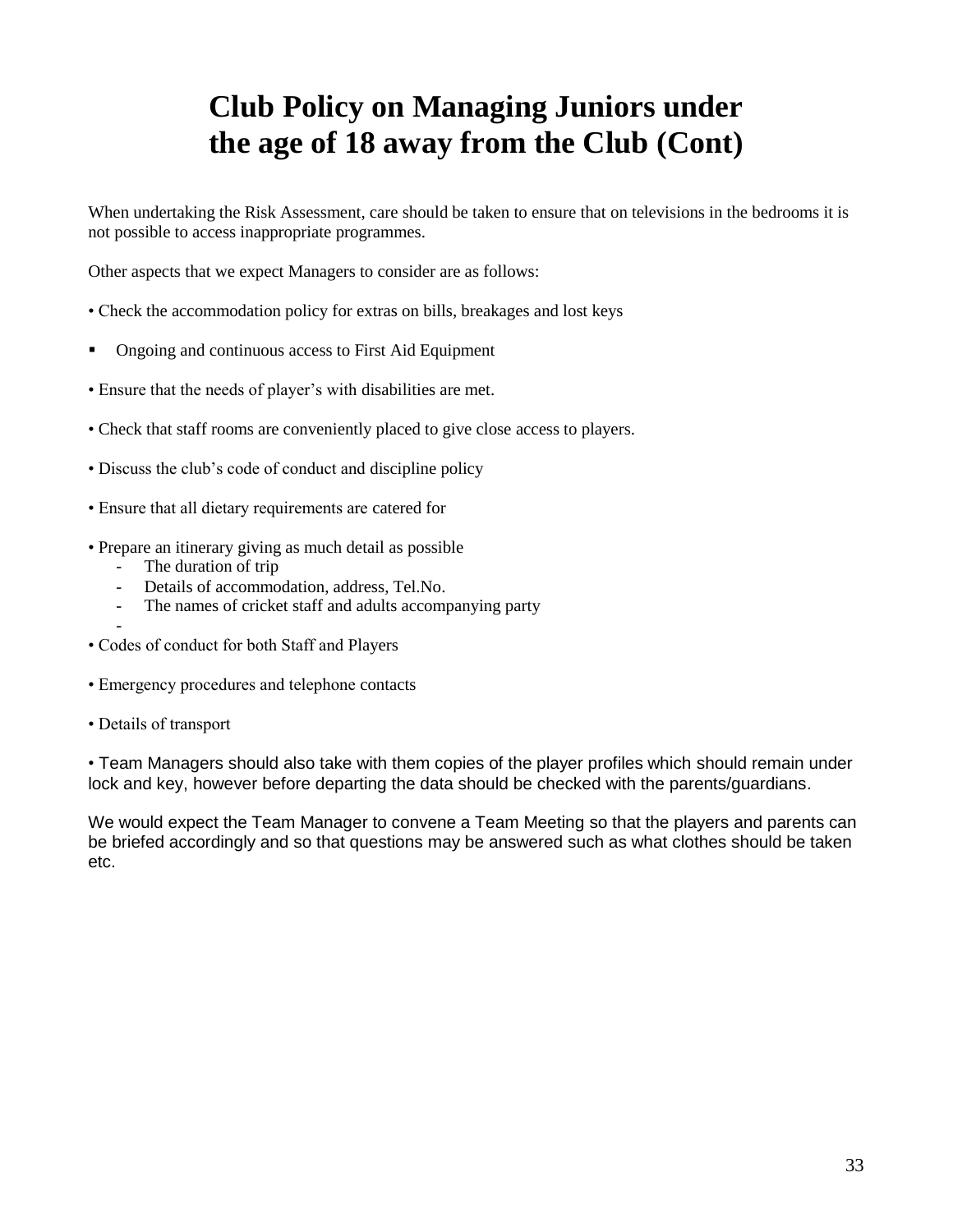# **Policy re Missing Person**

Naturally we always hope that we will not be faced with such an occurrence; however we schedule below some guidance that Managers should adopt at the time to assist in the organization and to avoid panic.

- Firstly place all other children in responsible care allowing you time to organize a search.
- Whether or not the child's parents or guardians are present at the event ensure that they are advised giving reassurance that steps have been taken to locate the child. It should be recognized that in this age of mobiles the child concerned may well phone their parents for comfort.
- Organise a planned search allocating areas to responsible adults
- Search the area in which the child has gone missing including changing rooms, toilets, public and private areas and the club grounds.
- Nominate one person to remain in a central point to co-ordinate and take messages from the searchers
- Contact the Police no later than 20 minutes after the disappearance is noted.
- Once child is located ensure all adults are informed immediately including the police.
- All missing incidents must be notified to the Clubs Child Welfare Officer who in turn will notify the County Welfare Officer.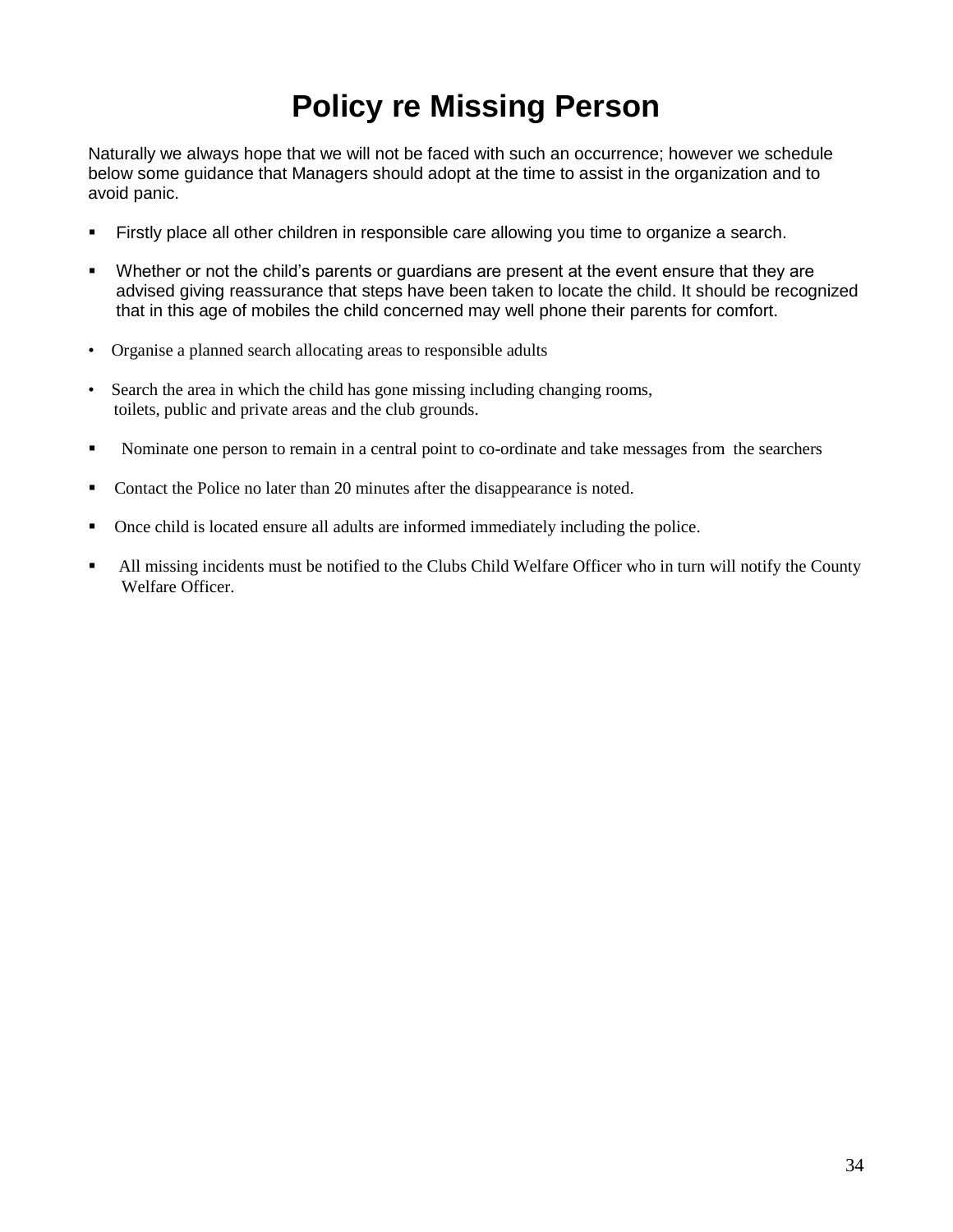# **HORLEY CRICKET & HOCKEY CLUB** Incident Reporting Form (part 1)

| Name of child                                                                                                                                                                                                     | Date of birth                                                                         | Sex of child              |  |
|-------------------------------------------------------------------------------------------------------------------------------------------------------------------------------------------------------------------|---------------------------------------------------------------------------------------|---------------------------|--|
| Parent/Guardian name                                                                                                                                                                                              | Home address                                                                          | Home telephone            |  |
| Your name                                                                                                                                                                                                         | Your position                                                                         | Time and Date of Incident |  |
|                                                                                                                                                                                                                   | Are you reporting your own concerns or responding to concerns raised by someone else? |                           |  |
| Please provide details of the incident or concerns you have including times, dates or other relevant information (such as a<br>description of any injuries / whether you are recording fact, opinion or hearsay): |                                                                                       |                           |  |
| Please provide details of the child's account, if it can be given, of what has happened and how:                                                                                                                  |                                                                                       |                           |  |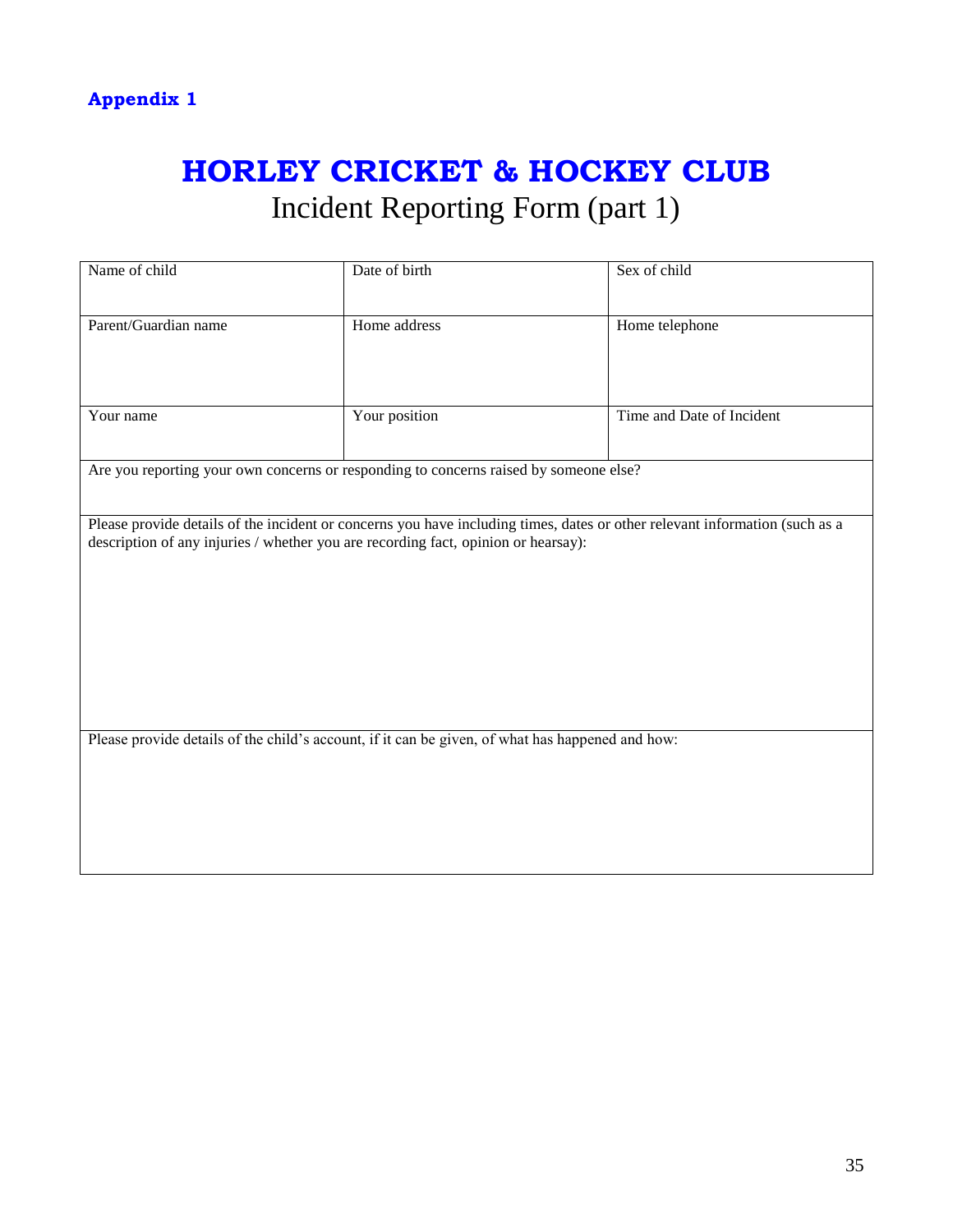# **HORLEY CRICKET & HOCKEY CLUB**

### Incident Reporting Form (part 2)

|                                                                                                                                                                                                                                       | $\frac{1}{2}$              |  | .,                                           |
|---------------------------------------------------------------------------------------------------------------------------------------------------------------------------------------------------------------------------------------|----------------------------|--|----------------------------------------------|
| Name of person alleged to have caused<br>incident                                                                                                                                                                                     | Address of party concerned |  | Age or approximate age of party<br>concerned |
|                                                                                                                                                                                                                                       |                            |  |                                              |
| Name of any witness                                                                                                                                                                                                                   |                            |  | Contact details of witness                   |
|                                                                                                                                                                                                                                       |                            |  |                                              |
|                                                                                                                                                                                                                                       |                            |  |                                              |
|                                                                                                                                                                                                                                       |                            |  |                                              |
| Have you spoken to the Parents? If yes, please provide details of what was said:                                                                                                                                                      |                            |  |                                              |
|                                                                                                                                                                                                                                       |                            |  |                                              |
|                                                                                                                                                                                                                                       |                            |  |                                              |
|                                                                                                                                                                                                                                       |                            |  |                                              |
|                                                                                                                                                                                                                                       |                            |  |                                              |
| Have you spoken to the child? If yes please provide details of what was said:                                                                                                                                                         |                            |  |                                              |
|                                                                                                                                                                                                                                       |                            |  |                                              |
|                                                                                                                                                                                                                                       |                            |  |                                              |
|                                                                                                                                                                                                                                       |                            |  |                                              |
|                                                                                                                                                                                                                                       |                            |  |                                              |
|                                                                                                                                                                                                                                       |                            |  |                                              |
| Have you spoken to the person the allegations are being made against?<br>If yes please provide details of what was said:                                                                                                              |                            |  |                                              |
| If no, please do not approach them                                                                                                                                                                                                    |                            |  |                                              |
|                                                                                                                                                                                                                                       |                            |  |                                              |
|                                                                                                                                                                                                                                       |                            |  |                                              |
|                                                                                                                                                                                                                                       |                            |  |                                              |
| Data protection                                                                                                                                                                                                                       |                            |  |                                              |
| The Club, the relevant County Board(s) and the England and Wales Cricket Board Limited (ECB) will each use the                                                                                                                        |                            |  |                                              |
| information in this form (together with other information they obtain as a result of any investigation) (together                                                                                                                     |                            |  |                                              |
| "Information") to investigate the alleged incident, to follow the Safe Hands – Cricket's Policy for Safeguarding Children                                                                                                             |                            |  |                                              |
| and to take whatever action is deemed appropriate. This may involve disclosing certain information to a number of<br>organisations and individuals including relevant Clubs and County Boards, individuals that are the subject of an |                            |  |                                              |
| investigation and/or governmental authorities such as the police, children's social care, the Courts and/or probation officers                                                                                                        |                            |  |                                              |
| and, potentially to legal and other advisers involved in an investigation.                                                                                                                                                            |                            |  |                                              |
| As the person completing this questionnaire you must notify each person whose information you                                                                                                                                         |                            |  |                                              |
| include about what will happen to their information and how it may be disclosed except to the extent that                                                                                                                             |                            |  |                                              |
| doing so would prejudice either the prevention or detection of a crime or the apprehension or                                                                                                                                         |                            |  |                                              |
| prosecution of an offender.<br>Date                                                                                                                                                                                                   |                            |  |                                              |
| Your signature:                                                                                                                                                                                                                       |                            |  | Time:                                        |
|                                                                                                                                                                                                                                       |                            |  |                                              |
| The contents of this report should be passed to the Club Welfare Officer                                                                                                                                                              |                            |  |                                              |
| Please mark the envelope Private and Confidential                                                                                                                                                                                     |                            |  |                                              |

Please retain the original copy of this form and any other original notes you have made, retaining these in a private and secure location.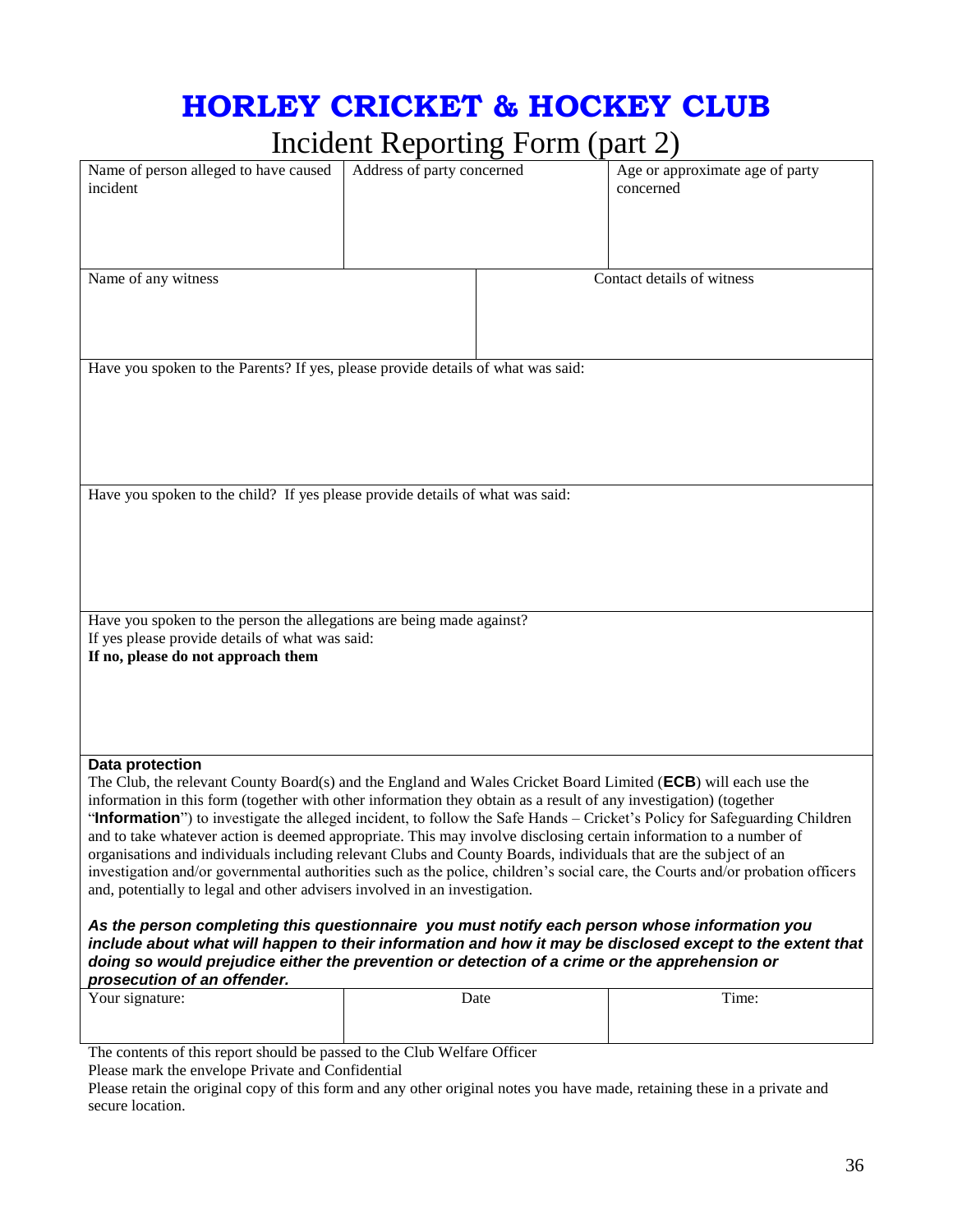| <b>HORLEY CRICKET &amp; HOCKEY CLUB</b>                                                                                                                                                                                                                                                                             |                                                                           |  |
|---------------------------------------------------------------------------------------------------------------------------------------------------------------------------------------------------------------------------------------------------------------------------------------------------------------------|---------------------------------------------------------------------------|--|
|                                                                                                                                                                                                                                                                                                                     | <b>Job Application Form</b>                                               |  |
| Full Name:                                                                                                                                                                                                                                                                                                          | Date of Birth:<br>Age:                                                    |  |
| Address.                                                                                                                                                                                                                                                                                                            |                                                                           |  |
|                                                                                                                                                                                                                                                                                                                     | Post Code                                                                 |  |
| If you have moved within the past 3 years please give previous address                                                                                                                                                                                                                                              |                                                                           |  |
|                                                                                                                                                                                                                                                                                                                     | Post Code                                                                 |  |
| Position applied for                                                                                                                                                                                                                                                                                                |                                                                           |  |
| Please schedule below previous employments and dates                                                                                                                                                                                                                                                                |                                                                           |  |
| Name and address of referee                                                                                                                                                                                                                                                                                         | Name and address of previous employer to whom we<br>may seek a reference. |  |
| You will understand that being a family club, totally integrated into our community, we view Child Protection as a very<br>serious issue, accordingly we should be grateful to receive your co-operation in answering the following questions:                                                                      |                                                                           |  |
| Do you have any convictions, bind overs or cautions to disclose                                                                                                                                                                                                                                                     | YES/NO                                                                    |  |
| Please recognise that your application for the position in question will not necessarily be declined if you have a criminal<br>record; our Selection Committee will consider the individual circumstances in line with our Club's Vetting Policy                                                                    |                                                                           |  |
| Are you or have you ever been, any of the following?:<br>YES / NO<br>the subject of any police investigation and/or prosecution in the UK or any other country?<br>If you have answered YES to either of the above, please provide us with details on a separate piece of paper and<br>submit with your application |                                                                           |  |
| Signed                                                                                                                                                                                                                                                                                                              | Date                                                                      |  |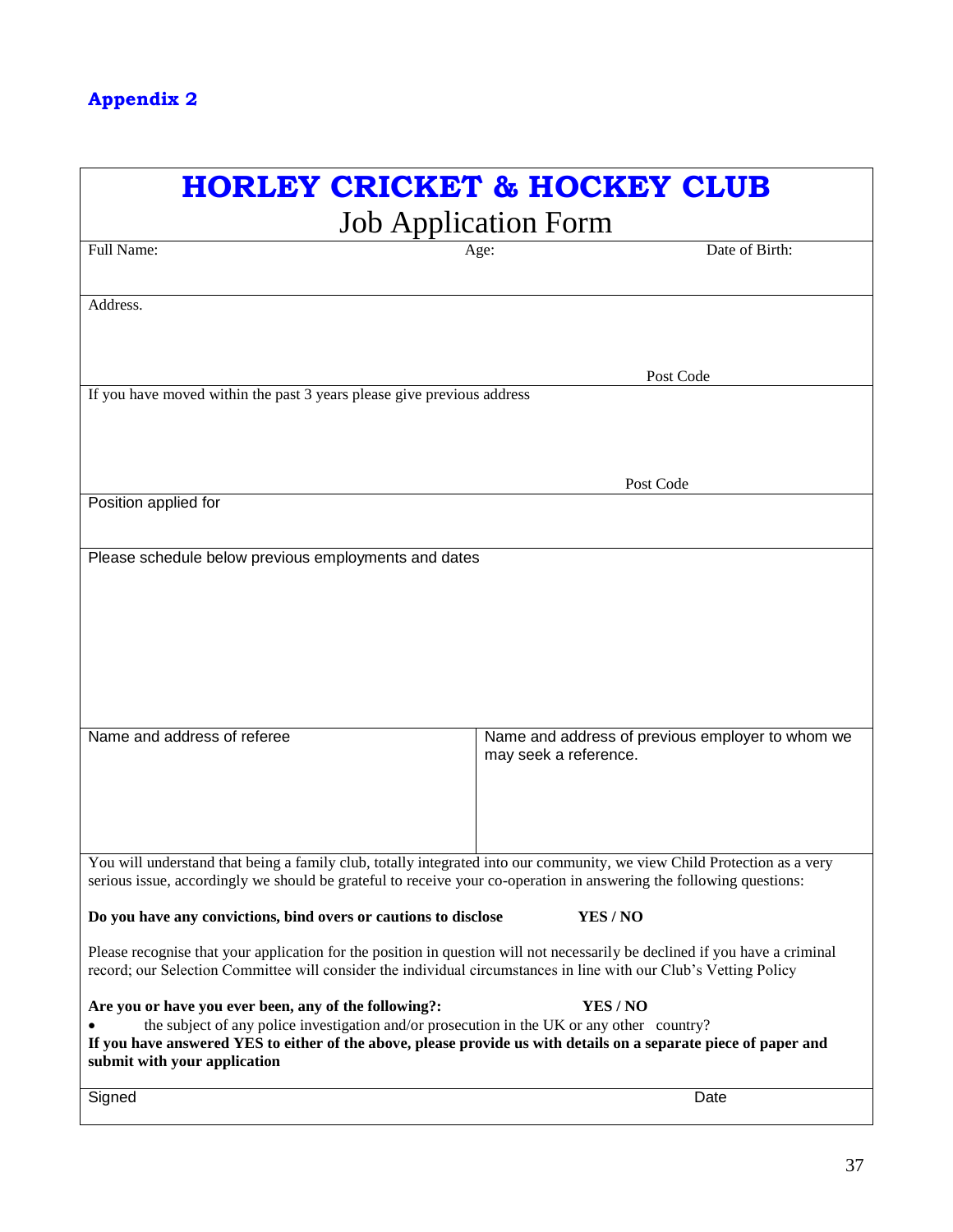### **Appendix 3 HORLEY CRICKET & HOCKEY CLUB**



**The Pavilion Horley Row Horley Surrey RH6 8BG Tel: 01293 784097**

**Date**

#### Dear **Re Name of applicant and address of applicant**

The above named person has applied to the club to become a **(detail the job title)** and has provided us with your name as a possible referee.

Given the above, we should be grateful if in confidence you could provide us with a letter setting out your views as to the applicant's suitability for the work involved. When replying could we ask you to state how long you have known the applicant and in what capacity.

The role involves access to children. As an organisation committed to safeguarding children, we are keen to gather references and to know whether you have any concerns about the applicant's involvement with children.

If you are willing to complete the rest of this reference any information you share will be treated in confidence in accordance with relevant legislation.

Do you think this person is suitable to work in a club that is committed to give a safe environment for children to partake in sport? Please circle your answer **Yes** No partake in sport? Please circle your answer

If yes, could you comment on their skills, ability and relationships with children? If no, can you say why?

| Please tick the relevant boxes: |      |      |           |
|---------------------------------|------|------|-----------|
|                                 | Poor | Good | Excellent |
| Able to stay calm with children |      |      |           |
| Able to motivate children       |      |      |           |
| Coaching skills                 |      |      |           |
| Administrative ability          |      |      |           |
| <b>Trustworthiness</b>          |      |      |           |
| Reliability                     |      |      |           |
| Honesty                         |      |      |           |

We thank you for your assistance in this matter and enclose a stamped addressed envelope for your use.

Kindest regards

Yours sincerely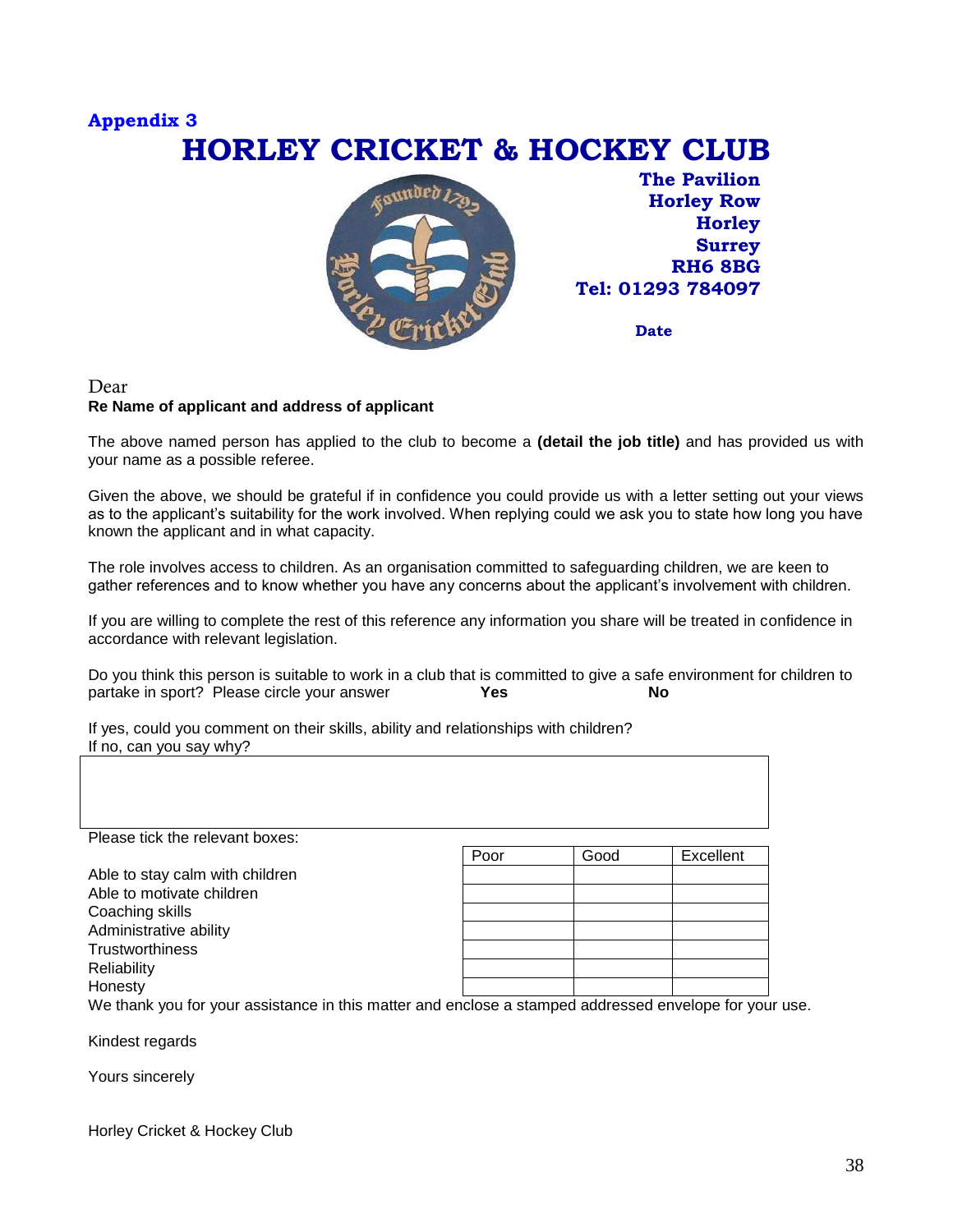### **HORLEY CRICKET & HOCKEY CLUB**

### **The Code of Conduct**

Members are reminded that the Horley Cricket & Hockey Club is a Private Club. built up over the years by the Members for the benefit of all Membership, the object of The Club being the promotion of cricket, hockey, squash and other games.

This is your Club and it is up to you to ensure that it continues to progress, and that no person is allowed to degrade or damage the property or interests of the club.

Members are expected to comply with the rules of the Club which are made for the benefit of all Members. If a rule conflicts with your own personal interests it must be remembered that the wish of the majority is paramount.

The Management Committee is a voluntary body elected by the Membership at the Annual General Meeting each year, and their commitment to the Club and the Membership should be respected for that. It should always be remembered that the Management Committee's decisions are made for the benefit of the Club in general and not for the convenience of the Management Committee.

Guests are the responsibility of the Member introducing that person/s and are expected to conform to the same standards as that expected of a Member.

Children in the Club are welcome but are subject to the Licensing Laws and must at all times be under the control of the responsible adult/s their behavior being considerate of others at all times.

Members are expected to ensure that their personal conduct and that of their guest/s is at all times of the highest standard both inside and outside the Club. They should never cause distress, embarrassment or inconvenience to others whether a Club Member or not.

#### **Obscene language and rowdy behaviour will not be tolerated.**

Abuse of Club property will be strictly dealt with.

When playing sport, Members are expected to comply with the dress code of that sport and additionally adhere to any defined Code of Conduct of the relevant sports section.

Within the Clubhouse appropriate dress must be worn at all times. The wearing of sleeveless vests, torn or dirty clothing, baseball hats and other similar headwear is not viewed to comply with that definition.

Failure to comply with the above Code of Practice will not be tolerated and may well culminate in the Member being asked to explain his/her behaviour to the Management Committee with the ultimate sanction being that the Member will be asked to resign their membership. The detail of this procedure is set out in Rule 17 "Conduct of Member"

Your compliance with the foregoing will be much appreciated by all, as we want this Club to continue to have the reputation of being a friendly family club within its immediate community.

Management Committee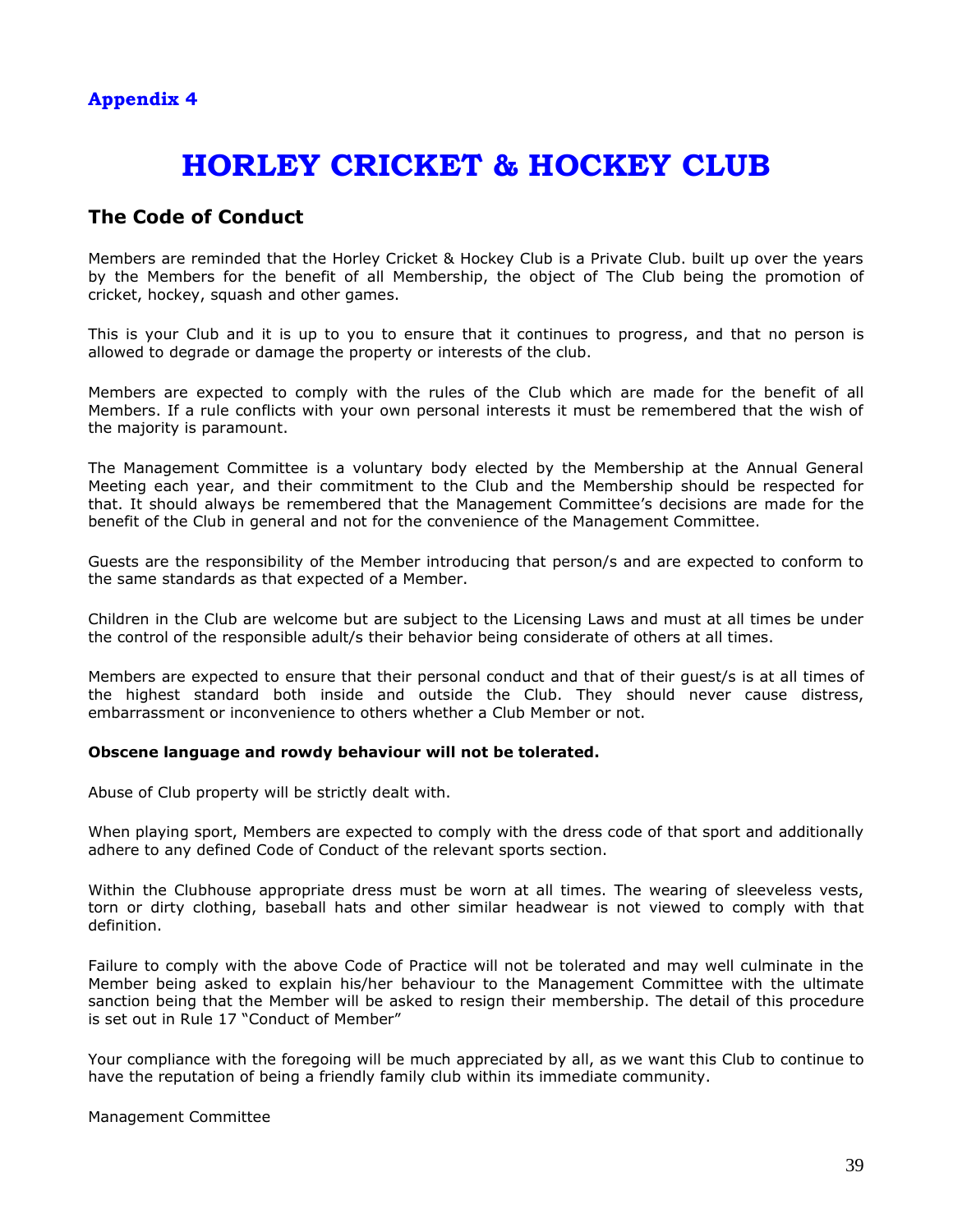### **Appendix 5**

# **HORLEY CRICKET & HOCKEY CLUB**

### **Code of Conduct for Spectators and Parents/Guardians**

We all have a responsibility to promote high standards of behavior in the game and I will

- Respect the rights, dignity and worth of every person within the context of Cricket and sport in general
- $\cdot \cdot$  Treat everyone equally and not discriminate on the grounds of age, gender, disability, race, ethnic origin, nationality, colour, parental or marital status, religious belief, class or social background, sexual preference or political belief
- $\bullet$  Not condone, or allow to go unchallenged, any form of discrimination if witnessed.
- Display high standards of behaviour.
- $\triangle$  Promote the positive aspects of Cricket and sport in general
- $\triangle$  Encourage all participants to learn the Laws and rules and play within them, respecting the decisions of match officials
- Actively discourage unfair play, rule violations and arguing with match officials
- Recognise good performance not just match results.
- $\bullet$  Place the well-being and safety of children above the development of performance.
- $\bullet$  Ensure that activities are appropriate for the age, maturity, experience and ability of the individual
- Respect children's opinions when making decisions about their participation in Cricket
- Not smoke, drink or use banned substances whilst actively working with children in the Club
- $\div$  Not provide children with alcohol when they are under the care of the Club
- Follow ECB guidelines set out in the "Safe Hands Cricket's Policy for Safeguarding Children" and any other relevant guidelines issued
- Report any concerns in relation to a Young Person, following reporting procedures laid down by this club and the ECB.

Name of Parent/ Guardian…………………………………….

Signature……………………………………………….Date……………………….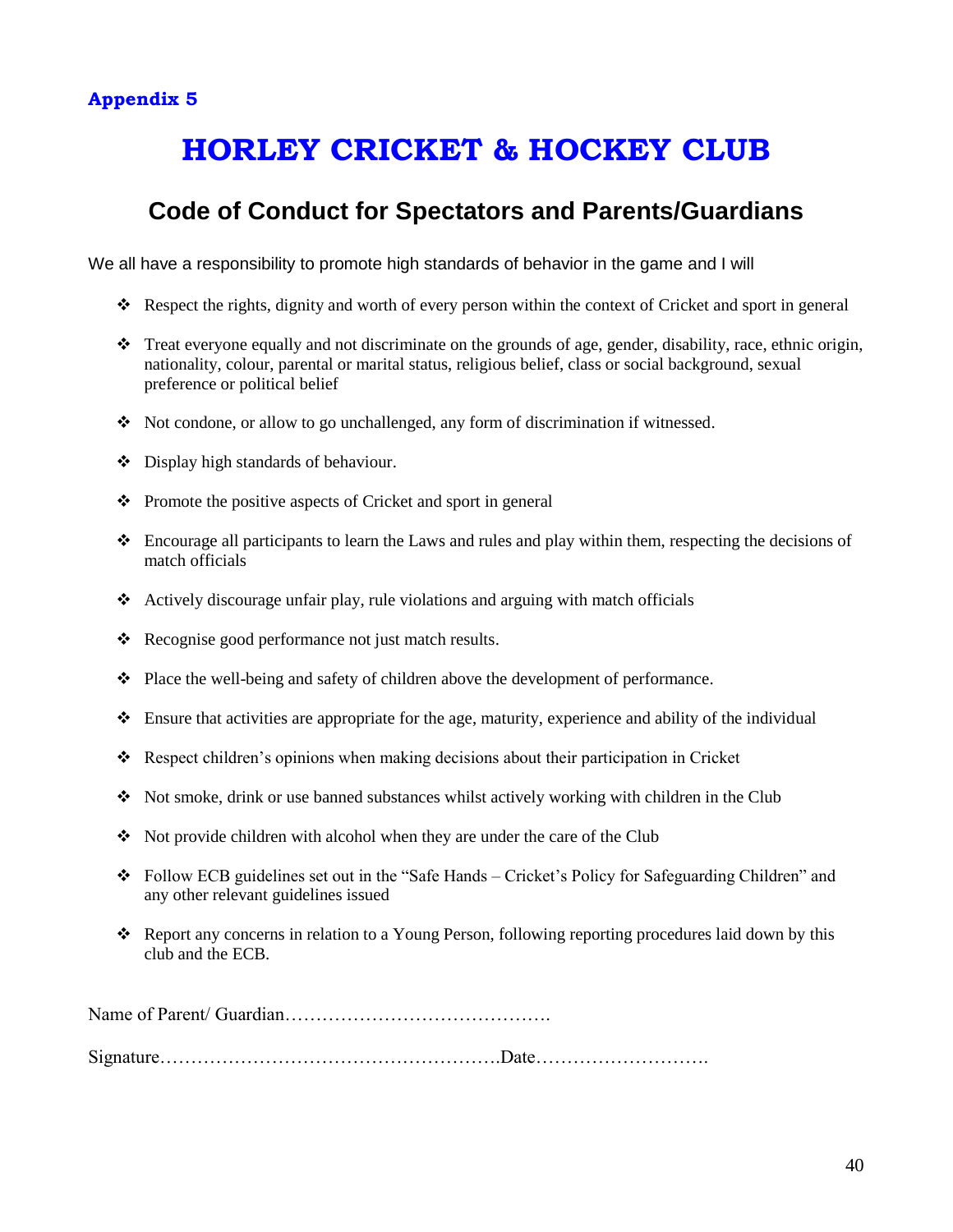### **HORLEY CRICKET & HOCKEY CLUB Code of Conduct for Junior members**

As a junior member of the Club I recognize that I am bound by the Junior Club rules and am expected to:

- Show respect for our fellow members and guests.
- Play the game in a sporting way applauding good play and giving encouragement when needed.
- Display good standards of behaviour and always show respect to our opponents.
- $\triangleleft$  Learn the laws of the game and always work within them in a sportsmanlike manner.
- \* Respect match officials and accept their decisions without question or argument.
- Respect my friends' views.
- Not to swear or use abusive language.
- Always try to keep to agreed timings for training and competitions or inform our coach or team manager if we are going to be late.
- $\bullet$  Wear suitable kit for training and match sessions, as agreed with our coach/team manager.
- $\triangle$  Pay any fees for training or events promptly
- $\lozenge$  Not to smoke on club premises or whilst representing the club at competitions.
- Not to consume alcohol or drugs of any kind on the club premises or whilst representing the club.
- Talk to someone I trust or the Club's Welfare Officer if I am unhappy with anything at my club

I agree to abide by the Code of Conduct and understand that if I do not follow the Code, the following action may be taken by my club

- $\triangle$  Be suspended from training
- $\triangle$  Be required to leave the club
- $\div$  The club may make my parent or carer aware of any infringements of the Code of Conduct

Name…………………………………………

Date………………………………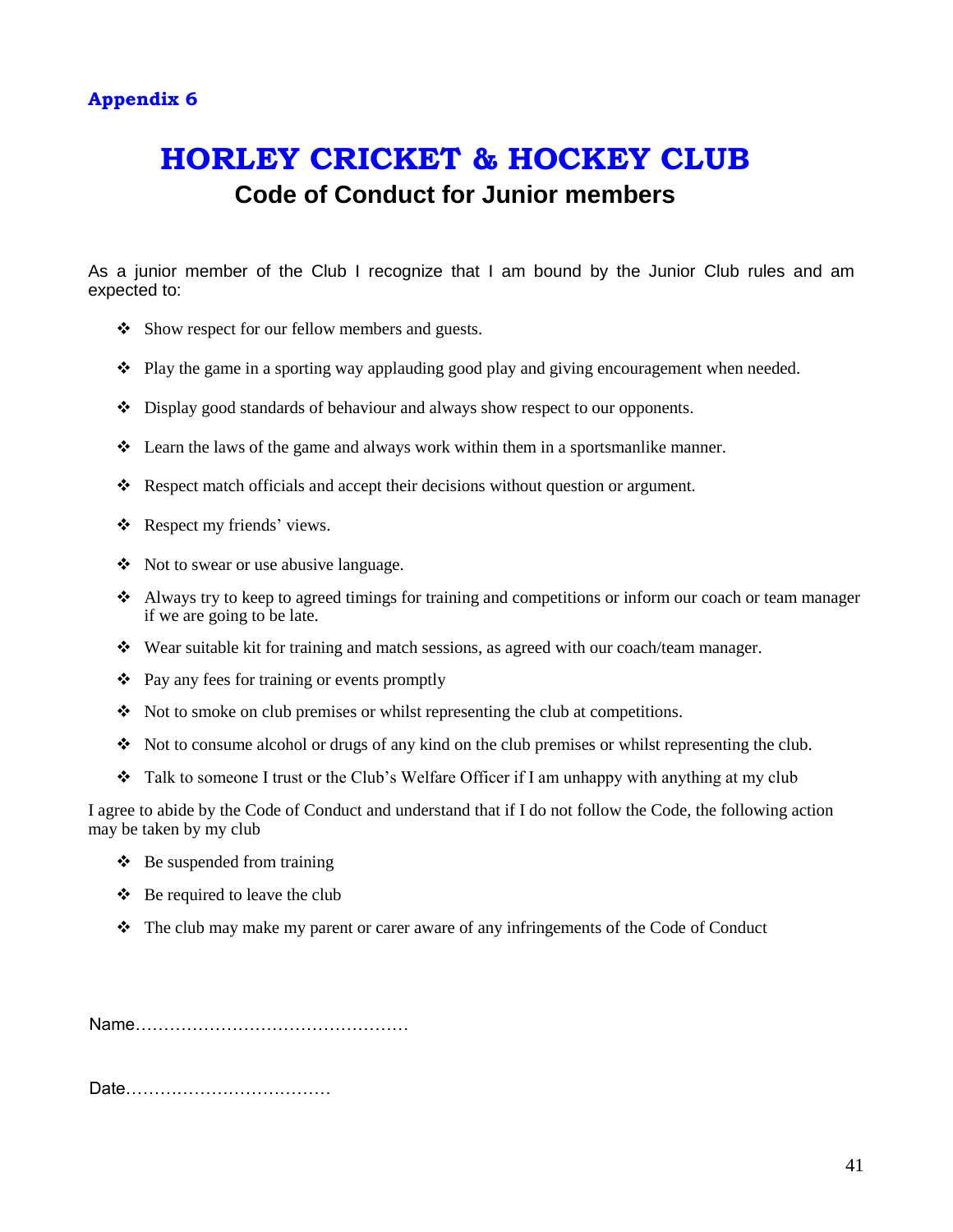# **Appendix 7 HORLEY CRICKET & HOCKEY CLUB**

### Player Profile

Parent or Guardian of any player under the age of 18 to complete. Please note that it should also be signed by the player. Once completed please return this to the Club Secretary

**Data protection.** *The Club will use the information provided on this form (together with other information it obtains about the player) to administer their activities at the Club and to care for and supervise activities in which he/she is involved. In some cases this may require the Club to disclose the Information to County Boards, Leagues and to the England and Wales Cricket Board. In the event of a medical issue or child protection issue arising, the Club may disclose certain information to doctors or other medical specialists and/or to police, children's social care, the Courts and/or probation officers and, potentially to legal and other advisers involved in an investigation*.

As the person completing this form, you must ensure that each person whose information you include in this form knows what will happen to their information and how it may be disclosed.

| Personal details of player and Parent or Guardian                                                    |                                                                                                                                                                                                    |                                |  |  |
|------------------------------------------------------------------------------------------------------|----------------------------------------------------------------------------------------------------------------------------------------------------------------------------------------------------|--------------------------------|--|--|
| Name of young person                                                                                 | date of birth of young person                                                                                                                                                                      | Name of Parent or Guardian     |  |  |
|                                                                                                      |                                                                                                                                                                                                    |                                |  |  |
|                                                                                                      |                                                                                                                                                                                                    |                                |  |  |
| Home address                                                                                         | Post Code                                                                                                                                                                                          | Email address                  |  |  |
|                                                                                                      |                                                                                                                                                                                                    |                                |  |  |
|                                                                                                      |                                                                                                                                                                                                    |                                |  |  |
|                                                                                                      | Parent/Guardian work number                                                                                                                                                                        | Parent/Guardian mob. Number    |  |  |
| Home telephone number                                                                                |                                                                                                                                                                                                    |                                |  |  |
|                                                                                                      |                                                                                                                                                                                                    |                                |  |  |
|                                                                                                      | In the event of an incident or emergency situation, where a parent or legal guardian cannot be<br>contacted, please provide details of an alternative adult who can be contacted .Please make this |                                |  |  |
|                                                                                                      | person aware that his or her details have been provided as a contact.                                                                                                                              |                                |  |  |
| Name of Alternative                                                                                  | Tel. No of Alternative                                                                                                                                                                             | Relationship of Alternative to |  |  |
|                                                                                                      |                                                                                                                                                                                                    | the Young Person               |  |  |
|                                                                                                      |                                                                                                                                                                                                    |                                |  |  |
|                                                                                                      |                                                                                                                                                                                                    |                                |  |  |
|                                                                                                      | The Disability Discrimination Act 1995 defines a disabled person as anyone with 'a physical or<br>mental impairment, which has a substantial and long-term adverse effect on his or her ability to |                                |  |  |
| carry out normal day-to-day activities'.                                                             |                                                                                                                                                                                                    |                                |  |  |
| Do you consider this child to have a disability?<br>Yes<br>No                                        |                                                                                                                                                                                                    |                                |  |  |
| If yes, what is the nature of their disability?                                                      |                                                                                                                                                                                                    |                                |  |  |
|                                                                                                      |                                                                                                                                                                                                    |                                |  |  |
| <b>Medical Information</b>                                                                           |                                                                                                                                                                                                    |                                |  |  |
| Please detail below any important medical information that our Coaches need to know (e.g. allergies, |                                                                                                                                                                                                    |                                |  |  |
| medical conditions, current medication, special dietary requirements, injuries)                      |                                                                                                                                                                                                    |                                |  |  |
|                                                                                                      |                                                                                                                                                                                                    |                                |  |  |
| Name of Doctor/Surgery                                                                               | Tel.No. of Doctor                                                                                                                                                                                  |                                |  |  |
|                                                                                                      |                                                                                                                                                                                                    |                                |  |  |
|                                                                                                      |                                                                                                                                                                                                    |                                |  |  |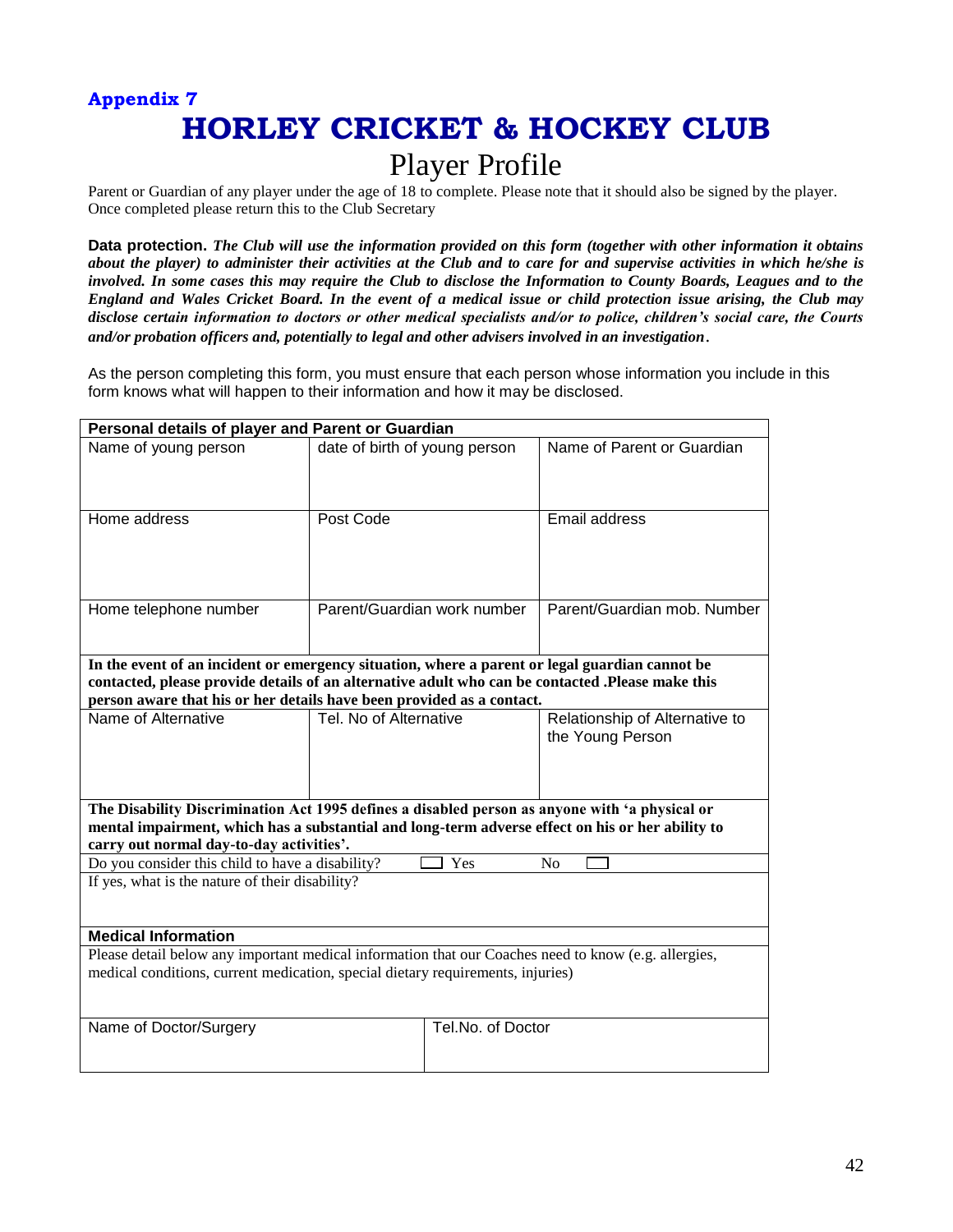#### **Consent Statement from Parent / Legal Guardian**

I confirm that I have legal responsibility for (Name of Young Person) and I am entitled to give this consent.

I confirm that to the best of my knowledge, all information provided on this form is accurate, and that I will undertake to advise the club of any changes to this information.

I agree to the young person named above taking part in the activities of the club. (This consent only relates to JUNIOR Cricket, Hockey or Squash.

#### **Medical consent**:

I give my consent that in an emergency situation, the Club may act in loco parentis, if the need arises for the administration of emergency first aid and / or other medical treatment which in the opinion of a qualified medical practitioner may be necessary. I also understand that in such an occurrence that all reasonable steps will be taken to contact me or the alternative adult which I have named overleaf

I confirm that to the best of my knowledge, my child does not suffer from any medical condition other than those detailed overleaf

I confirm I have read, or been made aware of, the club's policies concerning

- o changing / showering
- o missing children
- o transport
- o children playing in adult matches
- o photography / video
- o Anti bullying and the code of conduct
- o managing children away from the club

I understand and agree to the responsibilities which I and my child have in connection with these policies. I consent to the Club photographing or videoing my child's involvement in cricket under the terms and conditions in the Club photography / video policy. [**NOTE: THIS BOX SHOULD BE LEFT UNTICKED IF YOU DO NOT AGREE]**

I also confirm I have been given comprehensive details of the home and away fixtures in which my child may participate

Signed (Parent / Legal Guardian): Date of signing: Date of signing:

Printed name of Parent / Legal Guardian who has completed this form:

Consent of Young Person In connection with **Club Photography / Video Policy** (For players aged 12 – 18)

Please delete where appropriate\* I consent/ do not give my consent \* to the Club photographing or videoing my involvement in cricket under the terms and conditions in the Club photography / video policy.

Signed (Young Person if 12 years or older): Date of signing: Date of signing: